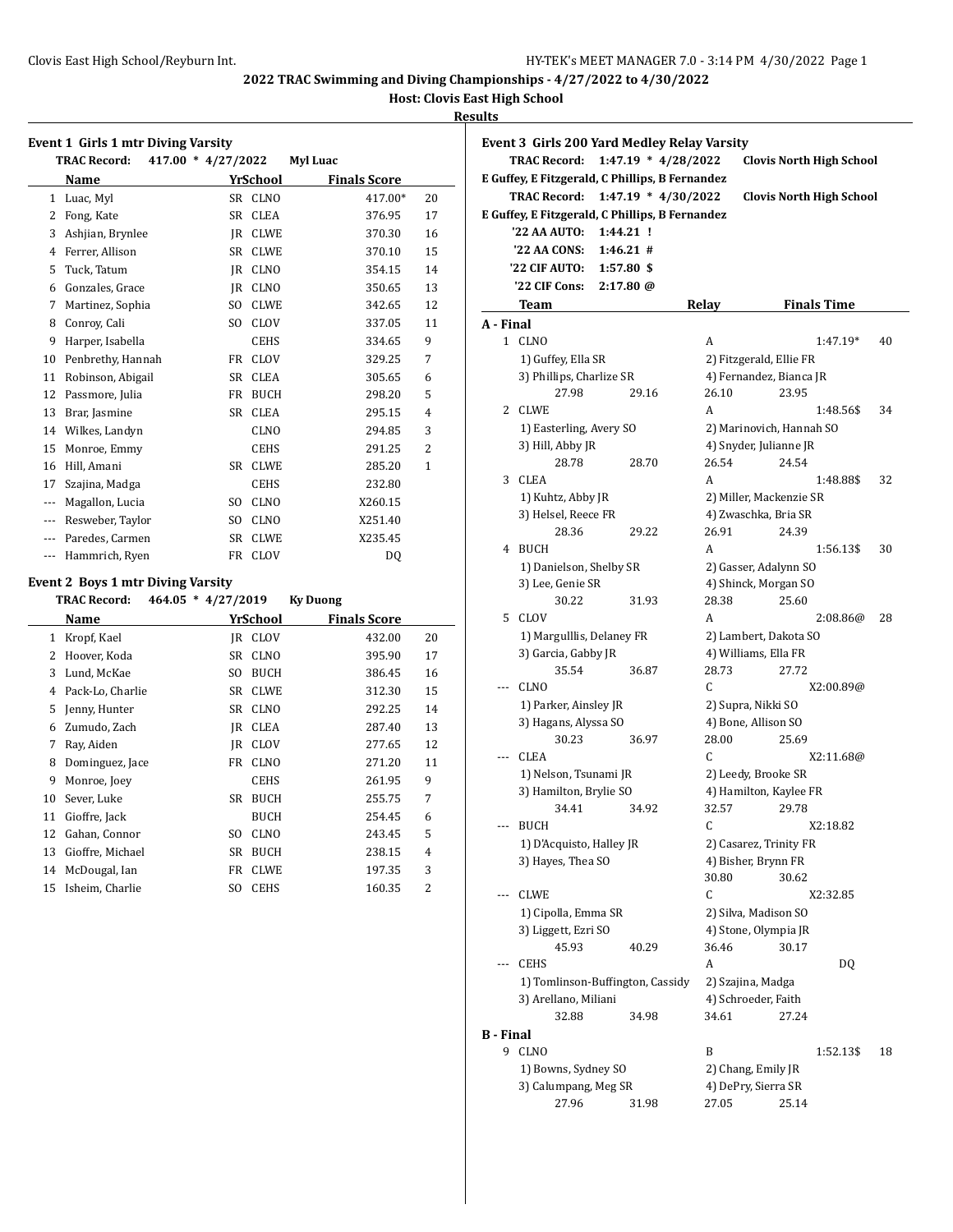## **Host: Clovis East High School**

|                  | B - Final  (Event 3 Girls 200 Yard Medley Relay Varsity)<br>Team | Relay                 | <b>Finals Time</b>       |     |
|------------------|------------------------------------------------------------------|-----------------------|--------------------------|-----|
|                  | 10 CLWE                                                          | B                     | 1:55.03\$                | 14  |
|                  | 1) Scott, Lili SR                                                |                       | 2) Ivy, Lauren JR        |     |
|                  | 3) Gipson, Natalie SO                                            |                       | 4) Mortensen, Kaidyn SR  |     |
|                  | 30.14                                                            | 27.99<br>31.32        | 25.58                    |     |
|                  | 11 BUCH                                                          | B                     | 1:59.18@                 | 12  |
|                  | 1) Pokorney, Parker SR                                           |                       | 2) Campangne, Kate JR    |     |
|                  | 3) Milana, Ivana SR                                              |                       | 4) Torosian, Taleen SO   |     |
|                  | 30.77                                                            | 32.50<br>29.46        | 26.45                    |     |
|                  | 12 CEHS                                                          | B                     | 2:32.97                  | 10  |
|                  | 1) McCarty, Bianka                                               |                       | 2) Prudhume, Marissa     |     |
|                  | 3) Brunnengraeber, Olivia                                        |                       | 4) Shoaf, Alyssa JR      |     |
|                  | 39.89                                                            | 36.81<br>43.87        | 32.40                    |     |
| ---              | <b>CLEA</b>                                                      | B                     | DQ                       |     |
|                  | 1) Vertiz, Emma JR                                               |                       | 2) Frank, Claire FR      |     |
|                  | 3) McGregor-Moore, Ellie SR                                      |                       | 4) Wilson, Makaela FR    | Fin |
|                  | 30.70                                                            | 29.79<br>32.47        | 27.96                    |     |
|                  |                                                                  |                       |                          |     |
|                  | <b>Event 4 Boys 200 Yard Medley Relay Varsity</b>                |                       |                          |     |
|                  | <b>TRAC Record:</b>                                              | $1:35.19 * 4/27/2019$ | <b>CLOVIS WEST</b>       |     |
|                  | A. Lane, J. Jamieson, P. Fife, I. Belflower                      |                       |                          |     |
|                  | '22 AA AUTO:<br>$1:33.21$ !                                      |                       |                          |     |
|                  | '22 AA CONS:<br>1:34.74#                                         |                       |                          |     |
|                  | '22 CIF AUTO:<br>1:43.32S                                        |                       |                          |     |
|                  | '22 CIF Cons:<br>$2:05.65 \omega$                                |                       |                          |     |
|                  | Team                                                             | <b>Relay</b>          | <b>Finals Time</b>       |     |
| A - Final        |                                                                  |                       |                          |     |
|                  | 1 CLWE                                                           | A                     | 1:36.68\$                | 40  |
|                  | 1) Salcedo, Jake FR                                              |                       | 2) Cole, Ethan SR        |     |
|                  | 3) Plumlee, Carson SR                                            |                       | 4) Grady, Tanner SR      |     |
|                  | 26.29                                                            | 22.29<br>26.16        | 21.94                    |     |
|                  | 2 CLNO                                                           | A                     | 1:37.61\$                | 34  |
|                  | 1) Chen, Matt FR                                                 |                       | 2) Liang, Winston FR     |     |
|                  | 3) Saroyan, Roman JR                                             |                       | 4) Busta, Grant SR       | Eve |
|                  | 25.82                                                            | 26.83<br>23.74        | 21.22                    |     |
| 3                | BUCH                                                             | А                     | 1:43.18\$                | 32  |
|                  | 1) Ross, Ben SO                                                  |                       | 2) Wallace, Nathaniel SR |     |
|                  | 3) McGary, Lucas SR                                              |                       | 4) Rey, Nate FR          |     |
|                  | 27.26                                                            | 25.81<br>28.75        | 21.36                    |     |
| 4                | CLOV                                                             | A                     | 1:43.39@                 | 30  |
|                  | 1) Prieb, Tyler JR                                               |                       | 2) Chamberlain, Lucas SO | А - |
|                  | 3) Hodges, Mason SR                                              |                       | 4) Lancaster, Logan JR   |     |
|                  | 28.16                                                            | 24.28<br>28.23        | 22.72                    |     |
|                  | 5 CLEA                                                           | A                     | 1:49.03@                 | 28  |
|                  | 1) Corson, Jake SO                                               |                       | 2) Carpio, Sean JR       |     |
|                  | 3) Waer, Jackson JR                                              |                       | 4) Stover, Bryce SO      |     |
|                  | 29.77                                                            | 24.46<br>31.30        | 23.50                    |     |
|                  | 6 CEHS                                                           | A                     | 1:53.29@                 | 26  |
|                  | 1) Isheim, Andrew SR                                             |                       | 2) Leeworthy, Matthew JR |     |
|                  | 3) Taylor, Ethan                                                 |                       | 4) Monroe, Joey          |     |
|                  | 30.60                                                            | 29.57<br>28.12        | 25.00                    |     |
| <b>B</b> - Final |                                                                  |                       |                          |     |
|                  | 9 CLNO                                                           | B                     | 1:40.83\$                | 18  |
|                  | 1) Saito, Nicola FR                                              |                       | 2) Pham, Alan SO         |     |
|                  | 3) Parks, Jackson JR                                             |                       | 4) Cookingham, Joshua SR |     |
|                  | 25.99                                                            | 28.31<br>23.90        | 22.63                    |     |
|                  |                                                                  |                       |                          |     |

| Its          |                                           |                       |    |                  |                         |                    |    |
|--------------|-------------------------------------------|-----------------------|----|------------------|-------------------------|--------------------|----|
| 10           | <b>CLWE</b>                               |                       |    | B                |                         | 1:45.62@           | 14 |
|              | 1) Lane, Sean JR                          |                       |    |                  | 2) Grady, Reece SR      |                    |    |
|              | 3) Cavitt, Luke JR                        |                       |    |                  | 4) McCoy, Grady SO      |                    |    |
|              | 26.97                                     | 31.35                 |    | 25.14            | 22.16                   |                    |    |
| 11           | <b>BUCH</b>                               |                       |    | B                |                         | 1:48.59@           | 12 |
|              | 1) Huynh, Nicholas JR                     |                       |    |                  | 2) Kneeland, Luke SO    |                    |    |
|              | 3) O'Keefe, McKae SR                      |                       |    |                  | 4) Barlocker, Peter FR  |                    |    |
|              | 28.63                                     | 31.27                 |    | 26.01            | 22.68                   |                    |    |
| 12           | CLEA                                      |                       |    | B                |                         | 2:00.22@           | 10 |
|              | 1) Ruz, Nicolas FR                        |                       |    |                  | 2) Repass, Aiden JR     |                    |    |
|              | 3) Chavez, Isaac FR                       |                       |    |                  | 4) Escatel, Marco FR    |                    |    |
|              | 31.47                                     | 31.80                 |    | 30.92            | 26.03                   |                    |    |
| 13           | <b>CEHS</b>                               |                       |    | В                |                         | 2:06.99            | 8  |
|              | 1) Sutterfield, Cole JR                   |                       |    |                  | 2) Lancaster, Brian JR  |                    |    |
|              | 3) Isheim, Charlie SO                     |                       |    |                  | 4) Portugal, Anthony FR |                    |    |
|              | 35.64                                     | 36.57                 |    | 27.99            | 26.79                   |                    |    |
| Finals       |                                           |                       |    |                  |                         |                    |    |
| ---          | <b>CLWE</b>                               |                       |    | C                |                         | X1:53.42@          |    |
|              | 1) Hardcastle, Nate FR                    |                       |    |                  | 2) Morehead, Isaac FR   |                    |    |
|              | 3) Hawkins, Noah JR                       |                       |    |                  | 4) Farley, Cason FR     |                    |    |
|              | 28.51                                     | 31.08                 |    | 27.93            | 25.90                   |                    |    |
|              | <b>CLNO</b>                               |                       |    | С                |                         | X1:54.66@          |    |
|              | 1) Hicks, Andrew JR                       |                       |    |                  | 2) Overton, Riggins JR  |                    |    |
|              | 3) Donich, Hunter FR                      |                       |    |                  | 4) Co, Jackson FR       |                    |    |
|              | 30.16                                     | 32.99                 |    | 27.38            | 24.13                   |                    |    |
| ---          | <b>BUCH</b>                               |                       |    | C                |                         | X1:56.07@          |    |
|              | 1) George, Hunter FR                      |                       |    |                  | 2) Ford, Taylor SO      |                    |    |
|              | 3) Mrkaich, Kyle FR                       |                       |    |                  | 4) Paley, Luke SO       |                    |    |
|              | 32.98                                     | 30.88                 |    | 28.34            | 23.87                   |                    |    |
|              | CLEA                                      |                       |    | C                |                         | X2:30.79           |    |
|              | 1) Wong, Bryan SO                         |                       |    |                  | 2) Harris, Victor SO    |                    |    |
|              | 3) Enriquez, Aaron SO                     |                       |    |                  | 4) Sharma, Nipon FR     |                    |    |
|              | 48.87                                     | 38.79                 |    | 25.39            | 37.74                   |                    |    |
|              | Event 5  Girls 200 Yard Freestyle Varsity |                       |    |                  |                         |                    |    |
|              | TRAC Record:                              | $1:45.71 * 4/27/2019$ |    |                  | <b>Claire Tuggle</b>    |                    |    |
|              | '22 AA AUTO:                              | 1:48.74 !             |    |                  |                         |                    |    |
|              | '22 AA CONS:                              | $1:50.57$ #           |    |                  |                         |                    |    |
|              | '22 CIF AUTO:                             | 1:58.95S              |    |                  |                         |                    |    |
|              | '22 CIF Cons:                             | 2:16.88@              |    |                  |                         |                    |    |
|              | <b>Name</b>                               |                       |    | <b>YrSchool</b>  |                         | <b>Finals Time</b> |    |
| A - Final    |                                           |                       |    |                  |                         |                    |    |
| $\mathbf{1}$ | Easterling, Avery                         |                       |    | SO CLWE          |                         | 1:54.64\$          | 20 |
|              | 27.05                                     | 28.83                 |    | 29.45            | 29.31                   |                    |    |
| 2            | Naranjo, Alexis                           |                       | SO | CLNO             |                         | 1:54.75\$          | 17 |
|              | 27.11                                     | 28.83                 |    | 28.95            | 29.86                   |                    |    |
| 3            | Hill, Abby                                |                       |    | JR CLWE          |                         | 1:55.74\$          | 16 |
|              |                                           |                       |    |                  |                         |                    |    |
| 4            | 27.39<br>DePry, Sierra                    | 29.23                 |    | 29.62<br>SR CLNO | 29.50                   | 1:57.27\$          | 15 |
|              |                                           |                       |    |                  |                         |                    |    |
|              | 27.58                                     | 29.78                 |    | 30.11            | 29.80                   |                    |    |
| 5            | Stover, Teresa                            |                       |    | SR CLEA          |                         | 1:57.68\$          | 14 |
|              | 27.37                                     | 29.22                 |    | 30.14            | 30.95                   |                    |    |
| 6            | Salcedo, Katelynn                         |                       |    | SR CLWE          |                         | 1:59.55@           | 13 |
|              | 28.02                                     | 30.20                 |    | 30.73            | 30.60                   |                    |    |
| 7            | Bowns, Sydney                             |                       | SO | CLNO             |                         | 2:00.85@           | 12 |
|              | 27.95                                     | 30.49                 |    | 31.47            | 30.94                   |                    |    |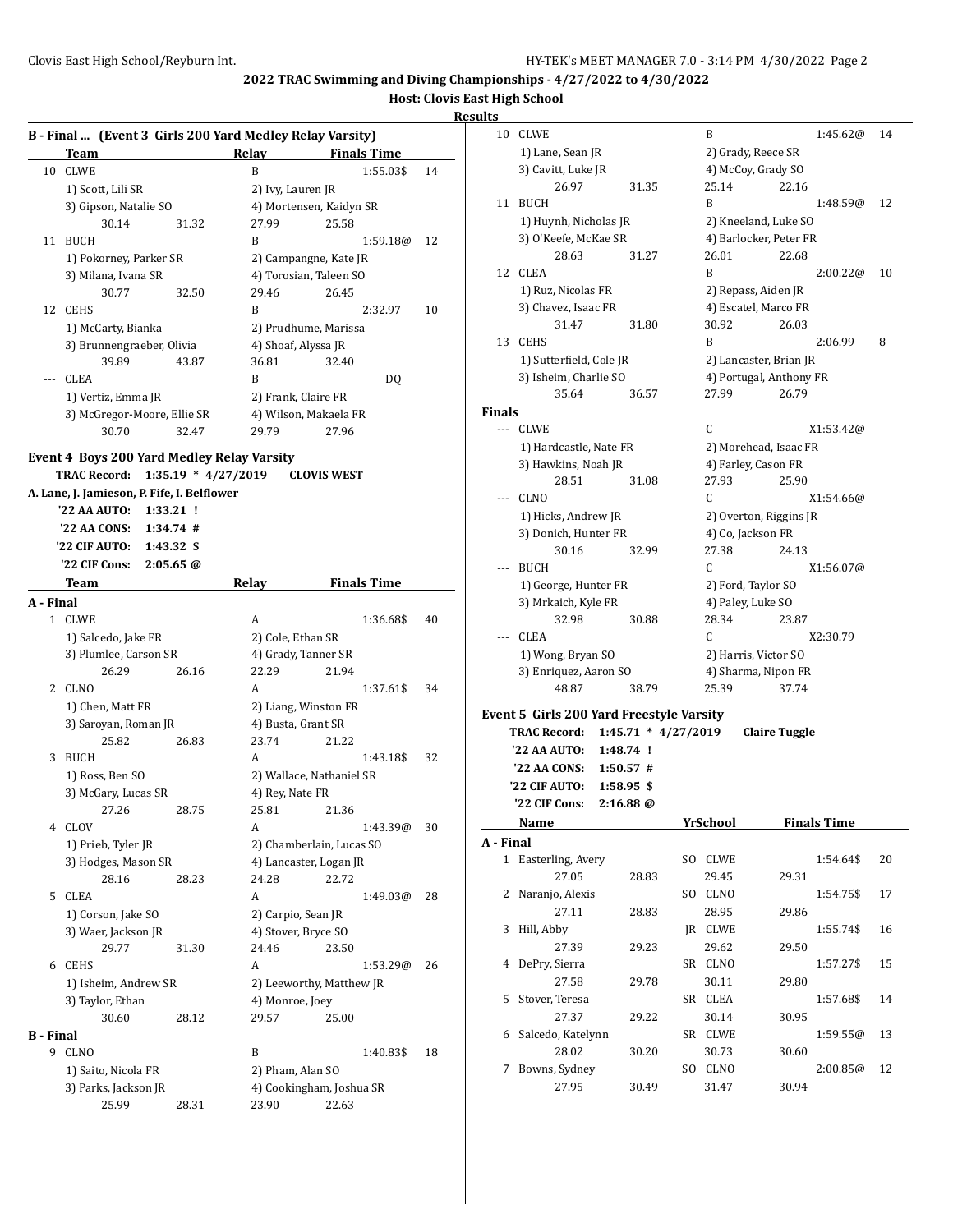| A - Final  (Event 5 Girls 200 Yard Freestyle Varsity) |                                          |                       |  |             |                      |    |  |  |  |
|-------------------------------------------------------|------------------------------------------|-----------------------|--|-------------|----------------------|----|--|--|--|
|                                                       | Name                                     |                       |  | YrSchool    | <b>Finals Time</b>   |    |  |  |  |
|                                                       | 8 Rick, Marley                           |                       |  | SR CLNO     | 2:01.82@             | 11 |  |  |  |
|                                                       | 28.09                                    | 30.48                 |  | 31.36       | 31.89                |    |  |  |  |
| <b>B</b> - Final                                      |                                          |                       |  |             |                      |    |  |  |  |
|                                                       | 9 Martin, Stella                         |                       |  | IR CLWE     | 2:02.99@             | 9  |  |  |  |
|                                                       | 28.78                                    | 31.12                 |  | 31.87       | 31.22                |    |  |  |  |
|                                                       | 10 Gutierrez, Hope                       |                       |  | SR CLOV     | 2:04.29@             | 7  |  |  |  |
|                                                       | 28.87                                    | 30.95                 |  | 31.97       | 32.50                |    |  |  |  |
|                                                       | 11 Engelbert, Addison                    |                       |  | FR BUCH     | 2:04.83@             | 6  |  |  |  |
|                                                       | 29.12                                    | 31.69                 |  | 32.47       | 31.55                |    |  |  |  |
|                                                       | 12 Coyne, Sierra                         |                       |  | JR CLEA     | 2:08.19@             | 5  |  |  |  |
|                                                       | 28.68                                    | 32.35                 |  | 33.48       | 33.68                |    |  |  |  |
| 13                                                    | Schroeder, Faith                         |                       |  | <b>CEHS</b> | 2:09.40@             | 4  |  |  |  |
|                                                       | 29.73                                    | 32.34                 |  | 33.80       | 33.53                |    |  |  |  |
|                                                       | 14 Hastings, Maribeth                    |                       |  | SR BUCH     | 2:10.80@             | 3  |  |  |  |
|                                                       | 30.14                                    | 33.07                 |  | 34.13       | 33.46                |    |  |  |  |
| 15                                                    | Sarontos, Peyton                         |                       |  | SR BUCH     | 2:11.82@             | 2  |  |  |  |
|                                                       | 29.88                                    | 33.44                 |  | 34.48       | 34.02                |    |  |  |  |
|                                                       | 16 Coleman, Mia                          |                       |  | SO BUCH     | 2:15.34@             | 1  |  |  |  |
|                                                       | 30.73                                    | 33.36                 |  | 35.37       | 35.88                |    |  |  |  |
| C - Final                                             |                                          |                       |  |             |                      |    |  |  |  |
|                                                       | 17 Williams, Ella                        |                       |  | FR CLOV     | 2:16.49@             |    |  |  |  |
|                                                       | 32.46                                    | 34.63                 |  | 35.06       | 34.34                |    |  |  |  |
|                                                       | 18 Johnson, Kylie                        |                       |  | SO CLEA     | 2:26.36              |    |  |  |  |
|                                                       | 32.70                                    | 36.91                 |  | 38.65       | 38.10                |    |  |  |  |
|                                                       | 19 Arellano, Miliani                     |                       |  | <b>CEHS</b> | 2:30.06              |    |  |  |  |
|                                                       | 34.59                                    | 37.72                 |  | 38.88       | 38.87                |    |  |  |  |
|                                                       | Genco, Makenna                           |                       |  | SO CLNO     | X2:08.61@            |    |  |  |  |
|                                                       | 29.23                                    | 32.63                 |  | 33.51       | 33.24                |    |  |  |  |
|                                                       | Range, Autumn                            |                       |  | FR CLNO     | X2:10.38@            |    |  |  |  |
|                                                       | 29.82                                    | 33.27                 |  | 33.92       | 33.37                |    |  |  |  |
| ---                                                   | Dickinson, Katalina                      |                       |  | FR CLNO     | X2:12.62@            |    |  |  |  |
|                                                       | 30.13                                    | 33.45                 |  | 34.80       | 34.24                |    |  |  |  |
|                                                       | Maddox, Emily                            |                       |  | SR BUCH     | X2:16.95             |    |  |  |  |
|                                                       | 31.36                                    | 34.56                 |  | 35.56       | 35.47                |    |  |  |  |
|                                                       | --- Weaver, Lorelai                      |                       |  | SR BUCH     | X2:21.99             |    |  |  |  |
|                                                       | 32.65                                    | 36.43                 |  | 37.29       | 35.62                |    |  |  |  |
|                                                       | Event 5 Girls 200 Yard Freestyle Varsity |                       |  |             |                      |    |  |  |  |
|                                                       | TRAC Record:                             | $1:45.71 * 4/27/2019$ |  |             | <b>Claire Tuggle</b> |    |  |  |  |
|                                                       | '22 AA AUTO:                             | 1:48.74 !             |  |             |                      |    |  |  |  |
|                                                       | '22 AA CONS:                             | $1:50.57$ #           |  |             |                      |    |  |  |  |
|                                                       | '22 CIF AUTO:                            | $1:58.95$ \$          |  |             |                      |    |  |  |  |
|                                                       | '22 CIF Cons:                            | 2:16.88@              |  |             |                      |    |  |  |  |
|                                                       | Name                                     |                       |  | YrSchool    | <b>Prelim Time</b>   |    |  |  |  |
|                                                       | <b>Preliminaries</b>                     |                       |  |             |                      |    |  |  |  |
| 1                                                     | Easterling, Avery                        |                       |  | SO CLWE     | 1:56.22\$            | q  |  |  |  |
|                                                       | 27.07                                    | 28.99                 |  | 29.84       | 30.32                |    |  |  |  |
| 2                                                     | Naranjo, Alexis                          |                       |  | SO CLNO     | 1:57.54\$            | q  |  |  |  |
|                                                       | 27.23                                    | 29.60                 |  | 30.59       | 30.12                |    |  |  |  |
| 3                                                     | DePry, Sierra                            |                       |  | SR CLNO     | 1:59.91@q            |    |  |  |  |
|                                                       | 28.06                                    | 30.38                 |  | 30.76       | 30.71                |    |  |  |  |
|                                                       | 4 Hill, Abby                             |                       |  | JR CLWE     | 1:59.92@ q           |    |  |  |  |
|                                                       |                                          |                       |  | 30.58       | 30.47                |    |  |  |  |
|                                                       |                                          |                       |  |             |                      |    |  |  |  |

| 5   | Stover, Teresa      |       |    | SR CLEA     | 2:00.89@  | q |
|-----|---------------------|-------|----|-------------|-----------|---|
|     | 28.27               | 30.57 |    | 31.19       | 30.86     |   |
| 6   | Bowns, Sydney       |       |    | SO CLNO     | 2:01.52@  | q |
|     | 27.48               | 30.57 |    | 31.81       | 31.66     |   |
| 7   | Rick, Marley        |       |    | SR CLNO     | 2:01.76@  | q |
|     | 28.42               | 30.33 |    | 31.57       | 31.44     |   |
| 8   | Salcedo, Katelynn   |       |    | SR CLWE     | 2:02.36@  | q |
|     | 28.50               | 30.85 |    | 31.54       | 31.47     |   |
| 9   | Gutierrez, Hope     |       |    | SR CLOV     | 2:02.78@  | q |
|     |                     |       |    | 31.41       | 32.11     |   |
| 10  | Engelbert, Addison  |       |    | FR BUCH     | 2:04.81@  | q |
|     | 28.82               | 31.32 |    | 32.32       | 32.35     |   |
| 11  | Martin, Stella      |       |    | JR CLWE     | 2:06.09@  | q |
|     | 29.28               | 32.07 |    | 32.63       | 32.11     |   |
| 12  | Coyne, Sierra       |       |    | JR CLEA     | 2:10.02@  | q |
|     | 27.84               | 32.62 |    | 35.10       | 34.46     |   |
| 13  | Schroeder, Faith    |       |    | <b>CEHS</b> | 2:11.09@  |   |
|     | 30.62               | 33.03 |    | 33.98       | 33.46     | q |
| 14  | Sarontos, Peyton    |       |    | SR BUCH     |           |   |
|     |                     |       |    |             | 2:11.90@  | q |
|     | 29.45               | 32.48 |    | 34.65       | 35.32     |   |
| 15  | Hastings, Maribeth  |       |    | SR BUCH     | 2:12.99@  | q |
|     |                     |       |    | 34.87       | 33.24     |   |
| 16  | Coleman, Mia        |       | SO | <b>BUCH</b> | 2:14.66@  | q |
|     | 30.73               | 33.64 |    | 34.72       | 35.57     |   |
|     | 17 Williams, Ella   |       |    | FR CLOV     | 2:17.25   | q |
|     | 31.35               | 33.77 |    | 35.99       | 36.14     |   |
| 18  | Johnson, Kylie      |       |    | SO CLEA     | 2:28.10   | q |
|     | 32.01               | 36.55 |    | 39.43       | 40.11     |   |
| 19  | Arellano, Miliani   |       |    | <b>CEHS</b> | 2:28.24   | q |
|     | 34.50               | 37.25 |    | 38.94       | 37.55     |   |
| 20  | Burleson, Aubree    |       |    | <b>CEHS</b> | 2:28.55   | q |
|     | 34.09               | 38.02 |    | 38.75       | 37.69     |   |
| 21  | Ziese, Lucy         |       |    | FR CLEA     | 2:40.14   | q |
|     | 36.38               | 40.09 |    | 42.50       | 41.17     |   |
| 22  | O'Neal, Ireland     |       |    | <b>CEHS</b> | 3:07.36   | q |
|     | 40.67               | 48.44 |    | 50.86       | 47.39     |   |
|     | Genco, Makenna      |       |    | SO CLNO     | X2:09.91@ |   |
|     | 29.96               | 32.86 |    | 34.02       | 33.07     |   |
|     | Range, Autumn       |       |    | FR CLNO     | X2:10.49@ |   |
|     |                     |       |    | 34.41       | 33.34     |   |
| --- | Dickinson, Katalina |       |    | FR CLNO     | X2:12.14@ |   |
|     | 30.08               | 33.52 |    | 34.30       | 34.24     |   |
|     | Maddox, Emily       |       | SR | BUCH        | X2:18.23  |   |
|     |                     |       |    | 36.33       | 35.50     |   |
|     | Weaver, Lorelai     |       | SR | BUCH        | X2:18.94  |   |
|     |                     |       |    | 36.74       | 34.65     |   |
| --- | Bagley, Riley       |       | FR | BUCH        | X2:34.50  |   |
|     | 35.69               | 39.62 |    | 41.01       | 38.18     |   |
| --- | Givan, Adalynn      |       |    | FR BUCH     | X2:35.62  |   |
|     | 34.13               | 39.77 |    | 41.03       | 40.69     |   |
| --- | Phillips, Zoey      |       |    | FR CLEA     | X2:40.33  |   |
|     | 36.76               | 40.74 |    | 42.27       | 40.56     |   |
| --- | Minton, Claire      |       | SO | CLOV        | DQ        |   |
|     | 28.16               | 31.39 |    | 31.61       | 30.31     |   |
|     |                     |       |    |             |           |   |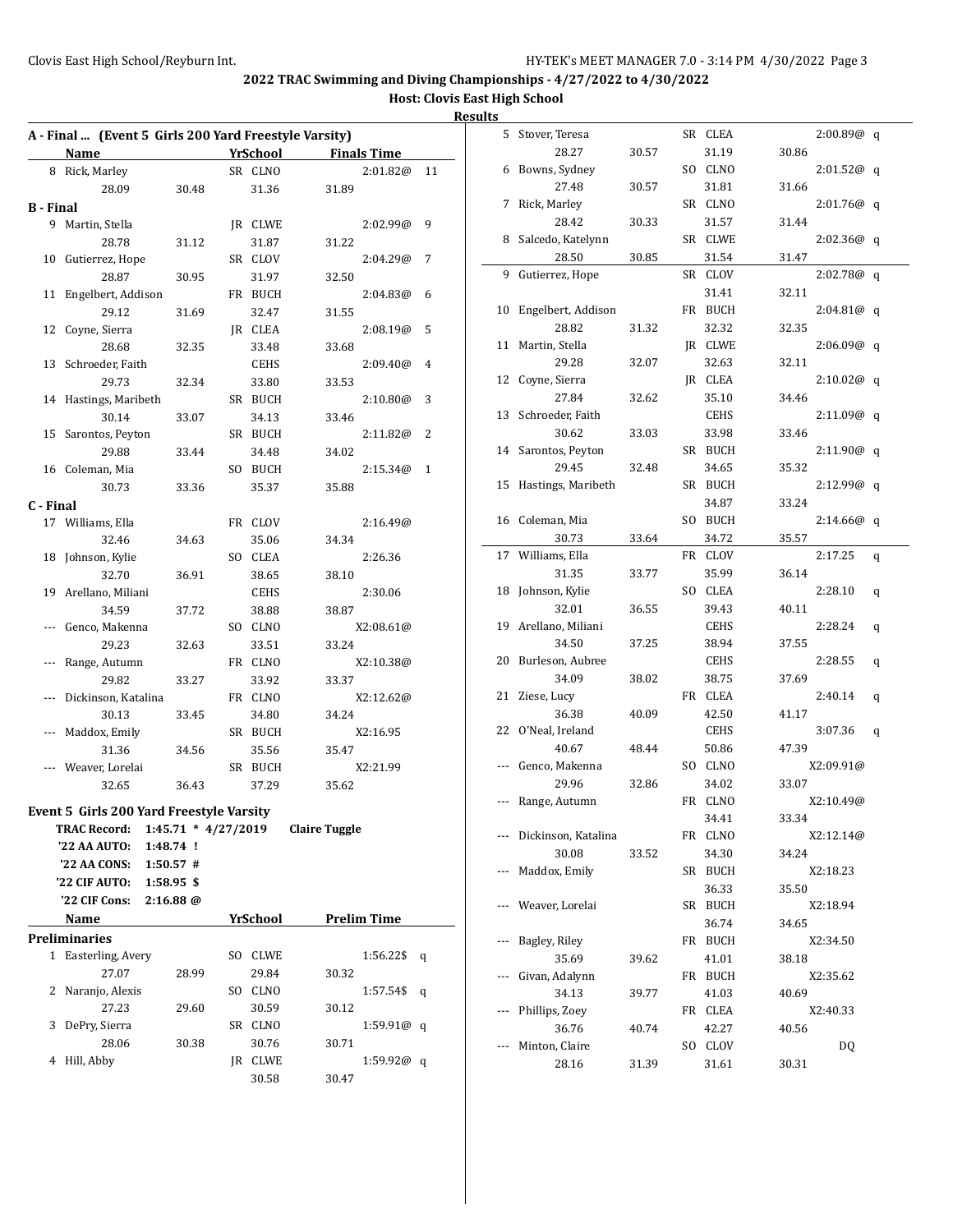**Host: Clovis East High School**

**Results**

|                  | Event 6 Boys 200 Yard Freestyle Varsity |                       |          |                   |                    |    |
|------------------|-----------------------------------------|-----------------------|----------|-------------------|--------------------|----|
|                  | <b>TRAC Record:</b>                     | $1:38.47 * 4/27/2019$ |          | <b>Ben Forbes</b> |                    |    |
|                  | '22 AA AUTO:                            | 1:38.40 !             |          |                   |                    |    |
|                  | '22 AA CONS:                            | 1:40.13#              |          |                   |                    |    |
|                  | '22 CIF AUTO:                           | $1:44.33$ \$          |          |                   |                    |    |
|                  | '22 CIF Cons:                           | $2:03.67$ @           |          |                   |                    |    |
|                  | Name                                    |                       | YrSchool |                   | <b>Finals Time</b> |    |
| A - Final        |                                         |                       |          |                   |                    |    |
| $\mathbf{1}$     | Lambert, Hayden                         |                       | JR CLNO  |                   | 1:42.40\$          | 20 |
|                  | 24.15                                   | 26.29                 | 26.23    | 25.73             |                    |    |
| 2                | Parker, Mason                           |                       | SR CLNO  |                   | 1:43.31\$          | 17 |
|                  | 24.09                                   | 26.12                 | 26.16    | 26.94             |                    |    |
| 3                | Martorana, Jonah                        |                       | JR CLNO  |                   | 1:43.84\$          | 16 |
|                  | 24.38                                   | 26.22                 | 26.88    | 26.36             |                    |    |
| 4                | Villard, Colby                          |                       | JR CLOV  |                   | 1:43.95\$          | 15 |
|                  | 24.26                                   | 26.53                 | 26.85    | 26.31             |                    |    |
| 5                | Salcedo, Jake                           |                       | FR CLWE  |                   | 1:47.70@           | 14 |
|                  | 24.92                                   | 27.37                 | 27.84    | 27.57             |                    |    |
| 6                | Prieb, Tyler                            |                       | JR CLOV  |                   | 1:50.25@           | 13 |
|                  | 25.39                                   | 28.22                 | 28.80    | 27.84             |                    |    |
| 7                | Lancaster, Logan                        |                       | JR CLOV  |                   | 1:50.54@           | 12 |
|                  | 25.15                                   | 27.69                 | 28.81    | 28.89             |                    |    |
| 8                | Hauss, Andrew                           |                       | SR CLOV  |                   | 1:50.71@           | 11 |
|                  | 25.35                                   | 27.94                 | 28.70    | 28.72             |                    |    |
| <b>B</b> - Final |                                         |                       |          |                   |                    |    |
| 9                | Boris, Jordan                           |                       | SR CLNO  |                   | 1:49.83@           | 9  |
|                  | 25.69                                   | 27.66                 | 28.49    | 27.99             |                    |    |
| 10               | Rey, Benjamin                           |                       | JR BUCH  |                   | 1:50.28@           | 7  |
|                  | 25.82                                   | 27.69                 | 28.50    | 28.27             |                    |    |
| 11               | Ross, Ben                               |                       | SO BUCH  |                   | 1:53.66@           | 6  |
|                  | 25.95                                   | 28.46                 | 29.96    | 29.29             |                    |    |
| 12               | Isheim, Andrew                          |                       | SR CEHS  |                   | 1:53.74@           | 5  |
|                  | 26.69                                   | 29.13                 | 29.36    | 28.56             |                    |    |
| 13               | Cavitt, Mike                            |                       | FR CLWE  |                   | 1:54.24@           | 4  |
|                  | 25.49                                   | 28.21                 | 29.78    | 30.76             |                    |    |
| 14               | Sloan, Ben                              |                       | SR CLWE  |                   | 1:55.83@           | 3  |
|                  | 27.14                                   | 29.28                 | 30.00    | 29.41             |                    |    |
| 15               | Corson, Jake                            |                       | SO CLEA  |                   | 1:56.84@           | 2  |
|                  | 27.21                                   | 29.17                 | 29.96    | 30.50             |                    |    |
|                  | 16 Barlocker, Peter                     |                       | FR BUCH  |                   | 1:57.52@           | 1  |
|                  | 27.31                                   | 29.50                 | 30.58    | 30.13             |                    |    |
| C - Final        |                                         |                       |          |                   |                    |    |
| 17               | DeVaney, Aidan                          |                       | SR CLWE  |                   |                    |    |
|                  | 27.10                                   | 29.36                 | 30.29    | 29.13             | 1:55.88@           |    |
| 18               | Gonzales, Jordan                        |                       | FR CLEA  |                   | 1:58.10@           |    |
|                  | 27.42                                   |                       | 1:00.56  |                   |                    |    |
|                  | 19 Cavalla, Caleb                       | 30.12                 | SO BUCH  |                   |                    |    |
|                  |                                         | 29.68                 | 31.06    |                   | 1:58.52@           |    |
|                  | 27.57<br>Leeworthy, Matthew             |                       |          | 30.21             |                    |    |
| 20               |                                         |                       | JR CEHS  |                   | 2:03.33@           |    |
|                  | 27.83                                   | 31.08                 | 32.43    | 31.99             |                    |    |
| $\cdots$         | Scott, Ryan                             |                       | SO CLOV  |                   | X1:53.88@          |    |
|                  | 26.37                                   | 28.65                 | 29.86    | 29.00             |                    |    |
|                  | McCormick, Nate                         |                       | FR BUCH  |                   | X1:57.57@          |    |
|                  | 27.11                                   | 29.72                 | 30.76    | 29.98             |                    |    |

|    | --- Hicks, Andrew                       |       |                       | JR CLNO  |                   | X1:58.74@          |   |
|----|-----------------------------------------|-------|-----------------------|----------|-------------------|--------------------|---|
|    | 27.08                                   | 30.00 |                       | 30.63    | 31.03             |                    |   |
|    | --- Hardcastle, Nate                    |       |                       | FR CLWE  |                   | X2:03.68           |   |
|    | 27.68                                   | 30.56 |                       | 32.59    | 32.85             |                    |   |
|    | Event 6 Boys 200 Yard Freestyle Varsity |       |                       |          |                   |                    |   |
|    | <b>TRAC Record:</b>                     |       | $1:38.47 * 4/27/2019$ |          | <b>Ben Forbes</b> |                    |   |
|    | '22 AA AUTO:<br>$1:38.40$ !             |       |                       |          |                   |                    |   |
|    | '22 AA CONS:<br>1:40.13#                |       |                       |          |                   |                    |   |
|    | '22 CIF AUTO:<br>$1:44.33$ \$           |       |                       |          |                   |                    |   |
|    | '22 CIF Cons:<br>$2:03.67$ @            |       |                       |          |                   |                    |   |
|    | Name                                    |       |                       | YrSchool |                   | <b>Prelim Time</b> |   |
|    | Preliminaries                           |       |                       |          |                   |                    |   |
|    | 1 Villard, Colby                        |       |                       | JR CLOV  |                   | 1:45.77@ q         |   |
|    | 24.56                                   | 27.03 |                       | 27.81    | 26.37             |                    |   |
|    | 2 Lambert, Hayden                       |       |                       | JR CLNO  |                   | $1:46.04@$ q       |   |
|    | 24.68                                   | 26.96 |                       | 27.51    | 26.89             |                    |   |
|    | 3 Martorana, Jonah                      |       |                       | JR CLNO  |                   | 1:46.21@ q         |   |
|    | 24.20                                   | 26.67 |                       | 27.50    | 27.84             |                    |   |
| 4  | Parker, Mason                           |       |                       | SR CLNO  |                   | 1:48.53@ q         |   |
|    | 24.67                                   | 26.95 |                       | 28.38    | 28.53             |                    |   |
| 5. | Salcedo, Jake                           |       |                       | FR CLWE  |                   | 1:48.56@ q         |   |
|    | 25.39                                   | 28.09 |                       | 27.60    | 27.48             |                    |   |
| 6  | Hauss, Andrew                           |       |                       | SR CLOV  |                   | 1:50.23@ q         |   |
|    | 24.57                                   | 27.50 |                       | 28.81    | 29.35             |                    |   |
| 7  | Lancaster, Logan                        |       |                       | JR CLOV  |                   | 1:50.42@ q         |   |
|    | 25.60                                   | 27.99 |                       | 28.68    | 28.15             |                    |   |
| 8  | Prieb, Tyler                            |       |                       | JR CLOV  |                   | 1:51.41@ q         |   |
|    | 25.28                                   | 28.08 |                       | 29.09    | 28.96             |                    |   |
| 9  | Rey, Benjamin                           |       |                       | JR BUCH  |                   | 1:51.51@ q         |   |
|    | 26.09                                   | 27.93 |                       | 32.52    | 24.97             |                    |   |
|    | 10 Cavitt, Mike                         |       |                       | FR CLWE  |                   | 1:52.36@ q         |   |
|    | 26.10                                   | 28.52 |                       | 28.94    | 28.80             |                    |   |
| 11 | Ross, Ben                               |       |                       | SO BUCH  |                   | 1:52.43@ q         |   |
|    | 25.61                                   | 28.27 |                       | 29.65    | 28.90             |                    |   |
| 12 | Boris, Jordan                           |       |                       | SR CLNO  |                   | 1:52.47@ q         |   |
|    | 25.48                                   | 27.72 |                       | 29.07    | 30.20             |                    |   |
|    | 13 Isheim, Andrew                       |       |                       | SR CEHS  |                   | 1:55.33@ q         |   |
|    | 26.03                                   | 29.10 |                       | 30.37    | 29.83             |                    |   |
|    | 14 Corson, Jake                         |       |                       | SO CLEA  |                   | 1:55.51@q          |   |
|    | 26.45                                   | 28.65 |                       | 29.82    | 30.59             |                    |   |
|    | 15 Barlocker, Peter                     |       |                       | FR BUCH  |                   | 1:55.68@ q         |   |
|    | 26.41                                   | 28.66 |                       | 30.21    | 30.40             |                    |   |
| 16 | Sloan, Ben                              |       |                       | SR CLWE  |                   | 1:56.00@ q         |   |
|    | 27.14                                   | 29.15 |                       | 30.32    | 29.39             |                    |   |
| 17 | Cavalla, Caleb                          |       |                       | SO BUCH  |                   | 1:58.45@ q         |   |
|    | 25.87                                   | 29.37 |                       | 31.25    | 31.96             |                    |   |
| 18 | DeVaney, Aidan                          |       |                       | SR CLWE  |                   | 1:58.69@ q         |   |
|    | 27.78                                   | 30.32 |                       | 30.85    | 29.74             |                    |   |
| 19 | Gonzales, Jordan                        |       |                       | FR CLEA  |                   | 1:58.78@ q         |   |
|    | 27.47                                   | 30.24 |                       | 30.68    | 30.39             |                    |   |
| 20 | Leeworthy, Matthew                      |       |                       | JR CEHS  |                   | 2:01.62@           | q |
|    | 28.55                                   | 31.42 |                       | 31.45    | 30.20             |                    |   |
| 21 | Ruz, Nicolas                            |       |                       | FR CLEA  |                   | 2:09.90            | q |
|    | 29.10                                   | 33.05 |                       | 34.00    | 33.75             |                    |   |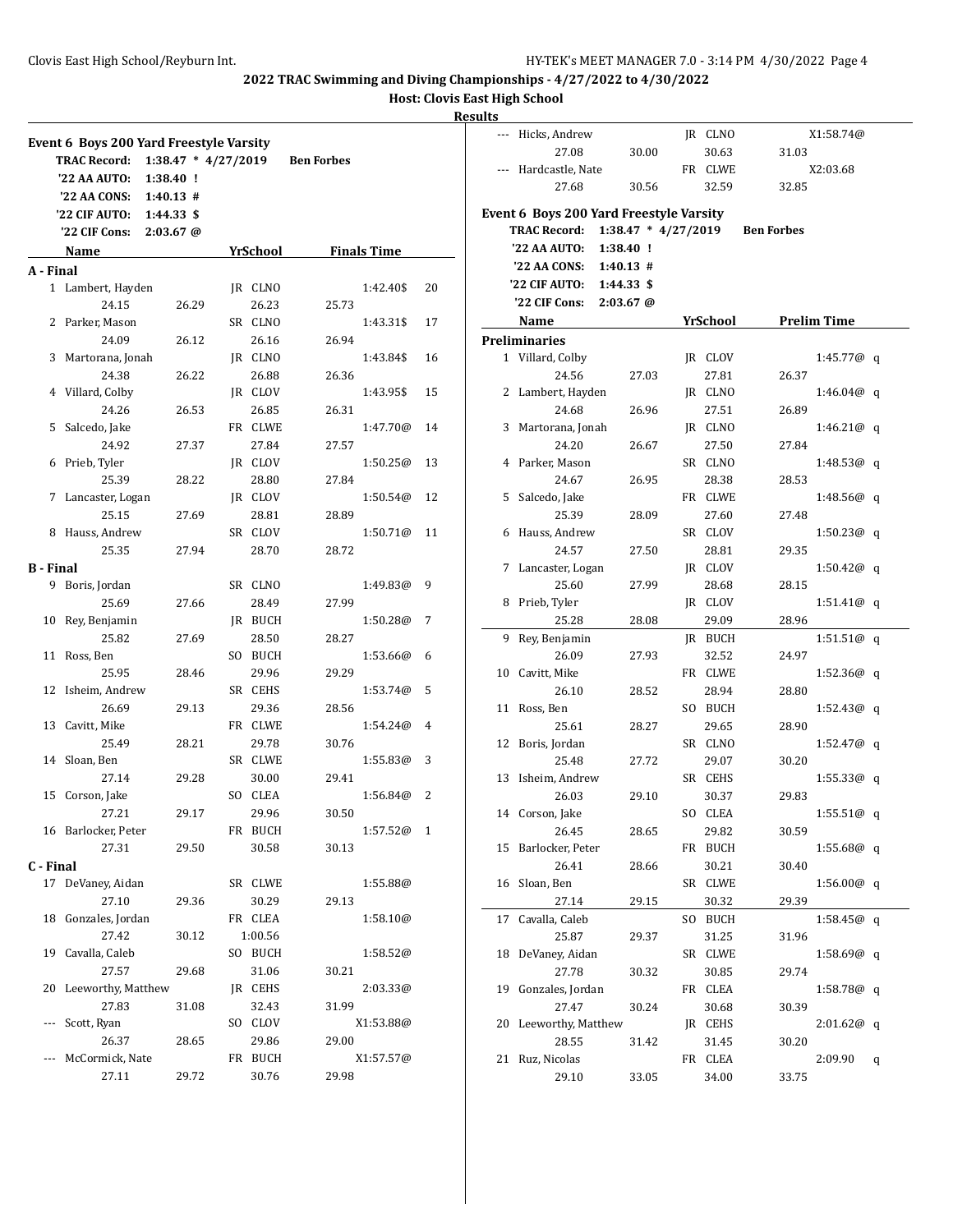|           |                                          |       |                 |                                                          |              |    | wesures          |                                          |             |          |                      |                    |                |
|-----------|------------------------------------------|-------|-----------------|----------------------------------------------------------|--------------|----|------------------|------------------------------------------|-------------|----------|----------------------|--------------------|----------------|
|           |                                          |       |                 | Preliminaries  (Event 6 Boys 200 Yard Freestyle Varsity) |              |    |                  | 6 Chavez, Ryleigh                        |             | SO CLNO  |                      | 2:17.42\$          | - 13           |
|           | Name                                     |       | YrSchool        | <b>Prelim Time</b>                                       |              |    |                  | 29.75                                    | 35.12       | 40.16    | 32.39                |                    |                |
|           | 22 Portugal, Anthony                     |       | FR CEHS         | 2:11.70                                                  | $\mathbf{q}$ |    |                  | 7 Helsel, Reece                          |             | FR CLEA  |                      | 2:18.06\$          | - 12           |
|           | 30.40                                    | 33.00 | 34.03           | 34.27                                                    |              |    |                  | 28.46                                    | 34.89       | 41.98    | 32.73                |                    |                |
|           | 23 Rosa, Jake                            |       | SO CLEA         | $2:17.18$ q                                              |              |    |                  | 8 Ivy, Lauren                            |             | JR CLWE  |                      | 2:19.64@ 11        |                |
|           | 30.02                                    | 35.14 | 36.43           | 35.59                                                    |              |    |                  | 31.50                                    | 36.41       | 38.92    | 32.81                |                    |                |
|           | --- Scott, Ryan                          |       | SO CLOV         | X1:53.88@                                                |              |    | <b>B</b> - Final |                                          |             |          |                      |                    |                |
|           | 26.51                                    | 28.81 | 29.82           | 28.74                                                    |              |    |                  | 9 Gasser, Adalynn                        |             | SO BUCH  |                      | 2:17.88\$ 9        |                |
|           | --- McCormick, Nate                      |       | FR BUCH         | X1:56.90@                                                |              |    |                  | 31.25                                    | 37.18       | 37.85    | 31.60                |                    |                |
|           | 26.68                                    | 29.76 | 30.66           | 29.80                                                    |              |    |                  | 10 Cegielski, Madi                       |             | JR CLNO  |                      | 2:20.96@ 7         |                |
|           | --- Hicks, Andrew                        |       | JR CLNO         | X1:59.41@                                                |              |    |                  | 30.63                                    | 35.34       | 41.70    | 33.29                |                    |                |
|           | 27.65                                    | 30.24 | 30.78           | 30.74                                                    |              |    |                  | 11 Metzler, Paige                        |             | SO BUCH  |                      | 2:21.55@6          |                |
|           | --- Hardcastle, Nate                     |       | FR CLWE         | X2:04.26                                                 |              |    |                  | 29.69                                    | 36.75       | 42.26    | 32.85                |                    |                |
|           | 28.06                                    | 31.29 | 32.64           | 32.27                                                    |              |    |                  | 12 Lee, Genie                            |             | SR BUCH  |                      | 2:25.39@ 5         |                |
|           | --- Prieb, Tanner                        |       | FR CLOV         | X2:05.96                                                 |              |    |                  | 30.45                                    | 37.54       | 45.18    | 32.22                |                    |                |
|           | 29.82                                    | 32.19 | 32.33           | 31.62                                                    |              |    |                  | 13 Kuhtz, Abby                           |             | JR CLEA  |                      | 2:26.95@4          |                |
|           | --- Co, Jackson                          |       | FR CLNO         | X2:06.11                                                 |              |    |                  | 31.96                                    | 38.05       | 44.01    | 32.93                |                    |                |
|           | 27.41                                    | 31.45 | 33.28           | 33.97                                                    |              |    |                  | 14 Strickland, Ashley                    |             | FR CLWE  |                      | 2:32.67@3          |                |
|           | --- Garza, Andrew                        |       | SO CLOV         | X2:07.00                                                 |              |    |                  | 32.35                                    | 38.71       | 47.04    | 34.57                |                    |                |
|           | 29.38                                    | 32.46 | 33.26           | 31.90                                                    |              |    |                  | 15 Thomas, Abigail                       |             | JR CLWE  |                      | 2:37.44@2          |                |
|           | --- Aielio, Jett                         |       | FR BUCH         | X2:07.86                                                 |              |    |                  | 34.60                                    | 40.84       | 45.74    | 36.26                |                    |                |
|           | 28.60                                    | 32.64 | 34.20           | 32.42                                                    |              |    |                  | 16 Campbell, Sierra                      |             | SR CLEA  |                      | 2:44.65            | $\overline{1}$ |
|           | --- Botterill, Aiden                     |       | FR CLWE         | X2:10.82                                                 |              |    |                  | 37.33                                    | 40.75       | 49.41    | 37.16                |                    |                |
|           | 31.08                                    | 33.41 | 34.05           | 32.28                                                    |              |    | C - Final        |                                          |             |          |                      |                    |                |
|           | --- Nasrabadi, William                   |       | SO CLWE         | X2:14.07                                                 |              |    |                  | 17 Campangne, Kate                       |             | JR BUCH  |                      | x2:23.87@          |                |
|           | 28.18                                    | 33.23 | 33.16           | 39.50                                                    |              |    |                  | 29.88                                    | 37.27       | 41.53    | 35.19                |                    |                |
|           | --- Ruacho, Jacob                        |       | FR CLNO         | X2:16.01                                                 |              |    |                  | 18 Bennett, Annie                        |             | FR CLNO  |                      | x2:25.71@          |                |
|           | 29.32                                    | 33.54 | 36.58           | 36.57                                                    |              |    |                  | 30.10                                    | 37.01       | 44.15    | 34.45                |                    |                |
|           | --- Roucho, Brandon                      |       | SO CLNO         | X2:17.64                                                 |              |    |                  | 19 Supra, Nikki                          |             | SO CLNO  |                      | x2:30.19@          |                |
|           | 28.64                                    | 33.64 | 36.95           | 38.41                                                    |              |    |                  | 33.25                                    | 37.59       | 44.09    | 35.26                |                    |                |
|           | --- Arnold, Kai                          |       | FR CLNO         | X2:18.65                                                 |              |    |                  | 20 Jamieson, Petula                      |             | JR CLWE  |                      | x2:35.76@          |                |
|           | 31.27                                    | 35.14 | 36.40           | 35.84                                                    |              |    |                  | 33.30                                    | 41.58       | 46.05    | 34.83                |                    |                |
|           | --- Calhoun, Cameron                     |       | SO CLNO         | X2:19.92                                                 |              |    |                  | 21 D'Acquisto, Halley                    |             | JR BUCH  |                      | x2:47.35           |                |
|           | 30.25                                    | 35.89 | 39.61           | 34.17                                                    |              |    |                  | 38.58                                    | 40.45       | 49.92    | 38.40                |                    |                |
|           | --- Mastropoalo, Vince                   |       | FR CLNO         | X2:28.56                                                 |              |    |                  |                                          |             |          |                      |                    |                |
|           | 30.12                                    | 36.02 | 41.83           | 40.59                                                    |              |    |                  | <b>Event 7 Girls 200 Yard IM Varsity</b> |             |          |                      |                    |                |
|           | --- Pravhu, Preet                        |       | FR BUCH         | X3:08.14                                                 |              |    |                  | TRAC Record: 2:04.79 * 5/4/2018          |             |          | <b>Averee Preble</b> |                    |                |
|           | 38.55                                    |       |                 | 47.42                                                    |              |    |                  | '22 AA AUTO: 2:01.51 !                   |             |          |                      |                    |                |
|           |                                          |       |                 |                                                          |              |    |                  | '22 AA CONS:                             | $2:03.64$ # |          |                      |                    |                |
|           | <b>Event 7 Girls 200 Yard IM Varsity</b> |       |                 |                                                          |              |    |                  | '22 CIF AUTO: 2:19.20 \$                 |             |          |                      |                    |                |
|           | TRAC Record: 2:04.79 * 5/4/2018          |       |                 | <b>Averee Preble</b>                                     |              |    |                  | '22 CIF Cons: 2:42.14 @                  |             |          |                      |                    |                |
|           | '22 AA AUTO: 2:01.51 !                   |       |                 |                                                          |              |    |                  | Name                                     |             | YrSchool |                      | <b>Prelim Time</b> |                |
|           | '22 AA CONS: 2:03.64 #                   |       |                 |                                                          |              |    |                  | Preliminaries                            |             |          |                      |                    |                |
|           | '22 CIF AUTO: 2:19.20 \$                 |       |                 |                                                          |              |    |                  | 1 Miller, Mackenzie                      |             | SR CLEA  |                      | 2:11.26\$ q        |                |
|           | '22 CIF Cons: 2:42.14 @                  |       |                 |                                                          |              |    |                  | 28.64                                    | 35.32       | 35.69    | 31.61                |                    |                |
|           | Name                                     |       | <b>YrSchool</b> | <b>Finals Time</b>                                       |              |    |                  | 2 Fitzgerald, Ellie                      |             | FR CLNO  |                      | $2:11.46\$ q       |                |
| A - Final |                                          |       |                 |                                                          |              |    |                  | 29.05                                    | 34.42       | 36.86    | 31.13                |                    |                |
|           | 1 Sundgren, Olivia                       |       | SO BUCH         | 2:07.28\$                                                |              | 20 |                  | 3 Sundgren, Olivia                       |             | SO BUCH  |                      | $2:11.75$ \$q      |                |
|           | 27.05                                    | 33.63 | 37.27           | 29.33                                                    |              |    |                  | 29.21                                    | 34.13       | 38.01    | 30.40                |                    |                |
|           | 2 Miller, Mackenzie                      |       | SR CLEA         | 2:07.32\$                                                |              | 17 |                  | 4 Chavez, Ryleigh                        |             | SO CLNO  |                      | $2:18.33\$ q       |                |
|           | 28.28                                    | 33.94 | 34.94           | 30.16                                                    |              |    |                  | 30.56                                    | 35.75       | 39.13    | 32.89                |                    |                |
|           | 3 Fitzgerald, Ellie                      |       | FR CLNO         | 2:09.99\$                                                |              | 16 |                  | 5 Calumpang, Meg                         |             | SR CLNO  |                      | $2:18.57$ \$q      |                |
|           | 28.48                                    | 33.36 | 36.01           | 32.14                                                    |              |    |                  | 29.51                                    | 33.96       | 42.49    | 32.61                |                    |                |
|           | 4 Calumpang, Meg                         |       | SR CLNO         | 2:15.61\$                                                |              | 15 |                  | 6 McDougal, Allison                      |             | JR CLWE  |                      | 2:18.79\$ q        |                |
|           | 28.39                                    | 34.11 | 41.59           | 31.52                                                    |              |    |                  | 30.92                                    | 36.18       | 39.89    | 31.80                |                    |                |
|           | 5 McDougal, Allison                      |       | JR CLWE         | 2:17.06\$                                                |              | 14 |                  |                                          |             |          |                      |                    |                |
|           | 30.14                                    | 35.00 | 40.89           | 31.03                                                    |              |    |                  |                                          |             |          |                      |                    |                |
|           |                                          |       |                 |                                                          |              |    |                  |                                          |             |          |                      |                    |                |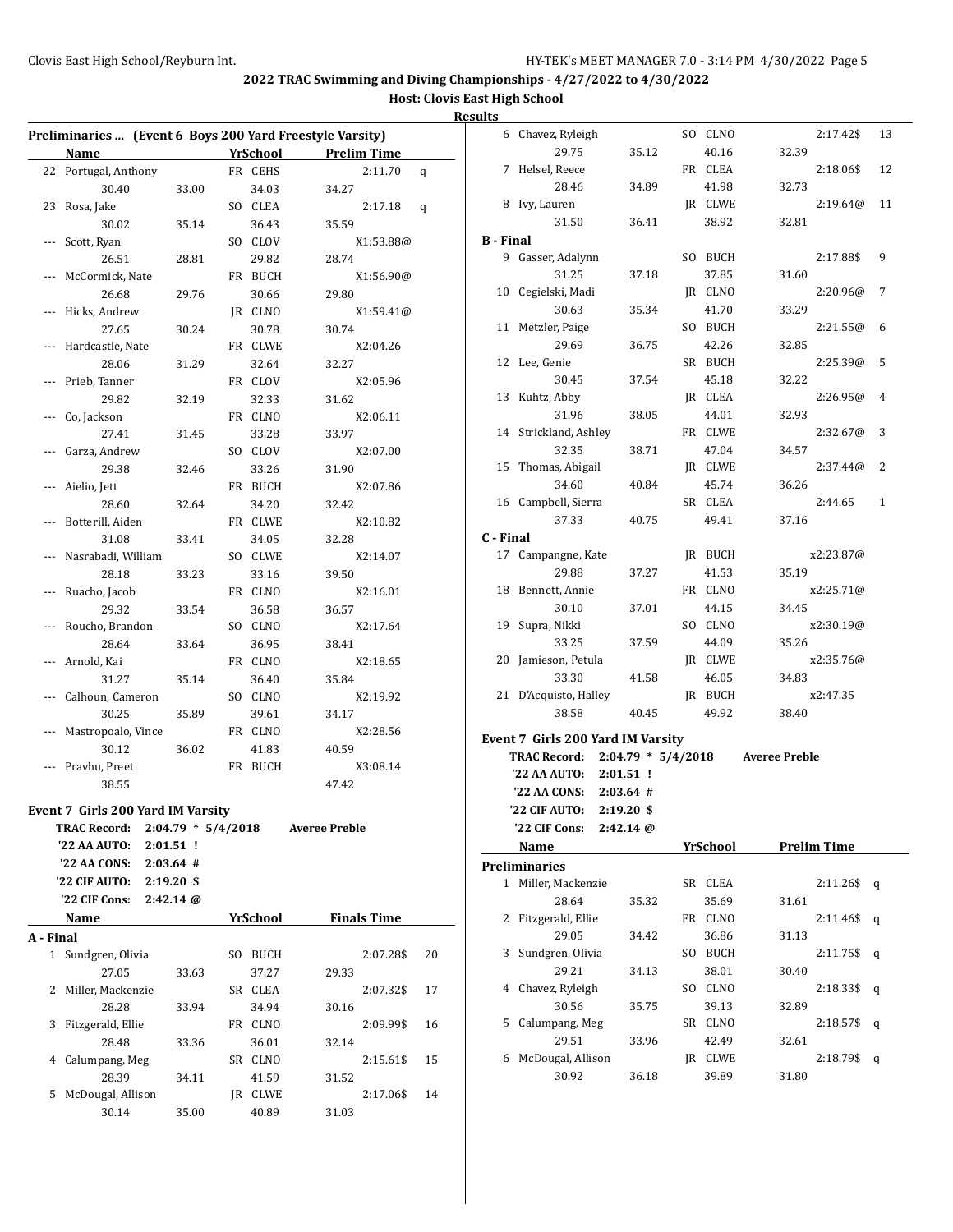| Results |
|---------|
|---------|

|           | Preliminaries  (Event 7 Girls 200 Yard IM Varsity) |                                |                 |                      |                    |                |
|-----------|----------------------------------------------------|--------------------------------|-----------------|----------------------|--------------------|----------------|
|           | <b>Name</b>                                        |                                | <b>YrSchool</b> |                      | <b>Prelim Time</b> |                |
|           | 7 Helsel, Reece                                    |                                | FR CLEA         |                      | 2:19.72@q          |                |
|           | 29.51                                              | 34.63                          | 43.02           | 32.56                |                    |                |
|           | 8 Ivy, Lauren                                      |                                | JR CLWE         |                      | 2:21.43@q          |                |
|           | 32.12                                              | 37.33                          | 39.10           | 32.88                |                    |                |
| 9         | Gasser, Adalynn                                    |                                | SO BUCH         |                      | 2:22.25@q          |                |
|           | 32.00                                              | 37.52                          | 39.20           | 33.53                |                    |                |
|           | 10 Cegielski, Madi                                 |                                | JR CLNO         |                      | 2:24.60@q          |                |
|           | 31.52                                              | 36.28                          | 42.84           | 33.96                |                    |                |
|           | 11 Metzler, Paige                                  |                                | SO BUCH         |                      | 2:24.81@q          | В              |
|           | 31.10                                              | 38.02                          | 42.43           | 33.26                |                    |                |
|           | 12 Lee, Genie                                      |                                | SR BUCH         |                      | 2:24.84@q          |                |
|           | 30.58                                              | 37.39                          | 44.49           | 32.38                |                    |                |
| 13        | Kuhtz, Abby                                        |                                | JR CLEA         |                      | 2:29.39@q          |                |
|           | 32.33                                              | 37.56                          | 45.06           | 34.44                |                    |                |
|           | 14 Strickland, Ashley                              |                                | FR CLWE         |                      | 2:33.50@q          |                |
|           | 31.65                                              | 39.41                          | 48.13           | 34.31                |                    |                |
| 15        | Thomas, Abigail                                    |                                | JR CLWE         |                      | 2:38.88@q          |                |
|           | 34.23                                              | 40.85                          | 46.80           | 37.00                |                    |                |
|           | 16 Campbell, Sierra                                |                                | SR CLEA         |                      | 2:42.62            | q              |
|           | 35.65                                              | 41.48                          | 49.51           | 35.98                |                    |                |
| ---       | Campangne, Kate                                    |                                | JR BUCH         |                      | X2:22.02@          |                |
|           | 29.95                                              | 37.21                          | 40.86           | 34.00                |                    |                |
|           | Bennett, Annie                                     |                                | FR CLNO         |                      | X2:26.63@          |                |
|           | 30.33                                              | 38.43                          | 43.73           | 34.14                |                    | $\mathbf{C}$   |
|           | Parker, Ainsley                                    |                                | JR CLNO         |                      | X2:28.75@          |                |
|           | 31.79                                              | 35.66                          | 47.03           | 34.27                |                    |                |
|           | Supra, Nikki                                       |                                | SO CLNO         |                      | X2:30.25@          |                |
|           | 33.31                                              | 37.52                          | 44.38           | 35.04                |                    |                |
|           | Loggins, Mayezie                                   |                                | SO CLWE         |                      | X2:32.26@          |                |
|           | 32.58                                              | 40.42                          | 44.66           | 34.60                |                    |                |
|           | Jamieson, Petula                                   |                                | JR CLWE         |                      | X2:41.24@          | E١             |
|           | 34.37                                              | 42.58                          | 46.11           | 38.18                |                    |                |
|           | D'Acquisto, Halley                                 |                                | JR BUCH         |                      | X2:48.17           |                |
|           | 39.51                                              | 41.06                          | 49.79           | 37.81                |                    |                |
|           | Hosier, Emma                                       |                                | SO CLWE         |                      | X2:50.40           |                |
|           | 36.77                                              | 44.67                          | 50.17           | 38.79                |                    |                |
|           | Silva, Madison                                     |                                | SO CLWE         |                      | X3:01.49           |                |
|           | 40.31                                              | 49.54                          | 52.24           | 39.40                |                    |                |
|           | Event 8 Boys 200 Yard IM Varsity                   |                                |                 |                      |                    | P <sub>1</sub> |
|           | <b>TRAC Record:</b>                                | 1:53.16 * 4/30/2022 Ethan Cole |                 |                      |                    |                |
|           | '22 AA AUTO:                                       | 1:49.57 !                      |                 |                      |                    |                |
|           | '22 AA CONS: $1:51.57$ #                           |                                |                 |                      |                    |                |
|           | '22 CIF AUTO: 2:02.71 \$                           |                                |                 |                      |                    |                |
|           | '22 CIF Cons: 2:22.71 @                            |                                |                 |                      |                    |                |
|           |                                                    |                                |                 |                      |                    |                |
|           | Name                                               |                                |                 | YrSchool Finals Time |                    |                |
| A - Final |                                                    |                                |                 |                      |                    |                |
|           | 1 Cole, Ethan                                      |                                | SR CLWE         |                      | $1:53.16*$         | 20             |
|           | 24.88                                              | 29.16                          | 31.95           | 27.17                |                    |                |
| 2         | Chen, Matt                                         |                                | FR CLNO         |                      | 1:59.37\$          | 17             |
|           | 25.43                                              | 29.80                          | 34.61           | 29.53                |                    |                |
| 3         | Pham, Alan                                         |                                | SO CLNO         |                      | 1:59.79\$          | 16             |
|           | 24.87                                              | 32.24                          | 34.56           | 28.12                |                    |                |

|              | 4 Saroyan, Roman                 |                       | JR CLNO         |                   | 2:03.26@           | 15 |  |
|--------------|----------------------------------|-----------------------|-----------------|-------------------|--------------------|----|--|
|              | 25.55                            | 31.96                 | 37.32           | 28.43             |                    |    |  |
| 5            | Hibbard, Ryle                    |                       | JR CLOV         |                   | 2:03.70@           | 14 |  |
|              | 25.86                            | 34.16                 | 35.82           | 27.86             |                    |    |  |
| 6            | Noriega, Carlo                   |                       | SO BUCH         |                   | 2:08.20@           | 13 |  |
|              | 26.28                            | 31.77                 | 40.09           | 30.06             |                    |    |  |
| 7            | McGary, Lucas                    |                       | SR BUCH         |                   | 2:09.69@           | 12 |  |
|              | 26.65                            | 34.57                 | 38.86           | 29.61             |                    |    |  |
| 8            | Maurin, Sylas                    |                       | FR CLWE         |                   | 2:10.03@           | 11 |  |
|              | 25.54                            | 33.93                 | 38.86           | 31.70             |                    |    |  |
| B - Final    |                                  |                       |                 |                   |                    |    |  |
| 9            | Baxter, Bennett                  |                       | FR BUCH         |                   | 2:10.55@           | 9  |  |
|              | 27.98                            | 33.19                 | 40.82           | 28.56             |                    |    |  |
| 10           | Varanini, Luca                   |                       | FR CLWE         |                   | 2:13.45@           | 7  |  |
|              | 28.07                            | 34.70                 | 40.24           | 30.44             |                    |    |  |
| 11           | Willbanks, Troy                  |                       | FR CLWE         |                   | 2:15.29@           | 6  |  |
|              | 25.68                            | 34.96                 | 42.62           | 32.03             |                    |    |  |
| 12           | Huynh, Nicholas                  |                       | JR BUCH         |                   | 2:15.58@           | 5  |  |
|              | 27.22                            | 33.90                 | 42.72           | 31.74             |                    |    |  |
| 13           | Chavez, Isaac                    |                       | FR CLEA         |                   | 2:30.40            | 4  |  |
|              | 31.78                            | 41.71                 | 43.56           | 33.35             |                    |    |  |
|              | 14 Escatel, Marco                |                       | FR CLEA         |                   | 2:36.14            | 3  |  |
|              | 33.04                            | 40.88                 | 47.23           | 34.99             |                    |    |  |
|              | Repass, Aiden                    |                       | JR CLEA         |                   | DQ                 |    |  |
|              | 30.31                            | 38.96                 | 42.50           | 36.21             |                    |    |  |
| C - Final    |                                  |                       |                 |                   |                    |    |  |
|              | 17 Overton, Riggins              |                       | JR CLNO         |                   | 2:16.68@           |    |  |
|              | 29.24                            | 35.09                 | 40.75           | 31.60             |                    |    |  |
| 18           | Donich, Hunter                   |                       | FR CLNO         |                   | x2:17.86@          |    |  |
|              | 27.81                            | 36.48                 | 41.59           | 31.98             |                    |    |  |
|              | 19 George, Hunter                |                       | FR BUCH         |                   | x2:29.22           |    |  |
|              | 30.42                            | 36.54                 | 47.10           | 35.16             |                    |    |  |
|              |                                  |                       |                 |                   |                    |    |  |
|              | Event 8 Boys 200 Yard IM Varsity |                       |                 |                   |                    |    |  |
|              | <b>TRAC Record:</b>              | $1:53.16 * 4/30/2022$ |                 | <b>Ethan Cole</b> |                    |    |  |
|              | '22 AA AUTO:                     | 1:49.57 !             |                 |                   |                    |    |  |
|              | '22 AA CONS:                     | $1:51.57$ #           |                 |                   |                    |    |  |
|              | '22 CIF AUTO: 2:02.71 \$         |                       |                 |                   |                    |    |  |
|              | '22 CIF Cons: 2:22.71 @          |                       |                 |                   |                    |    |  |
|              | <b>Name</b>                      |                       | <b>YrSchool</b> |                   | <b>Prelim Time</b> |    |  |
|              | Preliminaries                    |                       |                 |                   |                    |    |  |
| $\mathbf{1}$ | Cole, Ethan                      |                       | SR CLWE         |                   | 1:58.01\$          | q  |  |
|              | 25.07                            | 29.87                 | 33.85           | 29.22             |                    |    |  |
| 2            | Pham, Alan                       |                       | SO CLNO         |                   | 2:01.72\$          | q  |  |
|              | 25.56                            | 34.00                 | 33.87           | 28.29             |                    |    |  |
| 3            | Chen, Matt                       |                       | FR CLNO         |                   | 2:03.04@           | q  |  |
|              | 26.02                            | 31.11                 | 35.60           | 30.31             |                    |    |  |
| 4            | Saroyan, Roman                   |                       | JR CLNO         |                   | 2:05.07@           | q  |  |
|              | 25.96                            | 32.47                 | 37.39           | 29.25             |                    |    |  |
| 5            | Hibbard, Ryle                    |                       | JR CLOV         |                   | 2:05.48@           | q  |  |
|              | 26.42                            | 33.70                 | 37.40           | 27.96             |                    |    |  |
| 6            |                                  |                       |                 |                   |                    |    |  |
|              | Noriega, Carlo                   |                       | SO BUCH         |                   | 2:07.85@q          |    |  |
|              | 26.45                            | 32.13                 | 39.12           | 30.15             |                    |    |  |
| 7            | Maurin, Sylas                    |                       | FR CLWE         |                   | 2:10.04@q          |    |  |
|              | 25.95                            | 34.45                 | 39.66           | 29.98             |                    |    |  |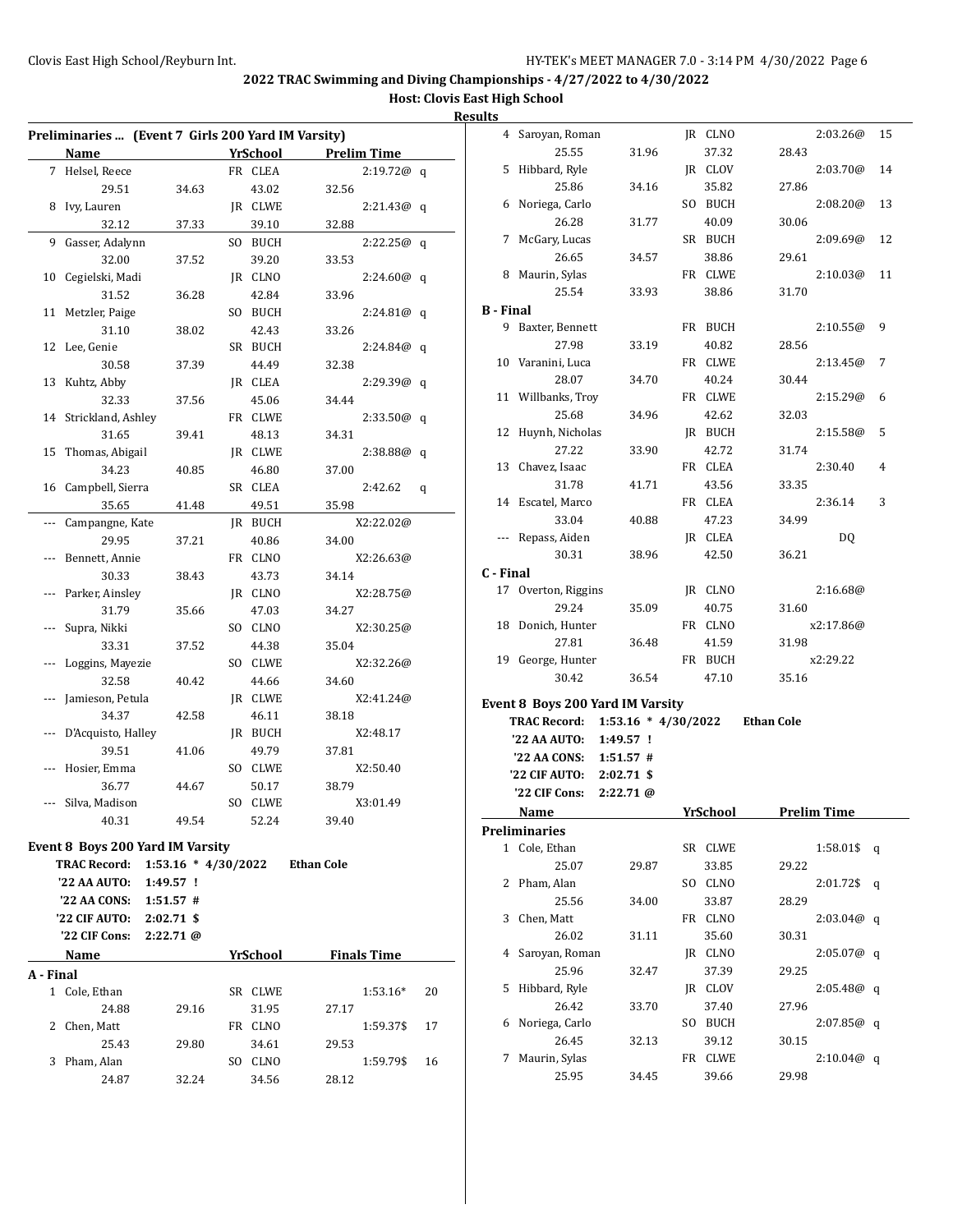**Host: Clovis East High School**

| - - -<br>ш |  |
|------------|--|
|            |  |

|                  | Preliminaries  (Event 8 Boys 200 Yard IM Varsity) |                     |     |                       |                      |    |
|------------------|---------------------------------------------------|---------------------|-----|-----------------------|----------------------|----|
|                  | Name                                              |                     |     | <b>YrSchool</b>       | <b>Prelim Time</b>   |    |
|                  | 8 McGary, Lucas                                   |                     |     | SR BUCH               | 2:11.28@q            |    |
|                  | 26.38                                             | 37.52               |     | 37.66                 | 29.72                |    |
| 9                | Baxter, Bennett                                   |                     |     | FR BUCH               | $2:11.67@$ q         |    |
|                  | 28.07                                             | 34.31               |     | 41.32                 | 27.97                |    |
|                  | 10 Varanini, Luca                                 |                     |     | FR CLWE               | 2:14.08@ q           |    |
|                  | 28.24                                             | 35.15               |     | 40.28                 | 30.41                |    |
| 11               | Willbanks, Troy                                   |                     |     | FR CLWE               | 2:15.76@q            |    |
|                  | 26.17                                             | 35.79               |     | 42.74                 | 31.06                |    |
| 12               | Huynh, Nicholas                                   |                     |     | JR BUCH               | 2:16.38@q            |    |
|                  | 27.43                                             | 35.22               |     | 41.32                 | 32.41                |    |
| 13               | Prudhume, Aiden                                   |                     |     | JR CEHS               | 2:25.04              | q  |
|                  | 30.80                                             | 37.25               |     | 44.11                 | 32.88                |    |
| 14               | Repass, Aiden                                     |                     |     | JR CLEA               | 2:26.73              | q  |
|                  | 30.65                                             | 37.73               |     | 44.30                 | 34.05                |    |
| 15               | Escatel, Marco                                    |                     |     | FR CLEA               | 2:34.67              |    |
|                  | 32.75                                             | 41.11               |     | 46.33                 | 34.48                | q  |
|                  | 16 Chavez, Isaac                                  |                     |     | FR CLEA               | 2:35.04              |    |
|                  | 32.59                                             | 42.54               |     | 45.21                 | 34.70                | q  |
|                  |                                                   |                     |     |                       | X2:18.83@            |    |
| ---              | Donich, Hunter<br>28.65                           |                     |     | FR CLNO<br>41.90      | 31.20                |    |
|                  | Wallace, Nathaniel                                | 37.08               |     | SR BUCH               |                      |    |
|                  | 29.92                                             | 40.38               |     |                       | X2:19.78@            |    |
| ---              | Overton, Riggins                                  |                     |     | 35.96                 | 33.52<br>X2:20.72@   |    |
|                  | 29.75                                             |                     |     | JR CLNO               |                      |    |
|                  |                                                   | 35.93               |     | 42.10                 | 32.94                |    |
|                  | Basaula, Oscar                                    |                     |     | FR CLNO               | X2:29.68             |    |
|                  | 30.01                                             | 36.50               |     | 48.99<br>FR BUCH      | 34.18<br>X2:33.41    |    |
|                  | George, Hunter                                    |                     |     |                       |                      |    |
|                  | 32.16                                             | 38.68               |     | 46.72                 | 35.85                |    |
|                  | Event 9 Girls 50 Yard Freestyle Varsity           |                     |     |                       |                      |    |
|                  | <b>TRAC Record:</b>                               | $23.42 * 4/27/2019$ |     |                       | <b>Abby Samansky</b> |    |
|                  | '22 AA AUTO:                                      | 23.20 !             |     |                       |                      |    |
|                  | '22 AA CONS:                                      | 23.54 #             |     |                       |                      |    |
|                  | '22 CIF AUTO:                                     | 25.49 \$            |     |                       |                      |    |
|                  | '22 CIF Cons:                                     | 30.49 @             |     |                       |                      |    |
|                  | Name                                              |                     |     | <b>YrSchool</b>       | <b>Finals Time</b>   |    |
| A - Final        |                                                   |                     |     |                       |                      |    |
|                  | 1 Fernandez, Bianca                               |                     |     | JR CLNO               | 24.16\$              | 20 |
| 2                | Snyder, Julianne                                  |                     |     | JR CLWE               | 24.57\$              | 17 |
| 3                | DePry, Amber                                      |                     | SR  | CLNO                  | 24.82\$              | 16 |
| 4                | Jasper, Gensis                                    |                     | JR  | <b>BUCH</b>           | 24.99\$              | 15 |
| 5                | Dickinson, Sophia                                 |                     | JR. | CLNO                  | 25.13\$              | 14 |
| 6                | Zwaschka, Bria                                    |                     | SR  | CLEA                  | 25.19\$              | 13 |
| 7                | Danielson, Shelby                                 |                     | SR  | <b>BUCH</b>           | 25.96@               | 12 |
| 8                | Shinck, Morgan                                    |                     | SO. | BUCH                  | 26.19@               | 11 |
| <b>B</b> - Final |                                                   |                     |     |                       |                      |    |
| 9                | Fitzgerald, Tea                                   |                     | JR  | CLNO                  | 25.58@               | 9  |
| 10               | Kennedy, Madi                                     |                     | SR  | <b>CLWE</b>           | 25.89@               | 7  |
| 11               | Rojas, Alyssa                                     |                     | FR  | CLOV                  | 26.24@               | 6  |
| 12               | Villanueva, Lili                                  |                     | SR  | CLOV                  | 26.29@               | 5  |
| 13               | Mortensen, Kaidyn                                 |                     | SR  | <b>CLWE</b>           | 26.34@               | 4  |
| 14               | Hickman, Bella                                    |                     | JR  | $\operatorname{BUCH}$ | 26.38@               | 3  |
| 15               | Scott, Lili                                       |                     | SR  | CLWE                  | 27.15@               | 2  |
| 16               | Frank, Claire                                     |                     | FR  | CLEA                  | 27.18@               | 1  |
|                  |                                                   |                     |     |                       |                      |    |

| C - Final  |                                         |                   |     |                     |                      |        |
|------------|-----------------------------------------|-------------------|-----|---------------------|----------------------|--------|
| 17         | Tomlinson-Buffington, Cassid            |                   |     | <b>CEHS</b>         | 27.69@               |        |
| 18         | Filippi, Evi                            |                   |     | SO CLOV             | 27.82@               |        |
|            | --- Fernandez, Zoey                     |                   | SO. | <b>CLNO</b>         | X25.80@              |        |
|            | --- Bone, Allison                       |                   | SO. | CLNO                | X25.86@              |        |
|            | --- Porter, Cecilia                     |                   | FR  | <b>BUCH</b>         | X26.25@              |        |
| $\cdots$   | Lyday, Jordynn                          |                   | JR. | CLNO                | X26.32@              |        |
| ---        | Torosian, Taleen                        |                   | SO  | <b>BUCH</b>         | X26.68@              |        |
|            | Porter, Lindsey                         |                   | JR  | <b>BUCH</b>         | X27.67@              |        |
|            | Event 9 Girls 50 Yard Freestyle Varsity |                   |     |                     |                      |        |
|            | <b>TRAC Record:</b>                     | 23.42 * 4/27/2019 |     |                     | <b>Abby Samansky</b> |        |
|            | '22 AA AUTO:                            | 23.20!            |     |                     |                      |        |
|            | '22 AA CONS:                            | 23.54#            |     |                     |                      |        |
|            | '22 CIF AUTO:                           | 25.49 \$          |     |                     |                      |        |
|            | '22 CIF Cons:                           | 30.49 @           |     |                     |                      |        |
|            | Name                                    |                   |     | YrSchool            | <b>Prelim Time</b>   |        |
|            | <b>Preliminaries</b>                    |                   |     |                     |                      |        |
| 1          | Fernandez, Bianca                       |                   | JR. | <b>CLNO</b>         | 24.76\$              | q      |
| 2          | DePry, Amber                            |                   | SR  | <b>CLNO</b>         | 25.24\$              | q      |
| 3          | Zwaschka, Bria                          |                   | SR  | <b>CLEA</b>         | 25.32\$              | q      |
| 4          | Snyder, Julianne                        |                   | JR. | <b>CLWE</b>         | 25.48\$              | q      |
| 5          | Jasper, Gensis                          |                   |     | JR BUCH             | 25.52@               | q      |
| 6          | Dickinson, Sophia                       |                   |     | IR CLNO             | 25.63@               | q      |
| $*7$       | Danielson, Shelby                       |                   | SR  | <b>BUCH</b>         | 26.15@               | q      |
| $*7$       | Shinck, Morgan                          |                   |     | SO BUCH             | 26.15@               | q      |
| 9          | Fitzgerald, Tea                         |                   |     | JR CLNO             | 26.18@               | q      |
| $*10$      | Kennedy, Madi                           |                   | SR  | <b>CLWE</b>         | 26.21@               | q      |
| $*10$      | Villanueva, Lili                        |                   |     | SR CLOV             | 26.21@               | q      |
| 12         | Rojas, Alyssa                           |                   | FR  | CLOV                | 26.29@               |        |
| 13         | Hickman, Bella                          |                   |     | JR BUCH             | 26.44@               | q<br>q |
| 14         | Mortensen, Kaidyn                       |                   | SR  | <b>CLWE</b>         | 26.95@               |        |
| 15         | Frank, Claire                           |                   | FR  | CLEA                | 27.03@               | q      |
| 16         | Scott, Lili                             |                   | SR  | <b>CLWE</b>         | 27.10@               | q      |
| 17         | Tomlinson-Buffington, Cassid            |                   |     | CEHS                | 27.65@               | q<br>q |
| 18         | Filippi, Evi                            |                   | SO. | CLOV                | 27.98@               | q      |
| 19         | Lambert, Dakota                         |                   | SO. | CLOV                | 28.10@               |        |
| 20         | Frank, Hannah                           |                   | JR  | CLEA                | 28.35@               | q      |
| 21         | Wilson, Makaela                         |                   | FR  | CLEA                | 28.89@               | q      |
| 22         | McCarty, Bianka                         |                   |     | CEHS                | 31.90                | q      |
| 23         | Shoaf, Alyssa                           |                   | JR  | CEHS                | 32.38                | q      |
| 24         | Brunnengraeber, Olivia                  |                   |     | CEHS                | 32.79                | q      |
| 25         | Steiner, Christin                       |                   | SO  |                     | 42.10                | q      |
| ---        | Hale, Kari                              |                   |     | CEHS<br><b>CEHS</b> | X                    |        |
|            |                                         |                   |     |                     |                      |        |
| ---        | Fernandez, Zoey<br>Lyday, Jordynn       |                   | SO  | CLNO                | X25.83@              |        |
| ---        | Bone, Allison                           |                   | JR  | CLNO                | X26.19@<br>X26.22@   |        |
| ---<br>--- | Porter, Cecilia                         |                   | SO  | CLNO                |                      |        |
|            |                                         |                   | FR  | BUCH                | X26.36@              |        |
| ---        | Torosian, Taleen<br>Porter, Lindsey     |                   | SO  | <b>BUCH</b>         | X26.93@<br>X27.47@   |        |
| ---        |                                         |                   | JR  | <b>BUCH</b>         |                      |        |
| ---        | Vertiz, Emma                            |                   | JR  | CLEA                | X28.23@              |        |
|            | Morrow, Ellory                          |                   | SO  | <b>CLWE</b>         | X28.61@              |        |
| ---        | Phouthavong, Cameron                    |                   | SR  | <b>BUCH</b>         | X28.66@              |        |
| ---        | Sandoval, Marina                        |                   | SO  | CLOV                | X28.97@              |        |
|            | Nova, Abby                              |                   | FR  | <b>CLWE</b>         | X29.50@              |        |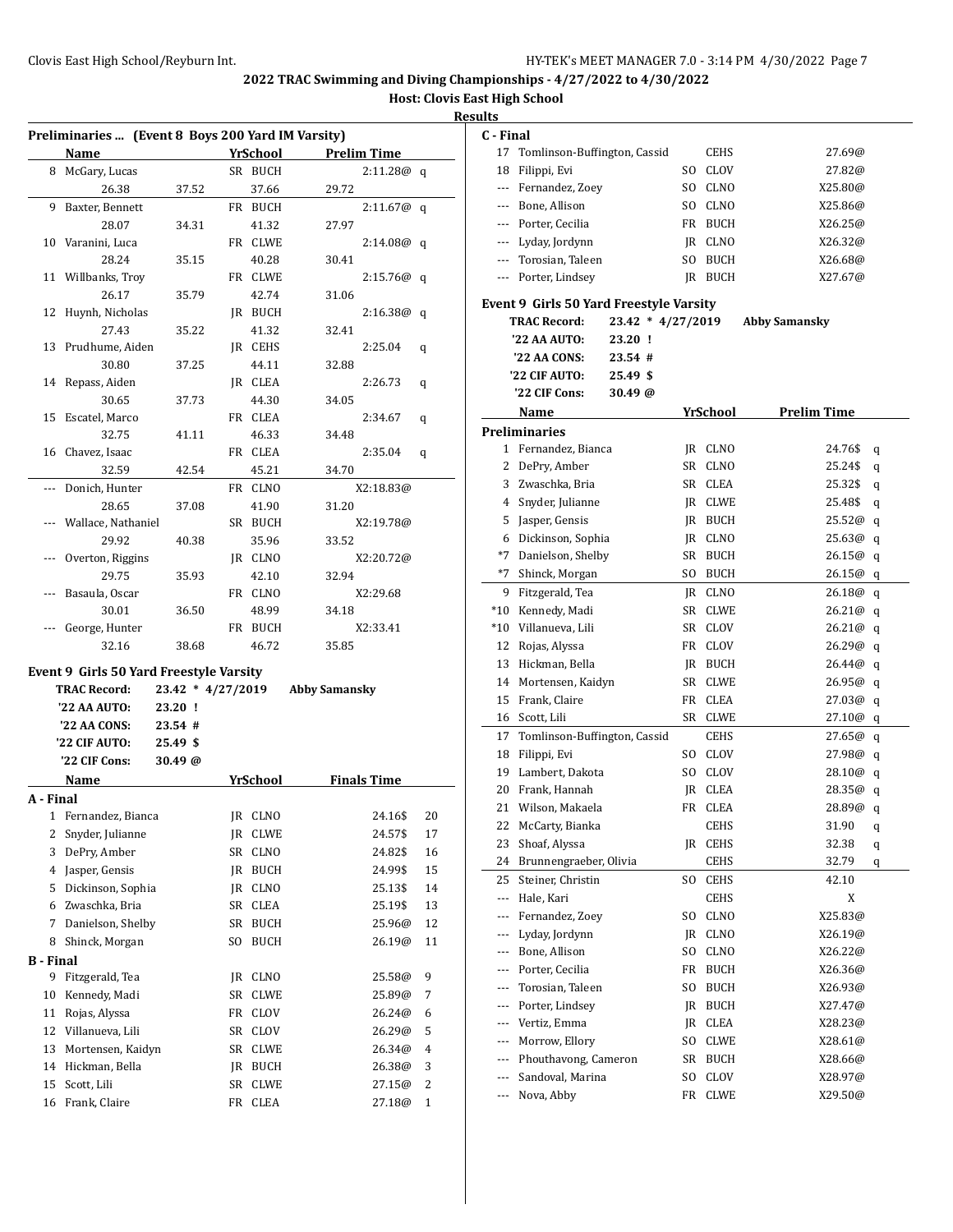### **Host: Clovis East High School Results**

| Preliminaries  (Event 9 Girls 50 Yard Freestyle Varsity)         |                     |     |                 |                     | R  |
|------------------------------------------------------------------|---------------------|-----|-----------------|---------------------|----|
|                                                                  |                     |     |                 |                     |    |
| Name                                                             |                     |     | <b>YrSchool</b> | <b>Prelim Time</b>  |    |
| --- Marinovich, Hannah                                           |                     | SO. | <b>CLWE</b>     | X29.71@             |    |
| --- Torres, Melanie                                              |                     |     | JR CLNO         | X29.76@             |    |
| --- VanBalinghem, Amanda                                         |                     |     | FR BUCH         | X29.77@             |    |
| --- Thomas, Addison                                              |                     |     | FR CLEA         | X29.86@             |    |
| --- Stone, Olympia                                               |                     |     | JR CLWE         | X30.24@             |    |
| --- Williams, Brooke                                             |                     |     | SO CLWE         | X31.26              |    |
| --- Nelson, Tsunami                                              |                     |     | IR CLEA         | X31.37              |    |
| --- Helgeson, Abigail                                            |                     |     | SO BUCH         | X31.58              |    |
| --- Hughes, Abigail                                              |                     | FR  | CLEA            | X31.96              |    |
| --- Mitchell, Kaitlyn                                            |                     | SO  | <b>CLWE</b>     | X32.01              |    |
| --- Gorham, Ashley                                               |                     |     | JR CLNO         | X32.67              |    |
| Sargsyan, Ariana<br>$- - -$                                      |                     |     | FR BUCH         | X32.80              |    |
| Martin, Jenna<br>---                                             |                     | FR  | <b>CLWE</b>     | X32.82              |    |
| Berlingo, Grace<br>---                                           |                     | SR  | <b>CLNO</b>     | X34.60              |    |
| Smith, Trinity<br>$- - -$                                        |                     | FR  | <b>CLWE</b>     | X35.07              |    |
| --- Liggett, Ezri                                                |                     | SO. | <b>CLWE</b>     | X35.86              |    |
| --- Nunez, Brenda                                                |                     |     | JR BUCH         | X36.08              |    |
| --- Singh, Namita                                                |                     |     | FR CLEA         | X37.46              |    |
| --- Maresh, Leah                                                 |                     |     | SR CLOV         | X37.46              |    |
| Gallardo, Isabelle<br>---                                        |                     |     | JR CLEA         | X37.84              |    |
| Cipolla, Emma<br>---                                             |                     |     | SR CLWE         | X38.66              |    |
| --- Garcia, Dayanara                                             |                     |     | IR CLNO         | X40.68              |    |
| --- Montes De Oca, Lilly                                         |                     |     | SR CLEA         | X41.54              |    |
| Molina, Ariana<br>$\cdots$                                       |                     | SO  | <b>CEHS</b>     | X42.26              |    |
| Maiser, Raven<br>---                                             |                     |     | <b>CEHS</b>     | X58.09              |    |
| <b>Event 10 Boys 50 Yard Freestyle Varsity</b>                   |                     |     |                 |                     |    |
|                                                                  |                     |     |                 |                     |    |
| <b>TRAC Record:</b>                                              | $20.11 * 5/19/2021$ |     |                 | <b>Colby Hatton</b> |    |
| '22 AA AUTO:                                                     | $20.54$ !           |     |                 |                     |    |
| '22 AA CONS:                                                     | 20.91#              |     |                 |                     |    |
| '22 CIF AUTO:                                                    | $22.25$ \$          |     |                 |                     |    |
| '22 CIF Cons:                                                    | 27.73 @             |     |                 |                     |    |
| Name                                                             |                     |     | YrSchool        | <b>Finals Time</b>  |    |
|                                                                  |                     |     |                 |                     |    |
| Hatton, Colby<br>1                                               |                     | SR  | <b>BUCH</b>     | 20.62#              | 20 |
| Busta, Grant<br>2                                                |                     | SR  | <b>CLNO</b>     | 21.44\$             | 17 |
| 3<br>Meyer, Wessel                                               |                     |     | JR BUCH         | 21.97\$             | 16 |
| Grady, Tanner<br>4                                               |                     |     | SR CLWE         | 22.11\$             | 15 |
| Mansheim, Timmy<br>5                                             |                     | SR  | BUCH            | 22.22\$             | 14 |
| Bibler, Aiden<br>6                                               |                     | SR  | BUCH            | 22.47@              | 13 |
| Hodges, Mason<br>7                                               |                     | SR  | CLOV            | 22.52@              | 12 |
| 8<br>Zwaschka, Jag                                               |                     | FR  | CLEA            | 22.65@              | 11 |
|                                                                  |                     |     |                 |                     |    |
| McCoy, Grady<br>9                                                |                     | SO  | <b>CLWE</b>     | 23.00@              | 9  |
| 10<br>Graves, Nicholas                                           |                     |     | JR CLNO         | 23.30@              | 7  |
| 11<br>Boynton, Colton                                            |                     | FR  | <b>CLWE</b>     | 23.45@              | 6  |
| 12<br>Liang, Winston                                             |                     | FR  | CLNO            | 23.48@              | 5  |
| 13<br>Friaz, Raidon                                              |                     | JR  | CLNO            | 23.52@              | 4  |
| Chamberlain, Lucas<br>14                                         |                     | SO. | CLOV            | 23.63@              | 3  |
| 15<br>Cavitt, Luke                                               |                     | JR  | <b>CLWE</b>     | 23.92@              | 2  |
| Stover, Bryce<br>16                                              |                     | SO. | CLEA            | 24.07@              | 1  |
|                                                                  |                     |     |                 |                     |    |
| A - Final<br><b>B</b> - Final<br>C - Final<br>Carpio, Sean<br>17 |                     | JR  | CLEA            | 24.15@              |    |

| 19  | Valtierra, Dino                         |            |                     | FR CLEA     | 24.58@              |   |
|-----|-----------------------------------------|------------|---------------------|-------------|---------------------|---|
| 20  | Monroe, Joey                            |            |                     | <b>CEHS</b> | 25.02@              |   |
| --- | Gill, Taran                             |            | SO.                 | CLNO        | X24.02@             |   |
|     | --- Grady, Reece                        |            |                     | SR CLWE     | X24.43@             |   |
|     | --- Hawkins, Noah                       |            |                     | IR CLWE     | X24.98@             |   |
| --- | Farley, Cason                           |            | FR                  | <b>CLWE</b> | X26.19@             |   |
|     |                                         |            |                     |             |                     |   |
|     | Event 10 Boys 50 Yard Freestyle Varsity |            |                     |             |                     |   |
|     | <b>TRAC Record:</b>                     |            | $20.11 * 5/19/2021$ |             | <b>Colby Hatton</b> |   |
|     | '22 AA AUTO:                            | 20.54 !    |                     |             |                     |   |
|     | '22 AA CONS:                            | 20.91#     |                     |             |                     |   |
|     | '22 CIF AUTO:                           | $22.25$ \$ |                     |             |                     |   |
|     | '22 CIF Cons:                           | 27.73 @    |                     |             |                     |   |
|     | Name                                    |            |                     | YrSchool    | <b>Prelim Time</b>  |   |
|     | <b>Preliminaries</b>                    |            |                     |             |                     |   |
| 1   | Hatton, Colby                           |            |                     | SR BUCH     | 20.79#              | q |
| 2   | Meyer, Wessel                           |            |                     | JR BUCH     | 21.99\$             | q |
| 3   | Busta, Grant                            |            |                     | SR CLNO     | 22.01\$             | q |
|     | 4 Mansheim, Timmy                       |            |                     | SR BUCH     | 22.23\$             | q |
|     | 5 Hodges, Mason                         |            |                     | SR CLOV     | 22.49@              | q |
|     | 6 Grady, Tanner                         |            |                     | SR CLWE     | 22.54@              | q |
| 7   | Bibler, Aiden                           |            |                     | SR BUCH     | 22.55@              | q |
|     | 8 Zwaschka, Jag                         |            |                     | FR CLEA     | 22.62@              | q |
| 9   | McCoy, Grady                            |            |                     | SO CLWE     | 23.02@              | q |
|     | 10 Cavitt, Luke                         |            |                     | IR CLWE     | 23.33@              | q |
| 11  | Boynton, Colton                         |            |                     | FR CLWE     | 23.34@              | q |
|     | 12 Liang, Winston                       |            |                     | FR CLNO     | 23.43@              | q |
|     | 13 Graves, Nicholas                     |            |                     | JR CLNO     | 23.67@              | q |
|     | 14 Friaz, Raidon                        |            |                     | JR CLNO     | 23.68@              | q |
|     | 15 Chamberlain, Lucas                   |            |                     | SO CLOV     | 23.70@              | q |
|     | 16 Stover, Bryce                        |            |                     | SO CLEA     | 23.89@              | q |
|     | 17 Carpio, Sean                         |            |                     | JR CLEA     | 24.36@              | q |
|     | 18 Valtierra, Dino                      |            |                     | FR CLEA     | 24.48@              | q |
| 19  | McVay, Luke                             |            |                     | JR CLOV     | 24.78@              | q |
| 20  | Monroe, Joey                            |            |                     | CEHS        | 24.94@              | q |
|     | 21 Alvarado, Pablo                      |            |                     | JR CLOV     | 25.71@              | q |
|     | 22 Davis, Tobias                        |            |                     | FR CEHS     | 26.12@              | q |
| 23  | Lancaster, Brian                        |            |                     | IR CEHS     | 28.62               | q |
| 24  | Sutterfield, Cole                       |            | JR                  | <b>CEHS</b> | 30.02               | q |
| --- | Gill, Taran                             |            | SO.                 | <b>CLNO</b> | X23.80@             |   |
| --- | Grady, Reece                            |            | SR                  | CLWE        | X24.12@             |   |
| --- | Hawkins, Noah                           |            | JR                  | CLWE        | X25.04@             |   |
| --- | Farley, Cason                           |            | FR                  | <b>CLWE</b> | X25.67@             |   |
| --- | Aston, Charles                          |            | FR                  | <b>BUCH</b> | X25.74@             |   |
| --- | Hankla, Masan                           |            | SO.                 | CLNO        | X25.85@             |   |
| --- | Beene, Caleb                            |            | FR                  | <b>CLWE</b> | X25.99@             |   |
| --- | Peterson, Hunter                        |            | SO.                 | CLNO        | X26.06@             |   |
| --- | Hicks, Nolan                            |            | FR                  | CLNO        | X26.07@             |   |
| --- | Alvarado, Julio                         |            | SR                  | CLOV        | X26.63@             |   |
| --- | Botterill, Aiden                        |            | FR                  | <b>CLWE</b> | X26.67@             |   |
| --- | Wong, Bryan                             |            | SO                  | CLEA        | X27.63@             |   |
| --- | Anderson, Diego                         |            | FR                  | <b>BUCH</b> | X28.56              |   |
| --- | Jin, Eric                               |            | JR                  | CLNO        | X29.21              |   |
| --- | Logas, Jackson                          |            | FR                  | <b>BUCH</b> | X29.99              |   |
| --- | Parker, McKay                           |            | JR                  | CLNO        | X30.14              |   |
| --- | Chum, Jacob                             |            | SO.                 | CLEA        | X30.33              |   |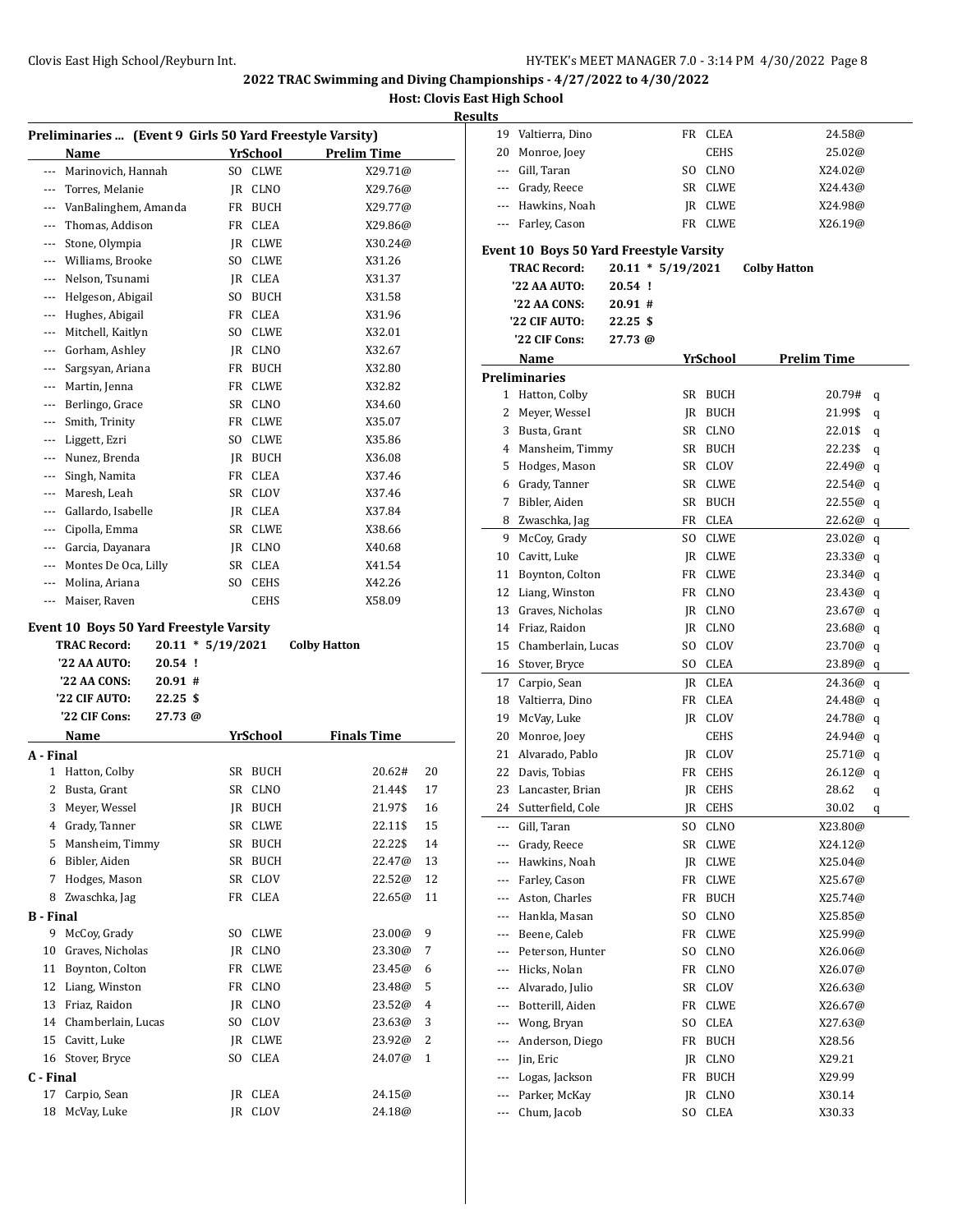| Results |
|---------|
|---------|

|                  |                                           |                     |                 | Preliminaries  (Event 10 Boys 50 Yard Freestyle Varsity) |    | --- Bennett, Annie<br>30.44 |     |
|------------------|-------------------------------------------|---------------------|-----------------|----------------------------------------------------------|----|-----------------------------|-----|
|                  | Name                                      |                     | <b>YrSchool</b> | <b>Prelim Time</b>                                       |    | --- Sauceda, Hollie         |     |
|                  | --- Harris, Victor                        |                     | SO CLEA         | X30.96                                                   |    | 33.59                       |     |
|                  | --- Sharma, Nipon                         |                     | FR CLEA         | X38.67                                                   |    | --- Jordan, Kayla           |     |
|                  | Event 11 Girls 100 Yard Butterfly Varsity |                     |                 |                                                          |    | 35.28                       |     |
|                  | <b>TRAC Record:</b>                       | $54.39 * 4/27/2019$ |                 | <b>Averee Preble</b>                                     |    | --- Nova, Abby              |     |
|                  | '22 AA AUTO:                              | 54.42 !             |                 |                                                          |    | 35.73                       |     |
|                  | '22 AA CONS:                              | 55.49 #             |                 |                                                          |    |                             |     |
|                  | '22 CIF AUTO:                             | $1:02.24$ \$        |                 |                                                          |    | Event 11 Girls 100 Yar      |     |
|                  | '22 CIF Cons:                             | 1:18.15 $@$         |                 |                                                          |    | <b>TRAC Record:</b>         | 5   |
|                  | <b>Name</b>                               |                     | YrSchool        | <b>Finals Time</b>                                       |    | '22 AA AUTO:                | 5   |
| A - Final        |                                           |                     |                 |                                                          |    | '22 AA CONS:                | 5   |
|                  | 1 Phillips, Charlize                      |                     | SR CLNO         | 57.51\$                                                  | 20 | '22 CIF AUTO:               | 1:0 |
|                  | 27.20                                     | 30.31               |                 |                                                          |    | '22 CIF Cons:               | 1:1 |
|                  | 2 Hill, Abby                              |                     | JR CLWE         | 57.53\$                                                  | 17 | Name                        |     |
|                  | 27.32                                     | 30.21               |                 |                                                          |    | <b>Preliminaries</b>        |     |
|                  | 3 Naranjo, Alexis                         |                     | SO CLNO         | 58.99\$                                                  | 16 | 1 Phillips, Charlize        |     |
|                  | 27.93                                     | 31.06               |                 |                                                          |    | 29.06                       |     |
|                  | 4 Calumpang, Meg                          |                     | SR CLNO         | 1:00.53\$                                                | 15 | 2 Hill, Abby                |     |
|                  | 28.80                                     | 31.73               |                 |                                                          |    | 28.10                       |     |
|                  | 5 Hussein, Aliaa                          |                     | SO CLNO         | 1:01.38\$                                                | 14 | 3 Naranjo, Alexis           |     |
|                  | 28.80                                     | 32.58               |                 |                                                          |    | 28.23                       |     |
|                  | 6 Minton, Claire                          |                     | SO CLOV         | 1:01.83\$                                                | 13 | 4 Calumpang, Meg            |     |
|                  | 29.39                                     | 32.44               |                 |                                                          |    | 29.93                       |     |
|                  | 7 Strickland, Sidney                      |                     | JR CLWE         | 1:02.54@                                                 | 12 | 5 Minton, Claire            |     |
|                  | 28.71                                     | 33.83               |                 |                                                          |    | 29.85                       |     |
|                  | 8 Garcia, Gabby                           |                     | JR CLOV         | 1:04.84@                                                 | 11 | 6 Strickland, Sidney        |     |
|                  | 29.66                                     | 35.18               |                 |                                                          |    | 28.76                       |     |
| <b>B</b> - Final |                                           |                     |                 |                                                          |    | 7 Hussein, Aliaa            |     |
|                  | 9 Salcedo, Katelynn                       |                     | SR CLWE         | 1:01.97\$                                                | 9  | 29.77                       |     |
|                  | 29.23                                     | 32.74               |                 |                                                          |    | 8 Garcia, Gabby             |     |
|                  | 10 Gipson, Natalie                        |                     | SO CLWE         | 1:03.09@                                                 | 7  | 29.59                       |     |
|                  | 29.66                                     | 33.43               |                 |                                                          |    | 9 Gipson, Natalie           |     |
|                  | 11 Lee, Genie                             |                     | SR BUCH         | 1:05.31@                                                 | 6  | 30.32                       |     |
|                  | 30.95                                     | 34.36               |                 |                                                          |    | 10 Salcedo, Katelynn        |     |
|                  | 12 Schroeder, Faith                       |                     | <b>CEHS</b>     | 1:07.90@                                                 | 5  | 31.07                       |     |
|                  | 31.10                                     | 36.80               |                 |                                                          |    | 11 Lee, Genie               |     |
|                  | 13 Milana, Ivana                          |                     | SR BUCH         | 1:08.16@                                                 | 4  | 31.15                       |     |
|                  | 31.01                                     | 37.15               |                 |                                                          |    | 12 Hayes, Thea              |     |
|                  | 14 Hayes, Thea                            |                     | SO BUCH         | 1:08.29@                                                 | 3  | 31.18                       |     |
|                  | 31.52                                     | 36.77               |                 |                                                          |    | 13 Gutierrez, Hope          |     |
|                  | 15 Gutierrez, Hope                        |                     | SR CLOV         | 1:08.66@                                                 | 2  | 31.69                       |     |
|                  | 32.06                                     | 36.60               |                 |                                                          |    | 14 Schroeder, Faith         |     |
|                  | 16 Pokorney, Parker                       |                     | SR BUCH         | 1:08.98@                                                 | 1  | 32.50                       |     |
|                  | 31.67                                     | 37.31               |                 |                                                          |    | 15 Milana, Ivana            |     |
| C - Final        |                                           |                     |                 |                                                          |    | 30.43                       |     |
|                  | 17 McGregor-Moore, Ellie                  |                     | SR CLEA         | 1:09.01@                                                 |    | 16 Pokorney, Parker         |     |
|                  | 30.84                                     | 38.17               |                 |                                                          |    | 31.97                       |     |
|                  | 18 Hamilton, Brylie                       |                     | SO CLEA         | 1:09.42@                                                 |    | 17 McGregor-Moore, E        |     |
|                  | 31.83                                     | 37.59               |                 |                                                          |    | 31.89                       |     |
|                  | 19 Thomas, Addison                        |                     | FR CLEA         | 1:20.44                                                  |    | 18 Hamilton, Brylie         |     |
|                  | 36.72                                     | 43.72               |                 |                                                          |    | 33.54                       |     |
|                  | Hagans, Alyssa                            |                     | SO CLNO         | X1:04.40@                                                |    | 19 Thomas, Addison          |     |
|                  | 29.09                                     | 35.31               |                 |                                                          |    | 39.10                       |     |
|                  |                                           |                     |                 |                                                          |    |                             |     |

| --- | Bennett, Annie                            |                   |     | FR CLNO  | X1:06.81@          |   |
|-----|-------------------------------------------|-------------------|-----|----------|--------------------|---|
|     | 30.44                                     | 36.37             |     |          |                    |   |
| --- | Sauceda, Hollie                           |                   |     | SO BUCH  | X1:10.30@          |   |
|     | 33.59                                     | 36.71             |     |          |                    |   |
|     | Jordan, Kayla                             |                   | SO  | BUCH     | X1:16.40@          |   |
|     | 35.28                                     | 41.12             |     |          |                    |   |
|     | Nova, Abby                                |                   |     | FR CLWE  | X1:18.47           |   |
|     | 35.73                                     | 42.74             |     |          |                    |   |
|     |                                           |                   |     |          |                    |   |
|     | Event 11 Girls 100 Yard Butterfly Varsity |                   |     |          |                    |   |
|     | <b>TRAC Record:</b>                       | 54.39 * 4/27/2019 |     |          | Averee Preble      |   |
|     | '22 AA AUTO:                              | 54.42 !           |     |          |                    |   |
|     | '22 AA CONS:                              | 55.49 #           |     |          |                    |   |
|     | '22 CIF AUTO:                             | $1:02.24$ \$      |     |          |                    |   |
|     | '22 CIF Cons:                             | 1:18.15 $@$       |     |          |                    |   |
|     | Name                                      |                   |     | YrSchool | <b>Prelim Time</b> |   |
|     | Preliminaries                             |                   |     |          |                    |   |
|     | 1 Phillips, Charlize                      |                   |     | SR CLNO  | 59.23\$            | q |
|     | 29.06                                     | 30.17             |     |          |                    |   |
| 2   | Hill, Abby                                |                   |     | JR CLWE  | 59.59\$            | q |
|     | 28.10                                     | 31.49             |     |          |                    |   |
| 3   | Naranjo, Alexis                           |                   |     | SO CLNO  | 59.64\$            | q |
|     | 28.23                                     | 31.41             |     |          |                    |   |
| 4   | Calumpang, Meg                            |                   |     | SR CLNO  | 1:02.18\$          | q |
|     | 29.93                                     | 32.25             |     |          |                    |   |
| 5   | Minton, Claire                            |                   | SO  | CLOV     | 1:02.58 $@q$       |   |
|     | 29.85                                     | 32.73             |     |          |                    |   |
| 6   | Strickland, Sidney                        |                   |     | JR CLWE  | 1:02.72@ q         |   |
|     | 28.76                                     | 33.96             |     |          |                    |   |
| 7   | Hussein, Aliaa                            |                   | SO  | CLNO     | 1:02.82@ q         |   |
|     | 29.77                                     | 33.05             |     |          |                    |   |
| 8   | Garcia, Gabby                             |                   |     | JR CLOV  | 1:03.88 $@q$       |   |
|     | 29.59                                     | 34.29             |     |          |                    |   |
| 9   | Gipson, Natalie                           |                   | SO. | CLWE     | 1:04.34@ q         |   |
|     | 30.32                                     | 34.02             |     |          |                    |   |
| 10  | Salcedo, Katelynn                         |                   |     | SR CLWE  | $1:04.64@$ q       |   |
|     | 31.07                                     | 33.57             |     |          |                    |   |
| 11  | Lee, Genie                                |                   |     | SR BUCH  | 1:06.16 $@q$       |   |
|     | 31.15                                     | 35.01             |     |          |                    |   |
| 12  | Hayes, Thea                               |                   |     | SO BUCH  | 1:07.53@q          |   |
|     | 31.18                                     | 36.35             |     |          |                    |   |
| 13  | Gutierrez, Hope                           |                   |     | SR CLOV  | 1:07.70@ q         |   |
|     | 31.69                                     | 36.01             |     |          |                    |   |
| 14  | Schroeder, Faith                          |                   |     | CEHS     | 1:09.31@ q         |   |
|     | 32.50                                     | 36.81             |     |          |                    |   |
| 15  | Milana, Ivana                             |                   |     | SR BUCH  | 1:09.41@ q         |   |
|     | 30.43                                     | 38.98             |     |          |                    |   |
| 16  | Pokorney, Parker                          |                   |     | SR BUCH  | $1:09.66@$ q       |   |
|     | 31.97                                     | 37.69             |     |          |                    |   |
| 17  | McGregor-Moore, Ellie                     |                   |     | SR CLEA  | 1:09.90@ q         |   |
|     | 31.89                                     | 38.01             |     |          |                    |   |
| 18  | Hamilton, Brylie                          |                   | SO  | CLEA     | 1:14.48 $@q$       |   |
|     | 33.54                                     | 40.94             |     |          |                    |   |
| 19  | Thomas, Addison                           |                   |     | FR CLEA  | 1:21.90            | q |
|     | 39.10                                     | 42.80             |     |          |                    |   |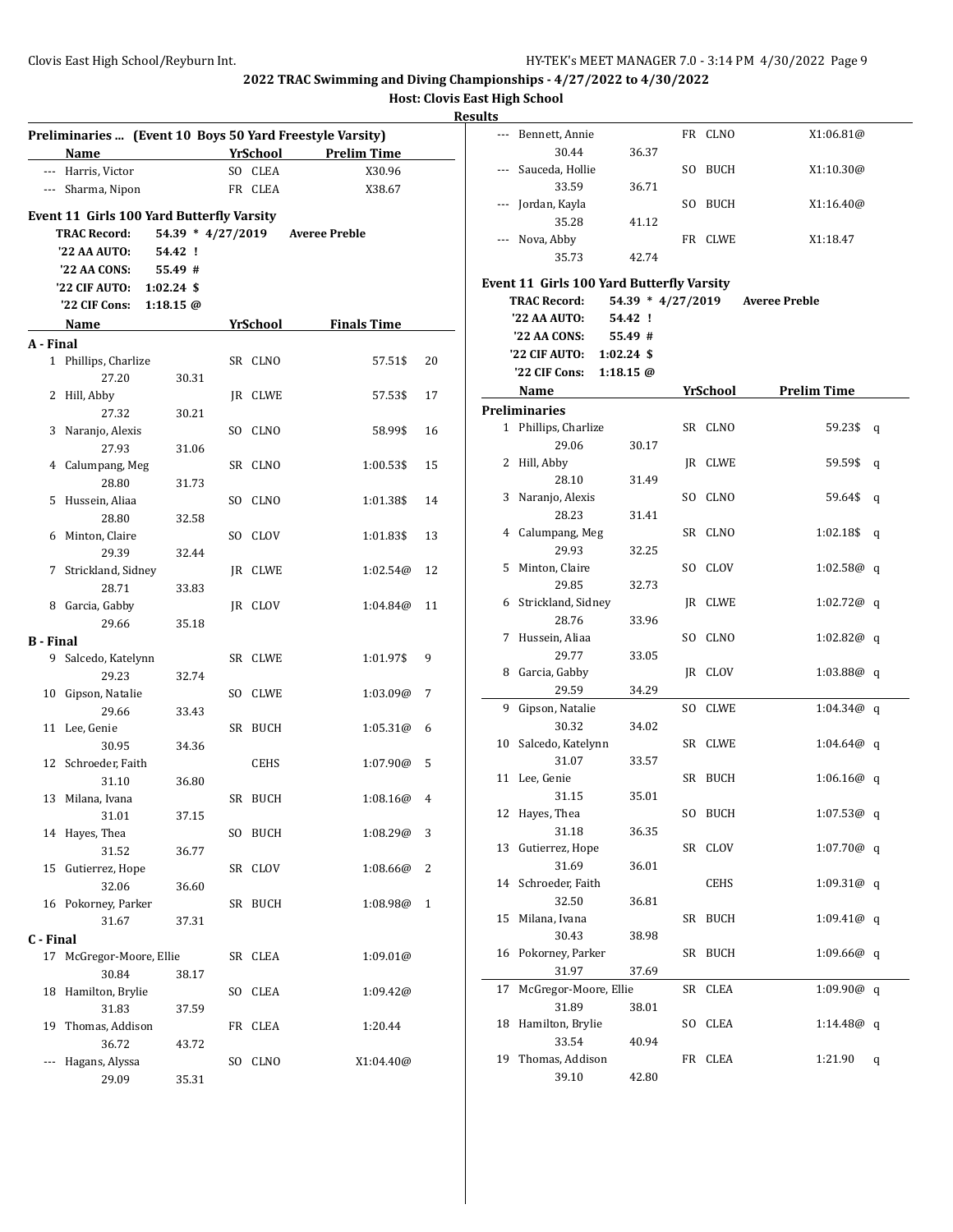|--|

|                  |                                          |             |              |                 | Preliminaries  (Event 11 Girls 100 Yard Butterfly Varsity) |    |
|------------------|------------------------------------------|-------------|--------------|-----------------|------------------------------------------------------------|----|
|                  | Name                                     |             |              | YrSchool        | <b>Prelim Time</b>                                         |    |
|                  | 20 Brunnengraeber, Olivia                |             |              | <b>CEHS</b>     | 1:26.22                                                    | q  |
|                  | 38.10                                    | 48.12       |              |                 |                                                            |    |
|                  | 21 Arellano, Miliani                     |             |              | CEHS            | 1:26.57                                                    | q  |
|                  | 40.33                                    | 46.24       |              |                 |                                                            |    |
|                  | 22 O'Neal, Ireland                       |             |              | <b>CEHS</b>     | 1:39.64                                                    | q  |
|                  | 44.70                                    | 54.94       |              |                 |                                                            |    |
|                  | Hagans, Alyssa                           |             |              | SO CLNO         | X1:04.00@                                                  |    |
|                  | 29.97                                    | 34.03       |              |                 |                                                            |    |
| ---              | Bennett, Annie                           |             |              | FR CLNO         | X1:07.43@                                                  |    |
|                  | 30.98                                    | 36.45       |              |                 |                                                            |    |
| ---              | Sauceda, Hollie                          |             |              | SO BUCH         | X1:10.48@                                                  |    |
|                  | 32.06                                    | 38.42       |              |                 |                                                            |    |
| ---              | Deel, Sarah                              |             |              | JR CLNO         | X1:11.99@                                                  |    |
|                  |                                          |             |              |                 |                                                            |    |
|                  | 33.22                                    | 38.77       |              |                 |                                                            |    |
|                  | Nova, Abby                               |             |              | FR CLWE         | X1:16.70@                                                  |    |
| ---              | Jordan, Kayla                            |             | SO.          | BUCH            | X1:18.26                                                   |    |
|                  | 36.67                                    | 41.59       |              |                 |                                                            |    |
|                  | --- Bisher, Brynn                        |             |              | FR BUCH         | X1:22.84                                                   |    |
|                  | 37.94                                    | 44.90       |              |                 |                                                            |    |
|                  | --- Casarez, Trinity                     |             |              | FR BUCH         | X1:30.70                                                   |    |
|                  | 41.86                                    | 48.84       |              |                 |                                                            |    |
|                  | Event 12 Boys 100 Yard Butterfly Varsity |             |              |                 |                                                            |    |
|                  | <b>TRAC Record:</b>                      |             | 49.45 * 2013 |                 | Justin Wright - CW                                         |    |
|                  | '22 AA AUTO:                             | 48.92 !     |              |                 |                                                            |    |
|                  | '22 AA CONS:                             | 49.95 #     |              |                 |                                                            |    |
|                  | '22 CIF AUTO:                            | 54.45 \$    |              |                 |                                                            |    |
|                  | '22 CIF Cons:                            | 1:09.45 $@$ |              |                 |                                                            |    |
|                  | Name                                     |             |              | <u>YrSchool</u> | <b>Finals Time</b>                                         |    |
| A - Final        |                                          |             |              |                 |                                                            |    |
|                  | 1 Plumlee, Carson                        |             |              | SR CLWE         | 51.19\$                                                    | 20 |
|                  | 23.61                                    | 27.58       |              |                 |                                                            |    |
|                  | 2 Saroyan, Roman                         |             |              | JR CLNO         | 53.17\$                                                    | 17 |
|                  | 24.60                                    | 28.57       |              |                 |                                                            |    |
| 3                |                                          |             |              |                 | 53.53\$                                                    |    |
|                  | Meyer, Wessel                            |             |              | JR BUCH         |                                                            | 16 |
|                  | 24.55                                    | 28.98       |              |                 |                                                            |    |
|                  | 4 Villard, Colby                         |             |              | JR CLOV         | 53.55\$                                                    | 15 |
|                  | 25.41                                    | 28.14       |              |                 |                                                            |    |
| 5                | Pham, Alan                               |             |              | SO CLNO         | 54.20\$                                                    | 14 |
|                  | 25.55                                    | 28.65       |              |                 |                                                            |    |
| 6                | Parks, Jackson                           |             |              | JR CLNO         | 54.47@                                                     | 13 |
|                  | 25.13                                    | 29.34       |              |                 |                                                            |    |
| 7                | Chavez, Victor                           |             |              | JR CLEA         | 55.59@                                                     | 12 |
|                  | 26.30                                    | 29.29       |              |                 |                                                            |    |
| 8                | Waer, Jackson                            |             |              | JR CLEA         | 56.76@                                                     | 11 |
|                  |                                          |             | 30.59        |                 |                                                            |    |
| <b>B</b> - Final | 26.17                                    |             |              |                 |                                                            |    |
| 9                |                                          |             |              |                 |                                                            |    |
|                  | Saito, Nicola                            |             |              | FR CLNO         | 54.83@                                                     | 9  |
|                  | 25.92                                    | 28.91       |              |                 |                                                            |    |
| 10               | Cavitt, Luke                             |             |              | JR CLWE         | 57.16@                                                     | 7  |
|                  | 26.81                                    | 30.35       |              |                 |                                                            |    |
| 11               |                                          |             |              |                 |                                                            | 6  |
|                  | McGary, Lucas                            |             |              | SR BUCH         | 57.17@                                                     |    |
|                  | 27.00                                    | 30.17       |              |                 |                                                            | 5  |
| 12               | Nguyen, Andy<br>27.94                    | 29.95       |              | SR CLWE         | 57.89@                                                     |    |

| 13        | 0'Keefe, McKae                           |              | SR BUCH        | 58.59@                   | 4 |
|-----------|------------------------------------------|--------------|----------------|--------------------------|---|
|           | 27.15                                    | 31.44        |                |                          |   |
|           | 14 Barlocker, Peter                      |              | FR BUCH        | 59.25@                   | 3 |
|           |                                          |              |                |                          |   |
|           | 27.31                                    | 31.94        |                |                          |   |
|           | 15 Taylor, Ethan                         |              | <b>CEHS</b>    | 1:04.85@                 | 2 |
|           | 29.50                                    | 35.35        |                |                          |   |
|           | --- Isheim, Charlie                      |              | SO CEHS        | X1:07.01@                |   |
|           | 30.73                                    | 36.28        |                |                          |   |
| C - Final |                                          |              |                |                          |   |
|           | 17 Nasrabadi, William                    |              | SO CLWE        | 1:07.80@                 |   |
|           | 29.99                                    | 37.81        |                |                          |   |
|           | 18 Chavez, Isaac                         |              | FR CLEA        | 1:09.72                  |   |
|           | 33.18                                    | 36.54        |                |                          |   |
|           | --- Donich, Hunter                       |              | FR CLNO        | X1:00.29@                |   |
|           | 28.17                                    | 32.12        |                |                          |   |
|           | --- Martinez, Kaleb                      |              | SR BUCH        | X1:05.34@                |   |
|           | 30.76                                    | 34.58        |                |                          |   |
|           | --- Hawkins, Noah                        |              | JR CLWE        | X1:05.86@                |   |
|           | 29.25                                    | 36.61        |                |                          |   |
|           | --- Aielio, Jett                         |              | FR BUCH        | X1:07.30@                |   |
|           | 30.21                                    | 37.09        |                |                          |   |
|           | --- Peterson, Hunter                     |              | SO CLNO        | X1:09.28@                |   |
|           | 32.35                                    | 36.93        |                |                          |   |
|           |                                          |              |                |                          |   |
|           | Event 12 Boys 100 Yard Butterfly Varsity |              |                |                          |   |
|           | <b>TRAC Record:</b>                      | 49.45 * 2013 |                | <b>Justin Wright -CW</b> |   |
|           | '22 AA AUTO:                             | 48.92 !      |                |                          |   |
|           | '22 AA CONS:                             | 49.95 #      |                |                          |   |
|           |                                          |              |                |                          |   |
|           | '22 CIF AUTO:                            | 54.45 \$     |                |                          |   |
|           | '22 CIF Cons:                            | 1:09.45 $@$  |                |                          |   |
|           | Name                                     |              | YrSchool       | <b>Prelim Time</b>       |   |
|           | <b>Preliminaries</b>                     |              |                |                          |   |
|           | 1 Plumlee, Carson                        |              | SR CLWE        | 52.83\$                  | q |
|           | 24.61                                    | 28.22        |                |                          |   |
|           | 2 Villard, Colby                         |              | JR CLOV        | 54.04\$                  | q |
|           | 25.16                                    | 28.88        |                |                          |   |
|           | 3 Saroyan, Roman                         |              | IR CLNO        | 54.33\$                  | q |
|           | 26.11                                    | 28.22        |                |                          |   |
|           | 4 Pham, Alan                             |              | SO CLNO        | 54.40\$                  | q |
|           | 25.68                                    | 28.72        |                |                          |   |
|           | 5 Meyer, Wessel                          |              | JR BUCH        | 54.42\$                  | q |
|           | 24.99                                    | 29.43        |                |                          |   |
| 6         | Parks, Jackson                           |              | <b>IR CLNO</b> | 54.86@ q                 |   |
|           | 25.45                                    | 29.41        |                |                          |   |
| 7         | Chavez, Victor                           |              |                |                          |   |
|           |                                          |              | JR CLEA        | 56.32@ q                 |   |
|           | 26.81                                    | 29.51        |                |                          |   |
|           | 8 Waer, Jackson                          |              | JR CLEA        | 56.48@ q                 |   |
|           | 25.94                                    | 30.54        |                |                          |   |
| 9         | Saito, Nicola                            |              | FR CLNO        | 56.98@ q                 |   |
|           | 27.45                                    | 29.53        |                |                          |   |
| $*10$     | Cavitt, Luke                             |              | JR CLWE        | 57.02@ q                 |   |
|           | 27.19                                    | 29.83        |                |                          |   |
| $*10$     | Nguyen, Andy                             |              | SR CLWE        | 57.02@ q                 |   |
|           | 26.86                                    | 30.16        |                |                          |   |
| 12        | McGary, Lucas<br>27.26                   | 30.37        | SR BUCH        | 57.63@ q                 |   |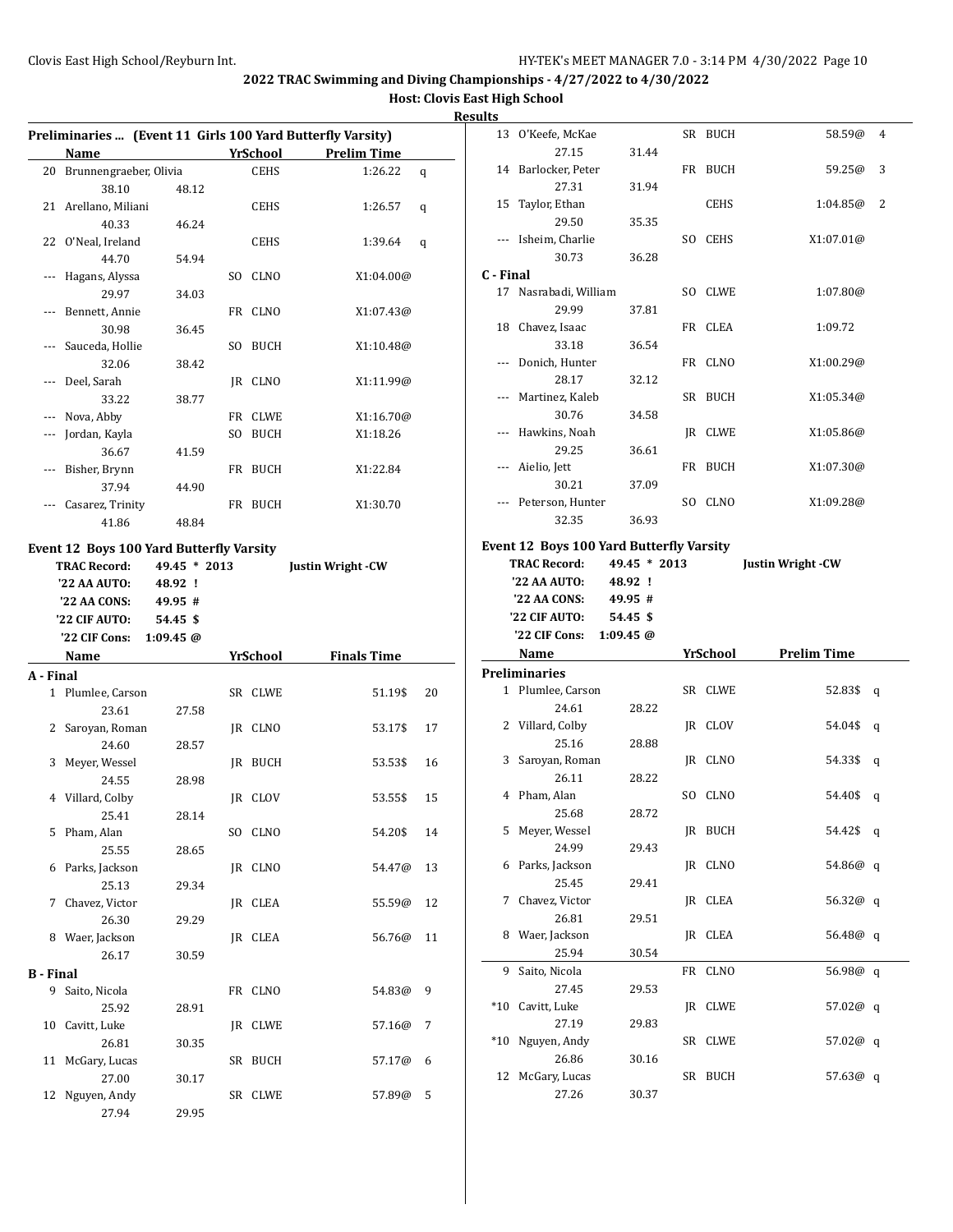|                |                                                  |             |           |                   |     |             | Preliminaries  (Event 12 Boys 100 Yard Butterfly Varsity) |    |
|----------------|--------------------------------------------------|-------------|-----------|-------------------|-----|-------------|-----------------------------------------------------------|----|
|                | Name                                             |             |           |                   |     | YrSchool    | <b>Prelim Time</b>                                        |    |
|                | 13 Barlocker, Peter                              |             |           |                   |     | FR BUCH     | 58.39@ q                                                  |    |
|                | 27.17                                            |             | 31.22     |                   |     |             |                                                           |    |
|                | 14 O'Keefe, McKae                                |             |           |                   |     | SR BUCH     | 1:00.55@q                                                 |    |
|                | 27.06                                            |             | 33.49     |                   |     |             |                                                           |    |
| 15             | Gunlund, Harris                                  |             |           |                   |     | SR CLWE     | 1:01.04@ q                                                |    |
|                | 27.93                                            |             | 33.11     |                   |     |             |                                                           |    |
| 16             | Taylor, Ethan                                    |             |           |                   |     | <b>CEHS</b> | $1:04.19@$ q                                              |    |
|                | 29.92                                            |             | 34.27     |                   |     |             |                                                           |    |
|                | 17 Isheim, Charlie                               |             |           |                   |     | SO CEHS     | 1:06.52@q                                                 |    |
|                | 28.79                                            |             | 37.73     |                   |     |             |                                                           |    |
| 18             | Chavez, Isaac                                    |             |           |                   |     | FR CLEA     | $1:08.47@$ q                                              |    |
|                | 31.43                                            |             | 37.04     |                   |     |             |                                                           |    |
| ---            |                                                  |             |           |                   |     | FR CLNO     | X1:00.74@                                                 |    |
|                | Donich, Hunter<br>28.74                          |             |           |                   |     |             |                                                           |    |
|                |                                                  |             | 32.00     |                   |     |             |                                                           |    |
| ---            | Mrkaich, Kyle                                    |             |           |                   |     | FR BUCH     | X1:05.71@                                                 |    |
|                | 29.99                                            |             | 35.72     |                   |     |             |                                                           |    |
| ---            | Martinez, Kaleb                                  |             |           |                   |     | SR BUCH     | X1:05.91@                                                 |    |
|                | 30.66                                            |             | 35.25     |                   |     |             |                                                           |    |
| ---            | Aielio, Jett                                     |             |           |                   |     | FR BUCH     | X1:07.07@                                                 |    |
|                | 30.30                                            |             | 36.77     |                   |     |             |                                                           |    |
| ---            | Hawkins, Noah                                    |             |           |                   |     | JR CLWE     | X1:07.39@                                                 |    |
|                | 29.89                                            |             | 37.50     |                   |     |             |                                                           |    |
|                | Peterson, Hunter                                 |             |           |                   |     | SO CLNO     | X1:08.97@                                                 |    |
|                | 31.55                                            |             | 37.42     |                   |     |             |                                                           |    |
| ---            | Arnold, Kai                                      |             |           |                   |     | FR CLNO     | X1:10.33                                                  |    |
|                | 32.79                                            |             | 37.54     |                   |     |             |                                                           |    |
| ---            | Nasrabadi, William                               |             |           |                   | SO. | <b>CLWE</b> | X1:10.69                                                  |    |
|                | 31.42                                            |             | 39.27     |                   |     |             |                                                           |    |
|                | Enriquez, Aaron                                  |             |           |                   | SO. | CLEA        | DQ                                                        |    |
|                | 31.78                                            |             | 38.17     |                   |     |             |                                                           |    |
|                | <b>Event 13 Girls 100 Yard Freestyle Varsity</b> |             |           |                   |     |             |                                                           |    |
|                | <b>TRAC Record:</b>                              |             |           | 49.43 * 4/27/2019 |     |             | <b>Claire Tuggle</b>                                      |    |
|                | '22 AA AUTO:                                     |             | $50.19$ ! |                   |     |             |                                                           |    |
|                | '22 AA CONS:                                     |             | 51.05 #   |                   |     |             |                                                           |    |
|                | '22 CIF AUTO:                                    |             | 55.07 \$  |                   |     |             |                                                           |    |
|                | '22 CIF Cons:                                    | $1:05.07$ @ |           |                   |     |             |                                                           |    |
|                |                                                  |             |           |                   |     |             |                                                           |    |
|                | Name                                             |             |           |                   |     | YrSchool    | Finals Time                                               |    |
| A - Final<br>1 | Snyder, Julianne                                 |             |           |                   |     |             | 52.82\$                                                   |    |
|                |                                                  |             |           |                   |     | JR CLWE     |                                                           | 20 |
|                | 25.18                                            |             | 27.64     |                   |     |             |                                                           |    |
| 2              | Fernandez, Bianca                                |             |           |                   |     | IR CLNO     | 52.90\$                                                   | 17 |
|                | 25.23                                            |             | 27.67     |                   |     |             |                                                           |    |
| 3              | Stover, Teresa                                   |             |           |                   |     | SR CLEA     | 53.86\$                                                   | 16 |
|                | 25.75                                            |             | 28.11     |                   |     |             |                                                           |    |
| 4              | DePry, Amber                                     |             |           |                   |     | SR CLNO     | 54.05\$                                                   | 15 |
|                | 26.21                                            |             | 27.84     |                   |     |             |                                                           |    |
| 5              | DePry, Sierra                                    |             |           |                   |     | SR CLNO     | 54.45\$                                                   | 14 |
|                | 26.62                                            |             | 27.83     |                   |     |             |                                                           |    |
| 6              | Fitzgerald, Tea                                  |             |           |                   |     | JR CLNO     | 55.54@                                                    | 13 |
|                | 26.87                                            |             | 28.67     |                   |     |             |                                                           |    |
| 7              | Rojas, Alyssa                                    |             |           |                   |     | FR CLOV     | 56.34@                                                    | 12 |
|                | 27.43                                            |             | 28.91     |                   |     |             |                                                           |    |

|                  | Zwaschka, Bria                              |                   |     | SR CLEA     | 56.58@               | 11 |
|------------------|---------------------------------------------|-------------------|-----|-------------|----------------------|----|
|                  | 27.16                                       | 29.42             |     |             |                      |    |
| <b>B</b> - Final |                                             |                   |     |             |                      |    |
| 9                | Jasper, Gensis                              |                   |     | IR BUCH     | 56.00@               | 9  |
|                  | 26.91                                       | 29.09             |     |             |                      |    |
| 10               | Hickman, Bella                              |                   |     | JR BUCH     | 56.73@               | 7  |
|                  | 27.29                                       | 29.44             |     |             |                      |    |
| 11               | Metzler, Paige                              |                   | SO  | BUCH        | 56.95@               | 6  |
|                  | 27.25                                       | 29.70             |     |             |                      |    |
| 12               | Mortensen, Kaidyn                           |                   |     | SR CLWE     | 57.98@               | 5  |
|                  | 27.64                                       | 30.34             |     |             |                      |    |
|                  | 13 Coyne, Sierra                            |                   |     | JR CLEA     | 58.63@               | 4  |
|                  | 27.71                                       | 30.92             |     |             |                      |    |
|                  | 14 Strickland, Ashley                       |                   |     | FR CLWE     | 58.76@               | 3  |
|                  | 28.16                                       | 30.60             |     |             |                      |    |
|                  | 15 Tomlinson-Buffington, Cassid             |                   |     | <b>CEHS</b> | 1:00.29@             | 2  |
|                  | 29.43                                       | 30.86             |     |             |                      |    |
|                  | --- Shinck, Morgan                          |                   |     | SO BUCH     | DQ                   |    |
|                  | 27.73                                       | 30.70             |     |             |                      |    |
| C - Final        |                                             |                   |     |             |                      |    |
| ---              | Fernandez, Zoey                             |                   | SO. | CLNO        | X56.35@              |    |
|                  | 26.85                                       | 29.50             |     |             |                      |    |
| ---              | Lyday, Jordynn                              |                   |     | JR CLNO     | X56.82@              |    |
|                  | 27.15                                       | 29.67             |     |             |                      |    |
| ---              | Bone, Allison                               |                   | SO. | CLNO        | X57.52@              |    |
|                  | 27.12                                       | 30.40             |     |             |                      |    |
| ---              | Range, Autumn                               |                   |     | FR CLNO     | X59.65@              |    |
|                  | 28.75                                       | 30.90             |     |             |                      |    |
|                  | Torosian, Taleen                            |                   |     | SO BUCH     | X1:00.58@            |    |
|                  | 28.57                                       | 32.01             |     |             |                      |    |
|                  | Sloan, Abigail                              |                   |     | SO CLWE     | X1:00.75@            |    |
|                  | 29.23                                       | 31.52             |     |             |                      |    |
| ---              | Porter, Lindsey                             |                   |     | JR BUCH     | X1:00.83@            |    |
|                  | 29.40                                       | 31.43             |     |             |                      |    |
|                  |                                             |                   |     | SO BUCH     | X1:01.12@            |    |
|                  | Coleman, Mia<br>29.19                       |                   |     |             |                      |    |
|                  |                                             |                   |     |             |                      |    |
|                  |                                             | 31.93             |     |             |                      |    |
|                  | Event 13 Girls 100 Yard Freestyle Varsity   |                   |     |             |                      |    |
|                  | <b>TRAC Record:</b>                         | 49.43 * 4/27/2019 |     |             | <b>Claire Tuggle</b> |    |
|                  | '22 AA AUTO:                                | $50.19$ !         |     |             |                      |    |
|                  | '22 AA CONS:                                | $51.05$ #         |     |             |                      |    |
|                  | '22 CIF AUTO:                               | 55.07 \$          |     |             |                      |    |
|                  | '22 CIF Cons:                               | $1:05.07$ @       |     |             |                      |    |
|                  | Name                                        |                   |     | YrSchool    |                      |    |
|                  |                                             |                   |     |             | <b>Prelim Time</b>   |    |
|                  | <b>Preliminaries</b><br>1 Fernandez, Bianca |                   |     | JR CLNO     | 53.79\$              | q  |
|                  | 2 Snyder, Julianne                          |                   |     | JR CLWE     | 54.71\$              |    |
|                  | 3 DePry, Amber                              |                   |     | SR CLNO     | 55.08@               | q  |
|                  | 26.55                                       | 28.53             |     |             |                      | q  |
| 4                |                                             |                   |     |             |                      |    |
|                  | Stover, Teresa                              |                   |     | SR CLEA     | 55.67@ q             |    |
|                  | 26.80                                       | 28.87             |     |             |                      |    |
| 5                | DePry, Sierra                               |                   |     | SR CLNO     | 55.84@ q             |    |
|                  | 27.11                                       | 28.73             |     |             |                      |    |
|                  | 6 Zwaschka, Bria<br>26.97                   | 29.04             |     | SR CLEA     | 56.01@ q             |    |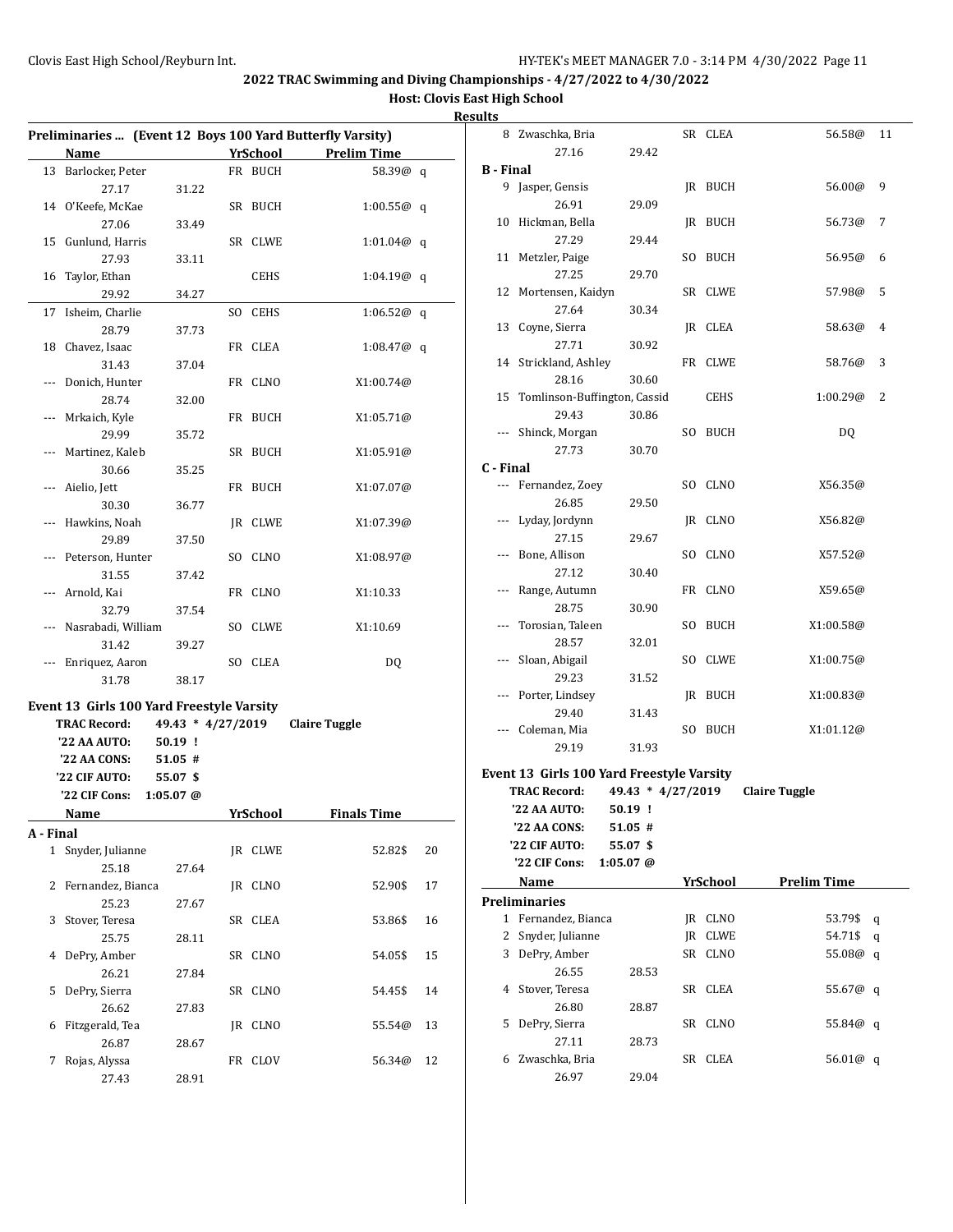|          | Preliminaries  (Event 13 Girls 100 Yard Freestyle Varsity) |       |    |                 |                    |         |
|----------|------------------------------------------------------------|-------|----|-----------------|--------------------|---------|
|          | <b>Name</b>                                                |       |    | <b>YrSchool</b> | <b>Prelim Time</b> |         |
|          | 7 Fitzgerald, Tea                                          |       |    | JR CLNO         | 56.65@ q           |         |
|          | 27.49                                                      | 29.16 |    |                 |                    |         |
|          | 8 Rojas, Alyssa                                            |       |    | FR CLOV         | 56.71@ q           |         |
|          | 27.48                                                      | 29.23 |    |                 |                    |         |
| 9        | Jasper, Gensis                                             |       |    | JR BUCH         | 56.82@ q           |         |
|          | 27.43                                                      | 29.39 |    |                 |                    |         |
|          | 10 Hickman, Bella                                          |       |    | JR BUCH         | 56.89@ q           |         |
|          | 27.64                                                      | 29.25 |    |                 |                    |         |
|          |                                                            |       |    |                 |                    |         |
|          | 11 Metzler, Paige                                          |       |    | SO BUCH         | 58.03@ q           |         |
|          | 27.96                                                      | 30.07 |    |                 |                    |         |
|          | 12 Shinck, Morgan                                          |       |    | SO BUCH         | 58.14 $@$ q        |         |
|          | 28.02                                                      | 30.12 |    |                 |                    |         |
|          | 13 Coyne, Sierra                                           |       |    | JR CLEA         | 58.87@ q           |         |
|          | 27.96                                                      | 30.91 |    |                 |                    |         |
|          | 14 Strickland, Ashley                                      |       |    | FR CLWE         | 59.50@ q           |         |
|          | 28.72                                                      | 30.78 |    |                 |                    |         |
|          | 15 Mortensen, Kaidyn                                       |       |    | SR CLWE         | 59.80@ q           |         |
|          | 28.21                                                      | 31.59 |    |                 |                    |         |
|          | 16 Tomlinson-Buffington, Cassid                            |       |    | <b>CEHS</b>     | 59.97@ q           |         |
|          | 29.39                                                      | 30.58 |    |                 |                    |         |
| 17       | Morrow, Ellory                                             |       |    | SO CLWE         | 1:02.74@ q         |         |
|          | 30.16                                                      | 32.58 |    |                 |                    |         |
|          |                                                            |       |    | SR CLEA         |                    |         |
|          | 18 Leedy, Brooke                                           |       |    |                 | 1:04.69 $@q$       |         |
|          | 30.93                                                      | 33.76 |    |                 |                    |         |
|          | 19 Prudhume, Marissa                                       |       |    | CEHS            | 1:14.86            | q       |
|          | 36.48                                                      | 38.38 |    |                 |                    |         |
|          | 20 Shoaf, Alyssa                                           |       |    | JR CEHS         | 1:19.69            | q       |
|          | 37.84                                                      | 41.85 |    |                 |                    |         |
|          | 21 Maresh, Leah                                            |       |    | SR CLOV         | 1:22.73            | q       |
|          | 40.62                                                      | 42.11 |    |                 |                    |         |
|          | 22 Longo, Marzia                                           |       |    | CEHS            | 1:27.66            | q       |
|          | 41.43                                                      | 46.23 |    |                 |                    |         |
| $---$    | Hale, Kari                                                 |       |    | CEHS            | X                  |         |
| ---      | Fernandez, Zoey                                            |       |    | SO CLNO         | X56.35@            |         |
|          | 27.05                                                      | 29.30 |    |                 |                    | Ever    |
| $\cdots$ | Lyday, Jordynn                                             |       |    | IR CLNO         | X57.04@            |         |
|          | 27.34                                                      | 29.70 |    |                 |                    |         |
|          |                                                            |       |    |                 |                    |         |
|          | Bone, Allison                                              |       |    | SO CLNO         | X58.38@            |         |
|          | 27.90                                                      | 30.48 |    |                 |                    |         |
|          | Torosian, Taleen                                           |       |    | SO BUCH         | X1:00.22@          |         |
|          | 28.39                                                      | 31.83 |    |                 |                    | $A - I$ |
|          | Range, Autumn                                              |       |    | FR CLNO         | X1:00.40@          |         |
|          | 29.17                                                      | 31.23 |    |                 |                    |         |
|          | Coleman, Mia                                               |       | SO | BUCH            | X1:01.19@          |         |
|          | 29.42                                                      | 31.77 |    |                 |                    |         |
|          | Porter, Lindsey                                            |       |    | JR BUCH         | X1:01.22@          |         |
|          | 29.24                                                      | 31.98 |    |                 |                    |         |
| ---      | Sloan, Abigail                                             |       | SO | CLWE            | X1:01.27@          |         |
|          | 29.13                                                      |       |    |                 |                    |         |
|          |                                                            | 32.14 |    |                 |                    |         |
|          | Sandoval, Marina                                           |       |    | SO CLOV         | X1:02.91@          |         |
|          | 30.05                                                      | 32.86 |    |                 |                    |         |
|          | Taylor, Allison                                            |       |    | FR CLWE         | X1:03.02@          |         |
|          | 30.73                                                      | 32.29 |    |                 |                    |         |
|          |                                                            |       |    |                 |                    |         |

| แร           |                                          |                             |     |         |                                       |    |
|--------------|------------------------------------------|-----------------------------|-----|---------|---------------------------------------|----|
| ---          | Maddox, Emily                            |                             |     | SR BUCH | X1:04.10@                             |    |
|              | 31.06                                    | 33.04                       |     |         |                                       |    |
| ---          | Stone, Olympia                           |                             |     | JR CLWE | X1:06.96                              |    |
|              | 32.27                                    | 34.69                       |     |         |                                       |    |
| ---          | Jordan, Kayla                            |                             |     | SO BUCH | X1:07.34                              |    |
|              | 33.20                                    | 34.14                       |     |         |                                       |    |
|              | Sauceda, Hollie                          |                             | SO. | BUCH    | X1:08.75                              |    |
|              | 32.02                                    | 36.73                       |     |         |                                       |    |
|              | Davis, Sadie                             |                             | SO  | BUCH    | X1:10.32                              |    |
|              | 33.05                                    | 37.27                       |     |         |                                       |    |
| ---          | Gorham, Ashley                           |                             |     | JR CLNO | X1:11.26                              |    |
| ---          | Mitchell, Kaitlyn                        |                             |     | SO CLWE | X1:11.37                              |    |
|              | 33.84                                    | 37.53                       |     |         |                                       |    |
| ---          | Martin, Jenna                            |                             |     | FR CLWE | X1:11.97                              |    |
|              | 34.01                                    | 37.96                       |     |         |                                       |    |
|              | Hughes, Abigail                          |                             |     | FR CLEA | X1:12.48                              |    |
|              | 35.55                                    | 36.93                       |     |         |                                       |    |
|              | Phillips, Zoey                           |                             |     | FR CLEA | X1:12.88                              |    |
|              | 35.56                                    | 37.32                       |     |         |                                       |    |
| ---          | Sargsyan, Ariana                         |                             |     | FR BUCH | X1:14.55                              |    |
| ---          | Smith, Trinity<br>36.38                  |                             |     | FR CLWE | X1:16.39                              |    |
|              |                                          | 40.01                       |     | SR CLNO | X1:17.55                              |    |
|              | Berlingo, Grace<br>37.51                 | 40.04                       |     |         |                                       |    |
| ---          | Liggett, Ezri                            |                             | SO  | CLWE    | X1:20.08                              |    |
|              | 38.13                                    | 41.95                       |     |         |                                       |    |
|              | Gallardo, Isabelle                       |                             |     | JR CLEA | X1:26.74                              |    |
| ---          | Singh, Namita                            |                             |     | FR CLEA | X1:27.63                              |    |
|              | 40.67                                    | 46.96                       |     |         |                                       |    |
| ---          | Garcia, Dayanara                         |                             |     | JR CLNO | X1:31.26                              |    |
|              | 42.78                                    | 48.48                       |     |         |                                       |    |
|              | Steiner, Christin                        |                             |     | SO CEHS | X1:38.75                              |    |
|              | 46.36                                    | 52.39                       |     |         |                                       |    |
|              | Montes De Oca, Lilly                     |                             |     | SR CLEA | X1:38.78                              |    |
|              | 46.06                                    | 52.72                       |     |         |                                       |    |
|              |                                          |                             |     |         |                                       |    |
|              | Event 14 Boys 100 Yard Freestyle Varsity |                             |     |         | <b>Colby Hatton</b>                   |    |
|              | <b>TRAC Record:</b><br>'22 AA AUTO:      | 45.27 * 4/30/2022<br>44.95! |     |         |                                       |    |
|              | '22 AA CONS:                             | 45.73 #                     |     |         |                                       |    |
|              | '22 CIF AUTO:                            | 49.49 \$                    |     |         |                                       |    |
|              | '22 CIF Cons:                            | 59.49 @                     |     |         |                                       |    |
|              | Name                                     |                             |     |         | <u>YrSchool</u><br><b>Finals Time</b> |    |
| A - Final    |                                          |                             |     |         |                                       |    |
| $\mathbf{1}$ | Hatton, Colby                            |                             |     | SR BUCH | 45.27*                                | 20 |
|              | 21.40                                    | 23.87                       |     |         |                                       |    |
| 2            | Busta, Grant                             |                             |     | SR CLNO | 47.29\$                               | 17 |
|              | 22.84                                    | 24.45                       |     |         |                                       |    |
| 3            | Martorana, Jonah                         |                             |     | JR CLNO | 47.55\$                               | 16 |
|              | 23.14                                    | 24.41                       |     |         |                                       |    |
|              | 4 Mansheim, Timmy                        |                             |     | SR BUCH | 48.57\$                               | 15 |
|              | 23.37                                    | 25.20                       |     |         |                                       |    |
| 5            | Hodges, Mason                            |                             |     | SR CLOV | 48.93\$                               | 14 |
|              | 23.29                                    | 25.64                       |     |         |                                       |    |
| 6            | Bibler, Aiden                            |                             |     | SR BUCH | 49.08\$                               | 13 |
|              | 23.76                                    | 25.32                       |     |         |                                       |    |
|              |                                          |                             |     |         |                                       |    |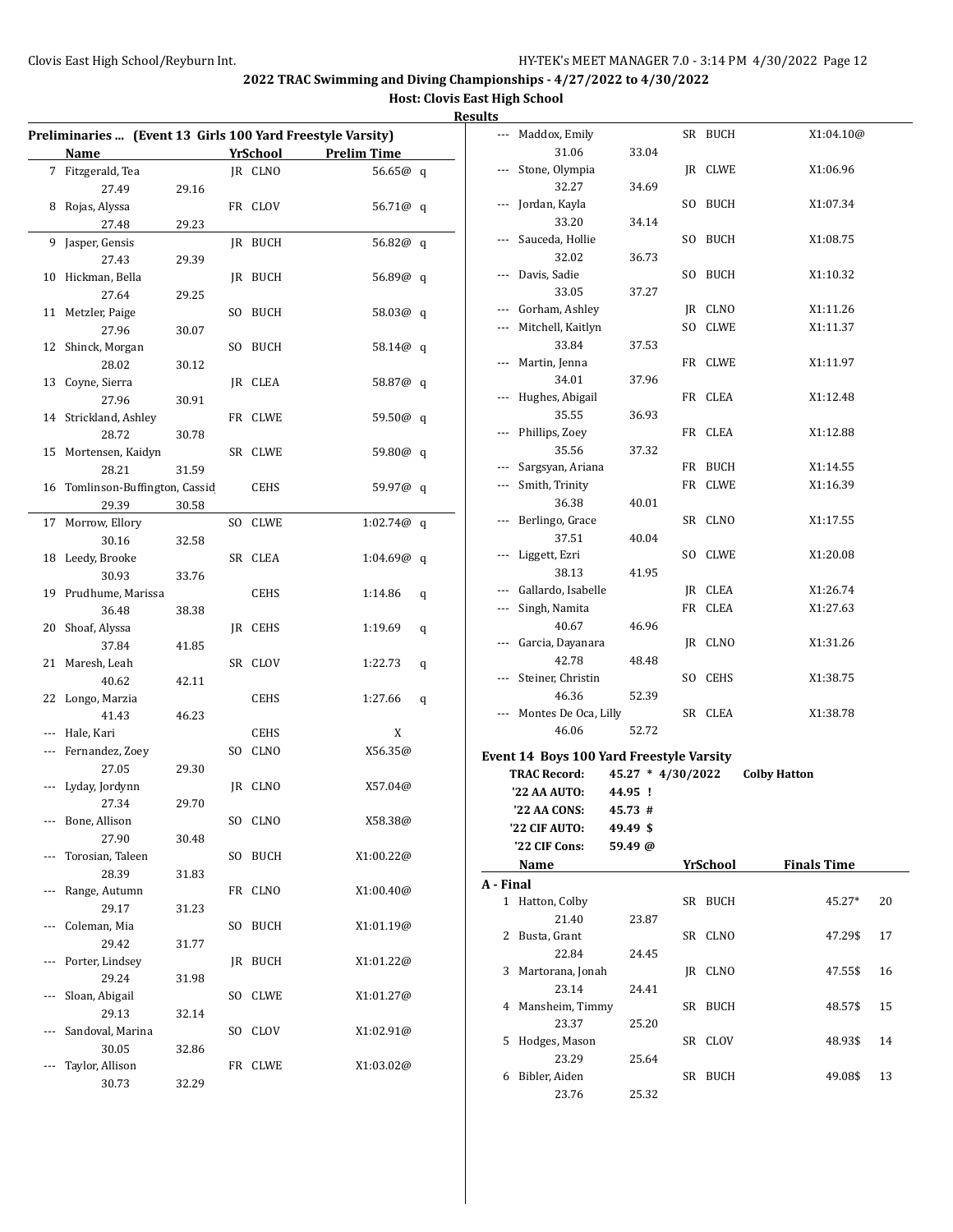|                  | A - Final  (Event 14 Boys 100 Yard Freestyle Varsity) |                   |                 |                     |                | 4 Hodges, Mason       |       | SR CLOV     | 48.82\$ q   |   |
|------------------|-------------------------------------------------------|-------------------|-----------------|---------------------|----------------|-----------------------|-------|-------------|-------------|---|
|                  | Name                                                  |                   | YrSchool        | <b>Finals Time</b>  |                | 23.26                 | 25.56 |             |             |   |
|                  | 7 Rey, Nate                                           |                   | FR BUCH         | 49.45\$             | 12             | 5 Mansheim, Timmy     |       | SR BUCH     | 48.97\$ q   |   |
|                  | 23.40                                                 | 26.05             |                 |                     |                | 23.42                 | 25.55 |             |             |   |
|                  | 8 Hibbard, Ryle                                       |                   | JR CLOV         | 49.47\$             | 11             | 6 Rey, Nate           |       | FR BUCH     | 49.29\$ q   |   |
|                  | 23.92                                                 | 25.55             |                 |                     |                | 23.41                 | 25.88 |             |             |   |
| <b>B</b> - Final |                                                       |                   |                 |                     |                | 7 Hibbard, Ryle       |       | JR CLOV     | 49.70@ q    |   |
|                  | 9 Grady, Tanner                                       |                   | SR CLWE         | 49.04\$ 9           |                | 24.39                 | 25.31 |             |             |   |
|                  | 23.17                                                 | 25.87             |                 |                     |                | 8 Bibler, Aiden       |       | SR BUCH     | 49.92 $@q$  |   |
|                  | 10 Cookingham, Joshua                                 |                   | SR CLNO         | 49.25\$             | $\overline{7}$ | 24.18                 | 25.74 |             |             |   |
|                  | 23.78                                                 | 25.47             |                 |                     |                | 9 Grady, Tanner       |       | SR CLWE     | 49.95@ q    |   |
|                  | 11 Graves, Nicholas                                   |                   | JR CLNO         | 50.33@ 6            |                | 23.53                 | 26.42 |             |             |   |
|                  | 24.29                                                 | 26.04             |                 |                     |                | 10 Zwaschka, Jag      |       | FR CLEA     | 50.03 $@q$  |   |
|                  | 12 Lancaster, Logan                                   |                   | JR CLOV         | 50.40@ 5            |                | 24.04                 | 25.99 |             |             |   |
|                  | 24.27                                                 | 26.13             |                 |                     |                | 11 Maurin, Sylas      |       | FR CLWE     | 50.88 $@q$  |   |
|                  | 13 Zwaschka, Jag                                      |                   | FR CLEA         | 50.47@ 4            |                | 24.42                 | 26.46 |             |             |   |
|                  | 24.36                                                 | 26.11             |                 |                     |                | 12 Graves, Nicholas   |       | JR CLNO     | 51.10 $@q$  |   |
|                  | 14 McCoy, Grady                                       |                   | SO CLWE         | 51.27@ 3            |                | 24.66                 | 26.44 |             |             |   |
|                  | 24.37                                                 | 26.90             |                 |                     |                | 13 Lancaster, Logan   |       | JR CLOV     | 51.13 $@q$  |   |
|                  | 15 Maurin, Sylas                                      |                   | FR CLWE         | 51.74@ 2            |                | 24.71                 | 26.42 |             |             |   |
|                  | 24.53                                                 | 27.21             |                 |                     |                | 14 Cookingham, Joshua |       | SR CLNO     | 51.23 $@q$  |   |
|                  | 16 Lane, Sean                                         |                   | JR CLWE         | 52.17@ 1            |                | 24.12                 | 27.11 |             |             |   |
|                  | 25.12                                                 | 27.05             |                 |                     |                | 15 McCoy, Grady       |       | SO CLWE     | 51.24 $@$ q |   |
| C - Final        |                                                       |                   |                 |                     |                | 24.16                 | 27.08 |             |             |   |
|                  | 17 McVay, Luke                                        |                   | JR CLOV         | 53.02@              |                | 16 Lane, Sean         |       | JR CLWE     | 52.31@ q    |   |
|                  | 25.27                                                 | 27.75             |                 |                     |                | 24.68                 | 27.63 |             |             |   |
|                  | 18 Waer, Jackson                                      |                   | JR CLEA         | 53.21@              |                | 17 Waer, Jackson      |       | JR CLEA     | 52.78@ q    |   |
|                  | 25.45                                                 | 27.76             |                 |                     |                | 25.07                 | 27.71 |             |             |   |
|                  | 19 Stover, Bryce                                      |                   | SO CLEA         | 53.28@              |                | 18 McVay, Luke        |       | JR CLOV     | 52.95 $@q$  |   |
|                  | 25.45                                                 | 27.83             |                 |                     |                | 25.37                 | 27.58 |             |             |   |
|                  | --- Paley, Luke                                       |                   | SO BUCH         | X51.79@             |                | 19 Stover, Bryce      |       | SO CLEA     | 53.13@ q    |   |
|                  | 24.95                                                 | 26.84             |                 |                     |                | 25.68                 | 27.45 |             |             |   |
|                  | --- Gill, Taran                                       |                   | SO CLNO         | X52.05@             |                | 20 Valtierra, Dino    |       | FR CLEA     | 53.42@ q    |   |
|                  | 24.95                                                 | 27.10             |                 |                     |                | 26.78                 | 26.64 |             |             |   |
|                  | --- Hicks, Andrew                                     |                   | JR CLNO         | X52.92@             |                | 21 Davis, Tobias      |       | FR CEHS     | 57.94@ q    |   |
|                  | 25.60                                                 | 27.32             |                 |                     |                | 27.84                 | 30.10 |             |             |   |
|                  | --- Cavitt, Mike                                      |                   | FR CLWE         | X53.20@             |                | 22 Taylor, Ethan      |       | <b>CEHS</b> | 1:05.07     | q |
|                  | 25.45                                                 | 27.75             |                 |                     |                | 30.25                 | 34.82 |             |             |   |
|                  | --- Willbanks, Troy                                   |                   | FR CLWE         | X53.24@             |                | 23 Sutterfield, Cole  |       | JR CEHS     | 1:11.58 $q$ |   |
|                  | 25.41                                                 | 27.83             |                 |                     |                | 33.59                 | 37.99 |             |             |   |
|                  |                                                       |                   |                 |                     |                | --- Paley, Luke       |       | SO BUCH     | X51.90@     |   |
|                  | Event 14 Boys 100 Yard Freestyle Varsity              |                   |                 |                     |                | 25.01                 | 26.89 |             |             |   |
|                  | <b>TRAC Record:</b>                                   | 45.27 * 4/30/2022 |                 | <b>Colby Hatton</b> |                | --- Gill, Taran       |       | SO CLNO     | X52.05@     |   |
|                  | '22 AA AUTO:                                          | 44.95 !           |                 |                     |                | 24.56                 | 27.49 |             |             |   |
|                  | '22 AA CONS:                                          | 45.73 #           |                 |                     |                | --- Willbanks, Troy   |       | FR CLWE     | X53.15@     |   |
|                  | '22 CIF AUTO:                                         | 49.49 \$          |                 |                     |                | 25.27                 | 27.88 |             |             |   |
|                  | '22 CIF Cons:                                         | 59.49 @           |                 |                     |                | --- Hicks, Andrew     |       | JR CLNO     | X53.18@     |   |
|                  | Name                                                  |                   | <b>YrSchool</b> | <b>Prelim Time</b>  |                | 25.83                 | 27.35 |             |             |   |
|                  | <b>Preliminaries</b>                                  |                   |                 |                     |                | --- Cavitt, Mike      |       | FR CLWE     | X53.25@     |   |
|                  | 1 Hatton, Colby                                       |                   | SR BUCH         | 48.02\$ q           |                | 25.70                 | 27.55 |             |             |   |
|                  | 22.95                                                 | 25.07             |                 |                     |                | --- Kneeland, Luke    |       | SO BUCH     | X53.34@     |   |
|                  | 2 Martorana, Jonah                                    |                   | JR CLNO         | 48.23\$ q           |                | 25.94                 | 27.40 |             |             |   |
|                  | 23.28                                                 | 24.95             |                 |                     |                | --- Co, Jackson       |       | FR CLNO     | X53.50@     |   |
|                  | 3 Busta, Grant                                        |                   | SR CLNO         | 48.39\$ q           |                | 25.21                 | 28.29 |             |             |   |
|                  | 23.30                                                 | 25.09             |                 |                     |                | --- Ford, Taylor      |       | SO BUCH     | X55.40@     |   |
|                  |                                                       |                   |                 |                     |                | 26.32                 | 29.08 |             |             |   |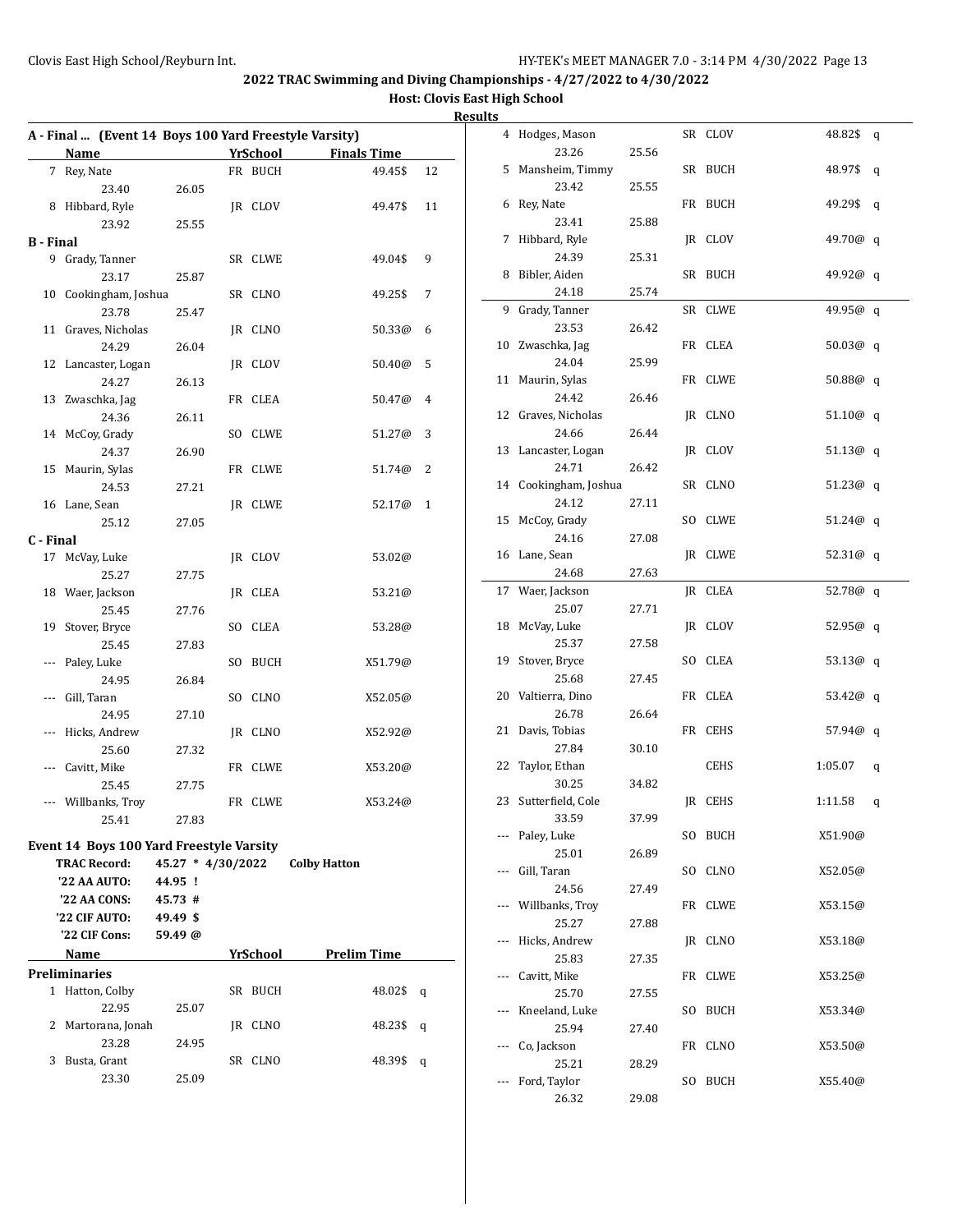|           |                                           |              |                 |                                                           | resuits          |                        |       |         |       |              |     |
|-----------|-------------------------------------------|--------------|-----------------|-----------------------------------------------------------|------------------|------------------------|-------|---------|-------|--------------|-----|
|           |                                           |              |                 | Preliminaries  (Event 14 Boys 100 Yard Freestyle Varsity) |                  | 2 Easterling, Avery    |       | SO CLWE |       | 5:07.40\$    | 17  |
|           | Name                                      |              | <b>YrSchool</b> | <b>Prelim Time</b>                                        |                  | 27.80                  | 29.90 | 30.47   | 30.64 |              |     |
|           | --- Alvarado, Pablo                       |              | JR CLOV         | X55.65@                                                   |                  | 30.74                  | 31.09 | 31.48   | 31.69 |              |     |
|           | 26.41                                     | 29.24        |                 |                                                           |                  | 32.01                  | 31.58 |         |       |              |     |
|           | --- Aston, Charles                        |              | FR BUCH         | X57.00@                                                   |                  | 3 Guffey, Ella         |       | SR CLNO |       | 5:09.58\$    | -16 |
|           | 27.87                                     | 29.13        |                 |                                                           |                  | 28.85                  | 30.70 | 31.12   | 31.29 |              |     |
|           | --- Beene, Caleb                          |              | FR CLWE         | X57.22@                                                   |                  | 31.17                  | 31.27 | 31.24   | 31.50 |              |     |
|           | 26.71                                     | 30.51        |                 |                                                           |                  | 31.68                  | 30.76 |         |       |              |     |
|           | --- Garza, Andrew                         |              | SO CLOV         | X57.24@                                                   |                  | 4 Chang, Emily         |       | JR CLNO |       | 5:18.68\$    | 15  |
|           | 27.38                                     | 29.86        |                 |                                                           |                  | 28.72                  | 30.59 | 31.11   | 31.29 |              |     |
|           | --- Gunlund, Harris                       |              | SR CLWE         | X57.35@                                                   |                  | 31.73                  | 32.27 | 32.81   | 33.20 |              |     |
|           | 27.34                                     | 30.01        |                 |                                                           |                  | 33.64                  | 33.32 |         |       |              |     |
|           | --- Escatel, Marco                        |              | FR CLEA         | X57.73@                                                   |                  | 5 Gipson, Natalie      |       | SO CLWE |       | 5:26.83@ 14  |     |
|           | 27.99                                     | 29.74        |                 |                                                           |                  | 29.72                  | 32.70 | 32.82   | 32.97 |              |     |
|           | --- Alvarado, Julio                       |              | SR CLOV         | X58.13@                                                   |                  | 33.00                  | 32.93 | 33.07   | 33.67 |              |     |
|           | 27.68                                     | 30.45        |                 |                                                           |                  | 33.98                  | 31.97 |         |       |              |     |
|           | --- Morehead, Isaac                       |              | FR CLWE         | X58.22@                                                   |                  | 6 McDougal, Allison    |       | JR CLWE |       | 5:30.63@ 13  |     |
|           | 28.31                                     | 29.91        |                 |                                                           |                  | 29.73                  | 32.28 | 32.95   | 33.29 |              |     |
|           | --- Olivares, Abraham                     |              | JR BUCH         | X58.53@                                                   |                  | 32.94                  | 33.45 | 33.98   | 34.40 |              |     |
|           | 28.11                                     | 30.42        |                 |                                                           |                  | 34.17                  | 33.44 |         |       |              |     |
|           | --- Bowie, Logan                          |              | FR BUCH         | X58.80@                                                   |                  | 7 Martin, Stella       |       | JR CLWE |       | 5:34.99@ 12  |     |
|           | 27.88                                     | 30.92        |                 |                                                           |                  | 29.91                  | 32.15 | 33.01   | 33.76 |              |     |
|           | Rangel, Diego                             |              | JR BUCH         | X59.20@                                                   |                  | 34.15                  | 34.11 | 34.58   | 34.81 |              |     |
|           | 28.75                                     | 30.45        |                 |                                                           |                  | 34.46                  | 34.05 |         |       |              |     |
|           | --- Basaula, Oscar                        |              | FR CLNO         | X59.82                                                    |                  | 8 Villanueva, Lili     |       | SR CLOV |       | 5:36.46@ 11  |     |
|           | 28.43                                     | 31.39        |                 |                                                           |                  | 30.73                  | 32.86 | 32.94   | 33.48 |              |     |
|           | --- Roucho, Brandon                       |              | SO CLNO         | X1:00.37                                                  |                  | 33.91                  | 34.69 | 35.11   | 34.90 |              |     |
|           | 28.29                                     | 32.08        |                 |                                                           |                  | 34.60                  | 33.24 |         |       |              |     |
|           | --- Hankla, Masan                         |              | SO CLNO         | X1:00.82                                                  | <b>B</b> - Final |                        |       |         |       |              |     |
|           | 29.44                                     | 31.38        |                 |                                                           |                  | 9 Dickinson, Sophia    |       | JR CLNO |       | 5:27.35@9    |     |
|           | --- Ruacho, Jacob                         |              | FR CLNO         | X1:01.02                                                  |                  | 28.61                  | 31.84 | 32.95   | 33.25 |              |     |
|           | 29.15                                     | 31.87        |                 |                                                           |                  | 32.94                  | 33.30 | 33.48   | 33.96 |              |     |
|           | --- Wong, Bryan                           |              | SO CLEA         | X1:01.30                                                  |                  | 34.01                  | 33.01 |         |       |              |     |
|           | 29.36                                     | 31.94        |                 |                                                           |                  | 10 Chavez, Ryleigh     |       | SO CLNO |       | 5:33.61@7    |     |
|           | --- Calhoun, Cameron                      |              | SO CLNO         | X1:02.08                                                  |                  | 30.83                  | 33.19 | 33.50   | 33.76 |              |     |
|           | 29.78                                     | 32.30        |                 |                                                           |                  | 33.90                  | 33.96 | 34.56   | 33.85 |              |     |
|           | --- Jin, Eric                             |              | JR CLNO         | X1:06.10                                                  |                  | 33.44                  | 32.62 |         |       |              |     |
|           | 31.42                                     | 34.68        |                 |                                                           |                  | 11 Engelbert, Addison  |       | FR BUCH |       | 5:44.99@     | 6   |
|           | --- Chum, Jacob                           |              | SO CLEA         | X1:12.02                                                  |                  | 30.95                  | 33.93 | 34.41   | 34.61 |              |     |
|           | 34.54                                     | 37.48        |                 |                                                           |                  | 35.31                  | 35.14 | 35.43   | 36.04 |              |     |
|           | --- Pravhu, Preet                         |              | FR BUCH         | X1:21.41                                                  |                  | 35.51                  | 33.66 |         |       |              |     |
|           | --- Sharma, Nipon                         |              | FR CLEA         | X1:29.92                                                  |                  | 12 Sarantos, Payton    |       | SR BUCH |       | 5:51.85@5    |     |
|           | 42.20                                     | 47.72        |                 |                                                           |                  | 31.46                  | 34.23 | 34.95   | 35.98 |              |     |
|           | Event 15 Girls 500 Yard Freestyle Varsity |              |                 |                                                           |                  | 35.99                  | 35.83 | 36.22   | 36.63 |              |     |
|           | TRAC Record: 4:45.20 * 2010               |              |                 | <b>Tristin Baxter - CW</b>                                |                  | 36.30                  | 34.26 |         |       |              |     |
|           | '22 AA AUTO:                              | 4:58.18 !    |                 |                                                           |                  | 13 Margulllis, Delaney |       | FR CLOV |       | 5:57.43@ 4   |     |
|           | '22 AA CONS:                              | 4:56.85#     |                 |                                                           |                  | 32.69                  | 35.91 | 36.36   | 36.13 |              |     |
|           | '22 CIF AUTO:                             | $5:23.58$ \$ |                 |                                                           |                  | 35.43                  | 36.04 | 36.72   | 37.14 |              |     |
|           | '22 CIF Cons:                             | $6:13.58$ @  |                 |                                                           |                  | 36.94                  | 34.07 |         |       |              |     |
|           | Name                                      |              | YrSchool        | <b>Finals Time</b>                                        |                  | 14 Williams, Ella      |       | FR CLOV |       | $6:07.36@$ 3 |     |
| A - Final |                                           |              |                 |                                                           |                  | 33.45                  | 36.10 | 37.34   | 37.81 |              |     |
|           | 1 Sundgren, Olivia                        |              | SO BUCH         | 5:01.13\$                                                 | 20               | 37.56                  | 38.13 | 37.66   | 36.94 |              |     |
|           | 27.66                                     | 29.84        | 30.45           | 30.57                                                     |                  | 36.65                  | 35.72 |         |       |              |     |
|           | 30.50                                     | 30.58        | 30.61           | 30.69                                                     |                  |                        |       |         |       |              |     |
|           | 30.51                                     | 29.72        |                 |                                                           |                  |                        |       |         |       |              |     |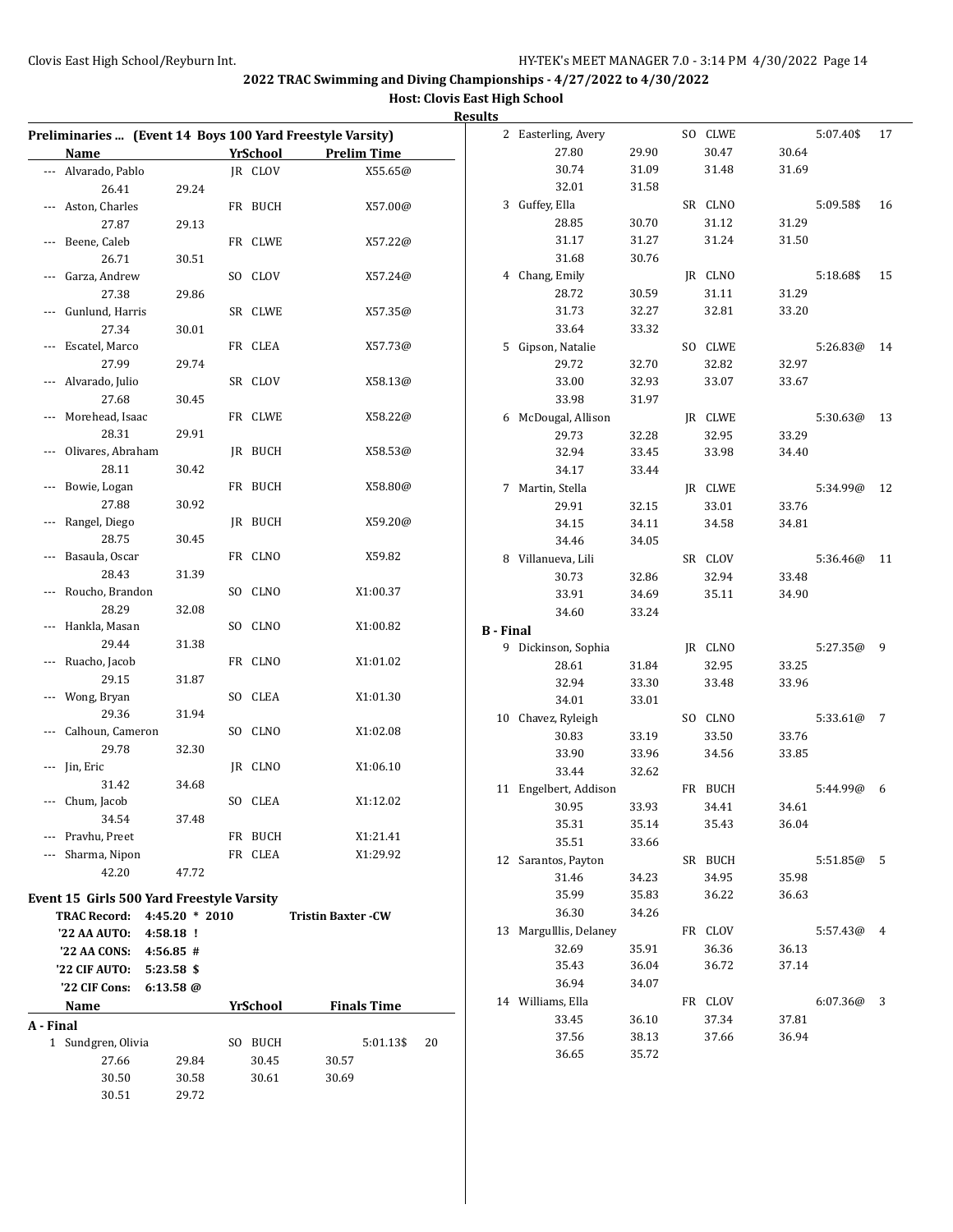|           |                                                        |              |                 |             |                            |   | results |                        |                |         |                |               |  |
|-----------|--------------------------------------------------------|--------------|-----------------|-------------|----------------------------|---|---------|------------------------|----------------|---------|----------------|---------------|--|
|           | B - Final  (Event 15 Girls 500 Yard Freestyle Varsity) |              |                 |             |                            |   |         | 2 Easterling, Avery    |                | SO CLWE |                | 5:11.93\$ q   |  |
|           | Name                                                   |              | YrSchool        |             | <b>Finals Time</b>         |   |         | 28.43                  | 31.07          | 31.47   | 31.35          |               |  |
|           | 15 Campbell, Sierra                                    |              | SR CLEA         |             | 6:17.09                    | 2 |         | 31.50                  | 31.55          | 31.69   | 31.64          |               |  |
|           | 33.14                                                  | 38.29        |                 | 38.81       | 38.49                      |   |         | 31.76                  | 31.47          |         |                |               |  |
|           | 38.56                                                  | 38.57        |                 | 37.98       | 38.70                      |   |         | 3 Chang, Emily         |                | JR CLNO |                | 5:15.09\$ q   |  |
|           | 38.18                                                  | 36.37        |                 |             |                            |   |         | 28.59                  | 30.43          | 31.43   | 31.84          |               |  |
|           | 16 Weaver, Lorelai                                     |              |                 | SR BUCH     | 6:20.76                    | 1 |         | 31.96                  | 32.24          | 32.31   | 32.07          |               |  |
|           | 34.14                                                  | 37.54        |                 | 38.97       | 38.78                      |   |         | 32.48                  | 31.74          |         |                |               |  |
|           | 39.37                                                  | 39.40        |                 | 39.62       | 38.83                      |   |         | 4 Guffey, Ella         |                | SR CLNO |                | 5:18.01\$ q   |  |
|           | 37.85                                                  | 36.26        |                 |             |                            |   |         | 29.34                  | 31.45          | 31.61   | 31.68          |               |  |
| C - Final |                                                        |              |                 |             |                            |   |         | 31.87                  | 32.15          | 32.40   | 32.91          |               |  |
|           | 17 McGregor-Moore, Ellie                               |              | SR CLEA         |             | 6:22.71                    |   |         | 32.60                  | 32.00          |         |                |               |  |
|           | 33.90                                                  | 37.54        |                 | 38.75       | 39.13                      |   |         | 5 McDougal, Allison    |                | JR CLWE |                | 5:29.51@ q    |  |
|           | 39.19                                                  | 39.12        |                 | 39.43       | 39.63                      |   |         | 29.41                  | 31.95          | 33.41   | 33.34          |               |  |
|           | 39.06                                                  | 36.96        |                 |             |                            |   |         | 33.25                  | 33.16          | 33.94   | 33.92          |               |  |
|           | 18 Burleson, Aubree                                    |              |                 | <b>CEHS</b> | 6:26.87                    |   |         | 33.87                  | 33.26          |         |                |               |  |
|           | 34.81                                                  | 38.64        |                 | 39.28       | 39.37                      |   |         | 6 Gipson, Natalie      |                | SO CLWE |                | 5:31.25 $@$ q |  |
|           | 39.67                                                  |              |                 | 39.44       | 39.94                      |   |         | 28.92                  | 32.09          | 33.50   | 33.74          |               |  |
|           |                                                        | 39.47        |                 |             |                            |   |         | 33.79                  | 34.17          | 34.61   | 34.38          |               |  |
|           | 38.63                                                  | 37.62        |                 |             |                            |   |         | 33.97                  | 32.08          |         |                |               |  |
|           | 19 Hamilton, Kaylee                                    |              | FR CLEA         |             | 6:42.72                    |   |         |                        |                |         |                |               |  |
|           | 35.19                                                  | 38.71        |                 | 41.11       | 40.69                      |   |         | 7 Martin, Stella       |                | JR CLWE |                | 5:32.02@ q    |  |
|           | 41.11                                                  | 41.62        |                 | 41.92       | 41.90                      |   |         | 29.99                  | 32.61          | 33.68   | 33.74          |               |  |
|           | 41.63                                                  | 38.84        |                 |             |                            |   |         | 34.05                  | 33.94          | 34.28   | 34.07          |               |  |
|           | --- Genco, Makenna                                     |              | SO CLNO         |             | X5:38.00@                  |   |         | 33.46                  | 32.20          |         |                |               |  |
|           | 30.61                                                  | 33.62        |                 | 34.10       | 34.08                      |   |         | 8 Villanueva, Lili     |                | SR CLOV |                | 5:32.83@ q    |  |
|           | 34.54                                                  | 34.65        |                 | 34.40       | 34.40                      |   |         | 31.77                  | 34.01          | 34.21   | 34.23          |               |  |
|           | 34.25                                                  | 33.35        |                 |             |                            |   |         | 33.71                  | 33.77          | 33.71   | 33.56          |               |  |
|           | --- Martinez, Samantha                                 |              | SO CLWE         |             | X5:50.70@                  |   |         | 32.84                  | 31.02          |         |                |               |  |
|           | 30.50                                                  | 33.96        |                 | 34.87       | 35.41                      |   |         | 9 Dickinson, Sophia    |                | JR CLNO |                | 5:33.94 $@q$  |  |
|           | 35.65                                                  | 35.72        |                 | 36.45       | 36.30                      |   |         | 29.20                  | 32.32          | 33.35   | 33.53          |               |  |
|           | 36.53                                                  | 35.31        |                 |             |                            |   |         | 33.58                  | 34.15          | 34.59   | 34.75          |               |  |
|           | --- Dickinson, Katalina                                |              | FR CLNO         |             | X6:02.06@                  |   |         | 34.48                  | 33.99          |         |                |               |  |
|           | 31.55                                                  | 35.09        |                 | 35.89       | 36.23                      |   |         | 10 Chavez, Ryleigh     |                | SO CLNO |                | 5:39.22@ q    |  |
|           | 36.36                                                  | 37.02        |                 | 37.35       | 38.24                      |   |         | 30.71                  | 33.07          | 34.02   | 34.46          |               |  |
|           | 38.00                                                  | 36.33        |                 |             |                            |   |         | 34.48                  | 34.61          | 35.04   | 34.75          |               |  |
|           | --- Hayes, Thea                                        |              | SO BUCH         |             | X6:18.41                   |   |         | 34.82                  | 33.26          |         |                |               |  |
|           | 32.53                                                  | 36.26        |                 | 37.53       | 38.00                      |   |         | 11 Engelbert, Addison  |                | FR BUCH |                | 5:42.59 $@q$  |  |
|           | 38.31                                                  | 38.57        |                 | 39.45       | 40.27                      |   |         | 30.02                  |                |         | 34.41          |               |  |
|           | 40.22                                                  | 37.27        |                 |             |                            |   |         | 34.93                  | 35.44          | 35.68   | 35.73          |               |  |
|           | --- Samuelian, Madison                                 |              | SO BUCH         |             | X6:20.58                   |   |         | 35.60                  | 33.96          |         |                |               |  |
|           | 32.28                                                  | 36.13        |                 | 37.70       | 38.56                      |   |         | 12 Sarantos, Payton    |                | SR BUCH |                | 5:54.23@ q    |  |
|           | 38.85                                                  | 40.23        |                 | 38.95       | 39.15                      |   |         | 31.20                  | 34.29          | 35.20   | 35.76          |               |  |
|           | 40.11                                                  | 38.62        |                 |             |                            |   |         | 36.14                  | 37.12          | 36.98   | 36.24          |               |  |
|           |                                                        |              |                 |             |                            |   |         | 36.65                  | 34.65          |         |                |               |  |
|           | Event 15 Girls 500 Yard Freestyle Varsity              |              |                 |             |                            |   |         | 13 Margulllis, Delaney |                | FR CLOV |                | 6:06.97@q     |  |
|           | TRAC Record: 4:45.20 * 2010                            |              |                 |             | <b>Tristin Baxter - CW</b> |   |         |                        |                | 35.65   |                |               |  |
|           | '22 AA AUTO:                                           | 4:58.18 !    |                 |             |                            |   |         | 31.34<br>36.55         | 35.29<br>38.21 | 38.69   | 35.57<br>39.46 |               |  |
|           | '22 AA CONS:                                           | 4:56.85#     |                 |             |                            |   |         |                        |                |         |                |               |  |
|           | '22 CIF AUTO:                                          | $5:23.58$ \$ |                 |             |                            |   |         | 39.03                  | 37.18          |         |                |               |  |
|           | '22 CIF Cons:                                          | $6:13.58$ @  |                 |             |                            |   |         | 14 Williams, Ella      |                | FR CLOV |                | 6:12.28 $@q$  |  |
|           | Name                                                   |              | <b>YrSchool</b> |             | <b>Prelim Time</b>         |   |         | 33.86                  | 36.69          | 37.37   | 37.64          |               |  |
|           | <b>Preliminaries</b>                                   |              |                 |             |                            |   |         | 37.47                  | 38.36          | 38.25   | 37.77          |               |  |
|           | 1 Sundgren, Olivia                                     |              | SO BUCH         |             | 5:06.75\$ q                |   |         | 38.63                  | 36.24          |         |                |               |  |
|           |                                                        |              |                 |             |                            |   |         | 15 Campbell, Sierra    |                | SR CLEA |                | 6:13.33 $@q$  |  |
|           | 28.04                                                  | 30.30        |                 | 30.86       | 31.00                      |   |         | 32.59                  | 37.09          | 38.44   | 37.53          |               |  |
|           | 31.01                                                  | 31.37        |                 | 31.40       | 31.23                      |   |         | 38.35                  | 39.59          | 37.47   | 38.16          |               |  |
|           | 31.27                                                  | 30.27        |                 |             |                            |   |         | 37.67                  | 36.44          |         |                |               |  |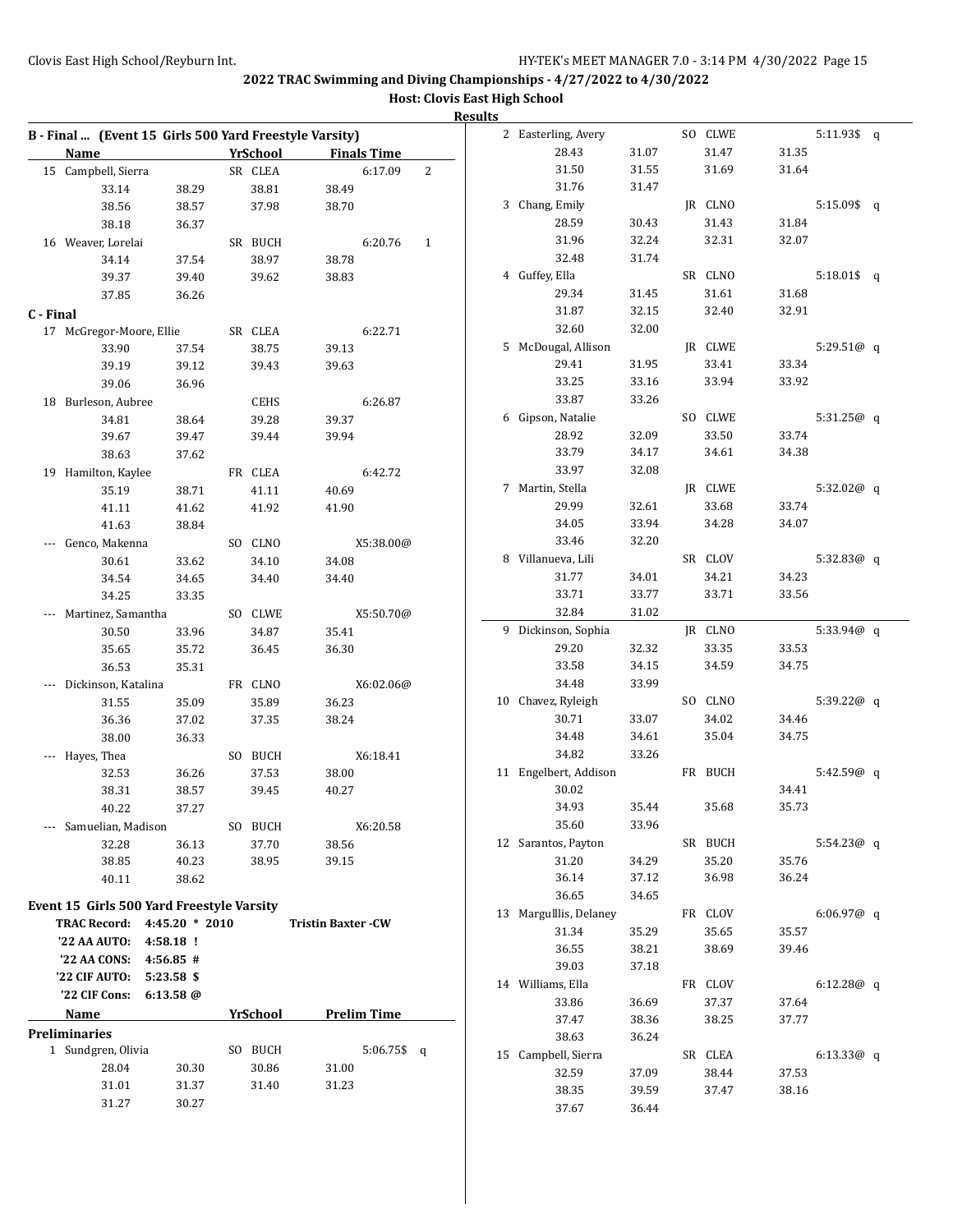|  |                              | Host: Clovis East High School |
|--|------------------------------|-------------------------------|
|  | $D_{\alpha}$ on $H_{\alpha}$ |                               |

|           |                                          |           |                 |                                                            |    | results          |                    |       |         |       |               |    |
|-----------|------------------------------------------|-----------|-----------------|------------------------------------------------------------|----|------------------|--------------------|-------|---------|-------|---------------|----|
|           |                                          |           |                 | Preliminaries  (Event 15 Girls 500 Yard Freestyle Varsity) |    |                  | 2 Parker, Mason    |       | SR CLNO |       | 4:43.65\$     | 17 |
|           | Name                                     |           | <b>YrSchool</b> | <b>Prelim Time</b>                                         |    |                  | 25.45              | 27.39 | 27.92   | 28.27 |               |    |
|           | 16 Weaver, Lorelai                       |           | SR BUCH         | 6:16.49                                                    | q  |                  | 28.55              | 29.12 | 29.14   | 29.40 |               |    |
|           | 33.41                                    | 37.21     | 38.10           | 37.46                                                      |    |                  | 29.48              | 28.93 |         |       |               |    |
|           | 37.96                                    | 38.49     | 39.68           | 39.29                                                      |    |                  | 3 Salcedo, Jake    |       | FR CLWE |       | 4:48.21\$ 16  |    |
|           | 38.36                                    | 36.53     |                 |                                                            |    |                  | 26.24              | 28.64 | 28.93   | 29.21 |               |    |
|           | 17 Burleson, Aubree                      |           | <b>CEHS</b>     | $6:29.21$ q                                                |    |                  | 28.93              | 29.19 | 29.97   | 30.44 |               |    |
|           | 34.59                                    | 39.08     | 39.54           | 39.64                                                      |    |                  | 29.70              | 26.96 |         |       |               |    |
|           | 39.91                                    | 39.60     | 39.94           | 40.15                                                      |    |                  | 4 Muller, Jacob    |       | SR CLNO |       | 4:48.85\$     | 15 |
|           | 39.49                                    | 37.27     |                 |                                                            |    |                  | 25.39              | 28.30 | 28.99   | 29.15 |               |    |
|           | 18 McGregor-Moore, Ellie                 |           | SR CLEA         | $6:31.64$ q                                                |    |                  | 29.47              | 29.60 | 29.45   | 29.86 |               |    |
|           | 35.16                                    | 39.75     | 39.31           | 39.90                                                      |    |                  | 29.92              | 28.72 |         |       |               |    |
|           | 39.87                                    | 40.17     | 40.51           | 40.51                                                      |    |                  | 5 Hauss, Andrew    |       | SR CLOV |       | 4:59.40\$     | 14 |
|           | 39.99                                    | 36.47     |                 |                                                            |    |                  | 26.37              | 29.49 | 29.94   | 29.84 |               |    |
|           | 19 Hamilton, Kaylee                      |           | FR CLEA         | $6:38.24$ q                                                |    |                  | 30.11              | 30.45 | 31.14   | 31.46 |               |    |
|           | 35.48                                    | 39.42     | 39.66           | 40.04                                                      |    |                  | 31.16              | 29.44 |         |       |               |    |
|           | 39.89                                    | 41.24     | 40.83           | 40.95                                                      |    |                  | 6 Prieb, Tyler     |       | JR CLOV |       | $5:00.06@$ 13 |    |
|           | 41.40                                    | 39.33     |                 |                                                            |    |                  | 27.05              | 30.13 | 30.36   | 30.18 |               |    |
|           | --- Genco, Makenna                       |           | SO CLNO         | X5:40.82@                                                  |    |                  | 30.51              | 30.96 | 30.95   | 30.79 |               |    |
|           | 31.07                                    | 33.14     | 33.72           | 34.10                                                      |    |                  | 30.81              | 28.32 |         |       |               |    |
|           | 34.65                                    | 34.65     | 35.25           | 34.95                                                      |    |                  | 7 Boris, Jordan    |       | SR CLNO |       | 5:01.77@ 12   |    |
|           | 34.91                                    | 34.38     |                 |                                                            |    |                  | 26.84              | 29.20 | 30.37   | 31.01 |               |    |
|           | --- Martinez, Samantha                   |           | SO CLWE         | X5:49.12@                                                  |    |                  | 30.80              | 30.63 | 31.17   | 31.03 |               |    |
|           | 30.63                                    | 34.47     | 35.14           | 35.44                                                      |    |                  | 30.76              | 29.96 |         |       |               |    |
|           | 35.04                                    | 35.19     | 35.86           | 36.87                                                      |    |                  | 8 Noriega, Carlo   |       | SO BUCH |       | 5:02.36@ 11   |    |
|           | 35.85                                    | 34.63     |                 |                                                            |    |                  | 26.24              | 29.09 | 30.10   | 30.72 |               |    |
|           | --- Dickinson, Katalina                  |           | FR CLNO         | X6:00.24@                                                  |    |                  | 31.01              | 31.08 | 31.22   | 31.26 |               |    |
|           | 32.31                                    | 34.97     | 35.80           | 36.65                                                      |    |                  | 31.36              | 30.28 |         |       |               |    |
|           | 37.35                                    | 36.48     | 37.01           | 36.75                                                      |    | <b>B</b> - Final |                    |       |         |       |               |    |
|           | 36.79                                    | 36.13     |                 |                                                            |    |                  | 9 Isheim, Andrew   |       | SR CEHS |       | 5:06.89@99    |    |
|           | --- Hayes, Thea                          |           | SO BUCH         | X6:18.14                                                   |    |                  | 28.35              | 30.68 | 31.11   | 30.85 |               |    |
|           | 32.76                                    | 36.22     | 37.70           | 37.99                                                      |    |                  | 30.47              | 31.07 | 31.48   | 30.94 |               |    |
|           | 38.37                                    | 38.41     | 39.15           | 39.72                                                      |    |                  | 31.73              | 30.21 |         |       |               |    |
|           | 39.69                                    | 38.13     |                 |                                                            |    |                  | 10 Rey, Benjamin   |       | JR BUCH |       | 5:09.43@7     |    |
|           | --- Samuelian, Madison                   |           | SO BUCH         | X6:28.38                                                   |    |                  | 28.55              | 30.87 | 31.27   | 31.56 |               |    |
|           | 33.01                                    | 36.67     | 38.18           | 39.69                                                      |    |                  | 31.21              | 31.64 | 31.72   | 31.33 |               |    |
|           | 38.98                                    | 40.46     | 40.52           | 40.61                                                      |    |                  | 32.30              | 28.98 |         |       |               |    |
|           | 40.41                                    | 39.85     |                 |                                                            |    |                  | 11 Sloan, Ben      |       | SR CLWE |       | 5:09.79@ 6    |    |
|           | --- VanBalinghem, Amanda                 |           | FR BUCH         | X6:49.78                                                   |    |                  | 28.51              | 30.49 | 31.20   | 31.50 |               |    |
|           | 37.30                                    | 39.35     | 40.32           | 41.82                                                      |    |                  | 31.46              | 31.64 | 31.73   | 31.74 |               |    |
|           | 41.92                                    | 42.32     | 41.82           | 43.77                                                      |    |                  | 31.72              | 29.80 |         |       |               |    |
|           | 42.99                                    | 38.17     |                 |                                                            |    |                  | 12 Chavez, Victor  |       | JR CLEA |       | 5:12.63@5     |    |
|           |                                          |           |                 |                                                            |    |                  | 27.99              | 30.96 | 31.20   | 31.95 |               |    |
|           | Event 16 Boys 500 Yard Freestyle Varsity |           |                 |                                                            |    |                  | 32.25              | 32.18 | 32.11   | 30.84 |               |    |
|           | TRAC Record: 4:32.95 * 5/19/2021         |           |                 | <b>Hayden Lambert</b>                                      |    |                  | 32.44              | 30.71 |         |       |               |    |
|           | '22 AA AUTO: 4:28.38 !                   |           |                 |                                                            |    |                  | 13 Cavalla, Caleb  |       | SO BUCH |       | 5:13.75@4     |    |
|           | '22 AA CONS:                             | 4:33.10 # |                 |                                                            |    |                  | 28.62              | 30.75 | 31.36   | 30.96 |               |    |
|           | '22 CIF AUTO: 4:59.53 \$                 |           |                 |                                                            |    |                  | 31.47              | 32.28 | 32.45   | 32.42 |               |    |
|           | '22 CIF Cons:                            | 5:39.53 @ |                 |                                                            |    |                  | 32.89              | 30.55 |         |       |               |    |
|           | Name                                     |           | <b>YrSchool</b> | <b>Finals Time</b>                                         |    |                  | 14 McCormick, Nate |       | FR BUCH |       | 5:16.79@3     |    |
| A - Final |                                          |           |                 |                                                            |    |                  | 28.60              | 31.17 | 31.43   | 31.98 |               |    |
|           | 1 Lambert, Hayden                        |           | JR CLNO         | 4:34.18\$                                                  | 20 |                  | 32.31              | 32.08 | 32.37   | 32.70 |               |    |
|           | 25.10                                    | 27.23     | 27.58           | 27.79                                                      |    |                  | 32.95              | 31.20 |         |       |               |    |
|           | 27.98                                    | 27.74     | 27.91           | 27.78                                                      |    |                  |                    |       |         |       |               |    |
|           | 28.03                                    | 27.04     |                 |                                                            |    |                  |                    |       |         |       |               |    |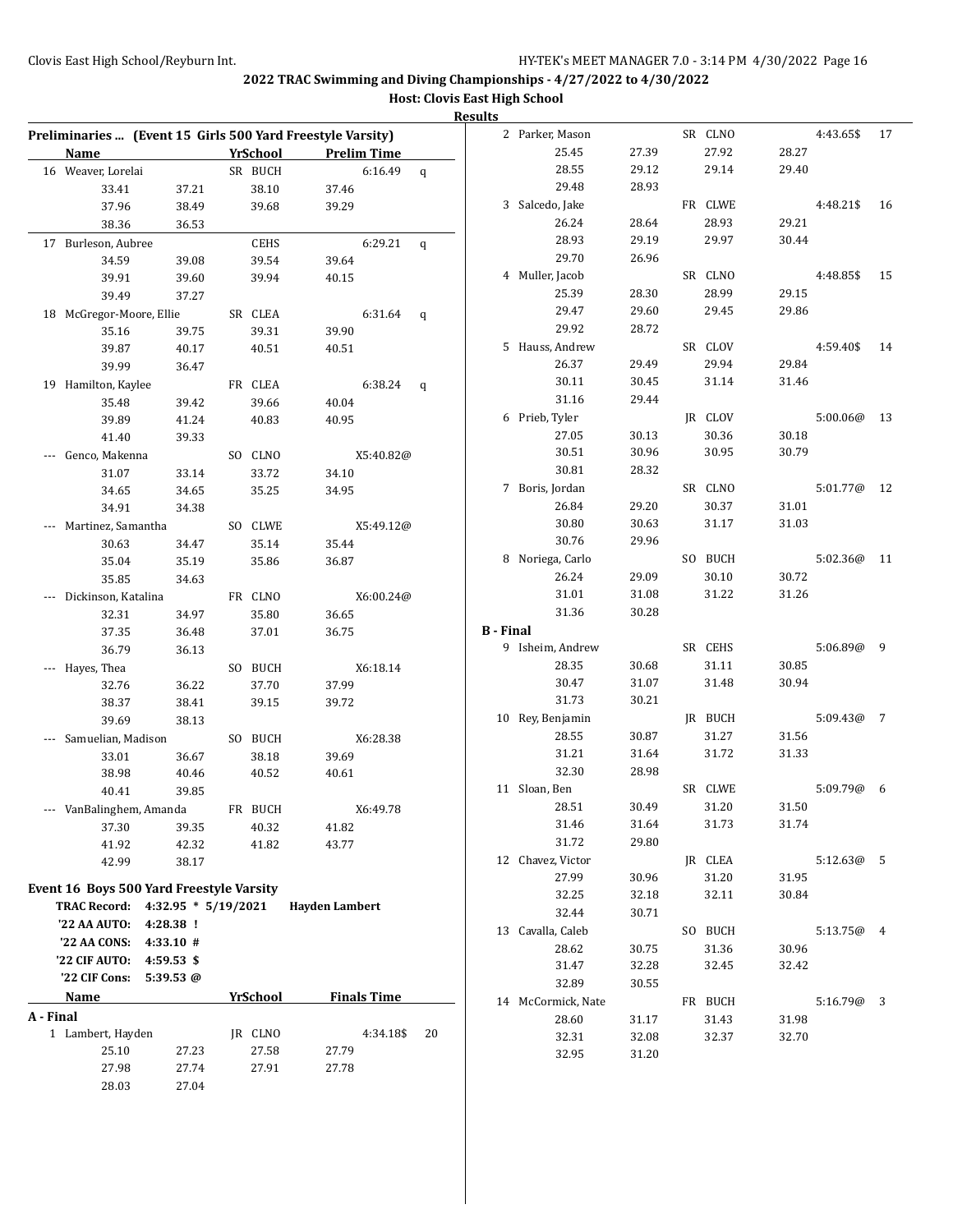|           |                                                       |       |                 |                       |                    | Results |                    |       |         |       |               |  |
|-----------|-------------------------------------------------------|-------|-----------------|-----------------------|--------------------|---------|--------------------|-------|---------|-------|---------------|--|
|           | B - Final  (Event 16 Boys 500 Yard Freestyle Varsity) |       |                 |                       |                    |         | 4 Muller, Jacob    |       | SR CLNO |       | 4:59.42\$ q   |  |
|           | Name                                                  |       | <b>YrSchool</b> |                       | <b>Finals Time</b> |         | 25.99              | 28.89 | 29.97   | 30.72 |               |  |
|           | 15 Scott, Ryan                                        |       | SO CLOV         |                       | $5:17.13@$ 2       |         | 30.97              | 30.85 | 30.84   | 30.82 |               |  |
|           | 28.14                                                 | 31.44 | 32.71           | 31.98                 |                    |         | 30.84              | 29.53 |         |       |               |  |
|           | 32.56                                                 | 32.76 | 32.38           | 32.64                 |                    |         | 5 Hauss, Andrew    |       | SR CLOV |       | 5:00.89 $@$ q |  |
|           | 32.55                                                 | 29.97 |                 |                       |                    |         | 26.46              | 29.53 | 30.33   | 30.66 |               |  |
|           | 16 Corson, Jake                                       |       | SO CLEA         |                       | 5:17.59@1          |         | 30.29              | 31.13 | 31.47   | 31.23 |               |  |
|           | 28.09                                                 | 30.78 | 31.36           | 31.85                 |                    |         | 30.95              | 28.84 |         |       |               |  |
|           | 32.08                                                 | 32.27 | 32.69           | 33.15                 |                    |         | 6 Noriega, Carlo   |       | SO BUCH |       | 5:00.96 $@q$  |  |
|           | 33.01                                                 | 32.31 |                 |                       |                    |         | 26.81              | 29.06 | 29.74   | 30.48 |               |  |
| C - Final |                                                       |       |                 |                       |                    |         | 30.93              | 31.00 | 31.32   | 31.06 |               |  |
|           | 17 DeVaney, Aidan                                     |       | SR CLWE         |                       | 5:11.23@           |         | 31.00              | 29.56 |         |       |               |  |
|           | 28.19                                                 | 31.16 | 31.79           | 31.66                 |                    |         | 7 Prieb, Tyler     |       | JR CLOV |       | 5:04.90 $@$ q |  |
|           | 31.63                                                 | 31.55 | 31.44           | 31.92                 |                    |         | 28.08              | 30.99 | 31.49   | 31.57 |               |  |
|           | 31.54                                                 | 30.35 |                 |                       |                    |         | 31.04              | 30.86 | 31.06   | 31.31 |               |  |
|           | 18 Varanini, Luca                                     |       | FR CLWE         |                       | 5:20.02@           |         | 29.63              | 28.87 |         |       |               |  |
|           | 28.83                                                 | 31.42 | 32.29           | 32.27                 |                    |         | 8 Boris, Jordan    |       | SR CLNO |       | 5:06.20 $@$ q |  |
|           | 32.42                                                 | 32.69 | 33.38           | 32.94                 |                    |         | 28.20              | 30.66 | 31.39   | 31.60 |               |  |
|           | 32.73                                                 | 31.05 |                 |                       |                    |         | 31.24              | 30.83 | 31.18   | 30.96 |               |  |
|           | 19 Gonzales, Jordan                                   |       | FR CLEA         |                       | 5:23.06@           |         | 30.41              | 29.73 |         |       |               |  |
|           | 29.88                                                 | 32.06 | 1:04.43         | 32.63                 |                    |         | 9 Isheim, Andrew   |       | SR CEHS |       | 5:11.87 $@ q$ |  |
|           | 2:44.06                                               |       |                 |                       |                    |         | 28.40              | 31.07 | 31.37   | 32.11 |               |  |
|           | 20 Prieb, Tanner                                      |       | FR CLOV         |                       | 5:26.25@           |         | 32.20              | 31.94 | 32.14   | 31.67 |               |  |
|           | 30.01                                                 | 32.48 | 32.98           | 33.08                 |                    |         | 31.53              | 29.44 |         |       |               |  |
|           | 33.52                                                 | 32.92 | 32.78           | 33.13                 |                    |         | 10 Cavalla, Caleb  |       | SO BUCH |       | 5:12.34@ q    |  |
|           | 33.40                                                 | 31.95 |                 |                       |                    |         | 29.44              | 30.62 | 30.94   | 31.89 |               |  |
|           | 21 Portugal, Anthony                                  |       | FR CEHS         |                       | 5:48.54            |         | 32.47              | 31.53 | 31.23   | 32.72 |               |  |
|           | 31.40                                                 | 33.14 | 34.82           | 35.17                 |                    |         | 31.55              | 29.95 |         |       |               |  |
|           | 36.02                                                 | 35.84 | 35.98           | 36.03                 |                    |         | 11 Sloan, Ben      |       | SR CLWE |       | 5:12.71 $@q$  |  |
|           | 36.04                                                 | 34.10 |                 |                       |                    |         | 28.96              | 31.42 | 31.16   | 31.18 |               |  |
|           | --- Parks, Colton                                     |       | FR CLNO         |                       | X5:49.66           |         | 31.70              | 32.01 | 32.08   | 32.08 |               |  |
|           | 30.66                                                 | 33.30 | 35.12           | 37.05                 |                    |         | 31.76              | 30.36 |         |       |               |  |
|           | 35.72                                                 | 36.75 | 36.25           | 35.98                 |                    |         | 12 Chavez, Victor  |       | JR CLEA |       | 5:13.87 $@$ q |  |
|           | 35.22                                                 | 33.61 |                 |                       |                    |         | 27.52              | 30.18 | 31.82   | 31.96 |               |  |
|           | Event 16 Boys 500 Yard Freestyle Varsity              |       |                 |                       |                    |         | 32.53              | 32.30 | 32.41   | 32.69 |               |  |
|           | TRAC Record: 4:32.95 * 5/19/2021                      |       |                 | <b>Hayden Lambert</b> |                    |         | 31.91              | 30.55 |         |       |               |  |
|           | '22 AA AUTO: 4:28.38 !                                |       |                 |                       |                    |         | 13 Rey, Benjamin   |       | JR BUCH |       | 5:14.47 $@$ q |  |
|           | $'22$ AA CONS: 4:33.10 #                              |       |                 |                       |                    |         | 28.23              | 30.13 | 31.76   | 32.30 |               |  |
|           | '22 CIF AUTO: 4:59.53 \$                              |       |                 |                       |                    |         | 32.00              | 32.49 | 32.18   | 32.51 |               |  |
|           | '22 CIF Cons: 5:39.53 @                               |       |                 |                       |                    |         | 32.06              | 30.81 |         |       |               |  |
|           | Name                                                  |       | YrSchool        |                       | <b>Prelim Time</b> |         | 14 McCormick, Nate |       | FR BUCH |       | 5:15.33 $@q$  |  |
|           | <b>Preliminaries</b>                                  |       |                 |                       |                    |         | 29.21              | 32.08 | 31.39   | 31.85 |               |  |
|           | 1 Lambert, Hayden                                     |       | JR CLNO         |                       | 4:44.09\$ q        |         | 32.03              | 31.91 | 31.94   | 31.81 |               |  |
|           | 25.45                                                 | 27.90 | 28.57           | 28.70                 |                    |         | 32.17              | 30.94 |         |       |               |  |
|           | 29.06                                                 | 28.99 | 29.21           | 29.35                 |                    |         | 15 Corson, Jake    |       | SO CLEA |       | 5:15.93 $@q$  |  |
|           | 29.35                                                 | 27.51 |                 |                       |                    |         | 27.80              | 30.05 | 31.12   | 31.78 |               |  |
|           | 2 Salcedo, Jake                                       |       | FR CLWE         |                       | 4:50.94\$ q        |         | 32.11              | 32.77 | 33.13   | 33.27 |               |  |
|           | 26.28                                                 | 28.94 | 28.78           | 29.30                 |                    |         | 33.15              | 30.75 |         |       |               |  |
|           | 29.57                                                 | 30.02 | 29.89           | 30.10                 |                    |         | 16 Scott, Ryan     |       | SO CLOV |       | 5:17.17 $@$ q |  |
|           | 29.64                                                 | 28.42 |                 |                       |                    |         | 28.62              | 31.59 | 32.62   | 32.60 |               |  |
|           | 3 Parker, Mason                                       |       | SR CLNO         |                       | 4:57.97\$ q        |         | 32.21              | 32.32 | 32.27   | 32.72 |               |  |
|           | 26.79                                                 | 29.37 | 30.08           | 30.78                 |                    |         | 31.75              | 30.47 |         |       |               |  |
|           | 30.89                                                 | 30.64 | 30.68           | 29.50                 |                    |         | 17 Varanini, Luca  |       | FR CLWE |       | 5:17.91 $@q$  |  |
|           | 29.63                                                 | 29.61 |                 |                       |                    |         | 28.38              | 30.95 | 31.92   | 32.81 |               |  |
|           |                                                       |       |                 |                       |                    |         | 31.97              | 32.07 | 33.13   | 32.71 |               |  |
|           |                                                       |       |                 |                       |                    |         | 32.24              | 31.73 |         |       |               |  |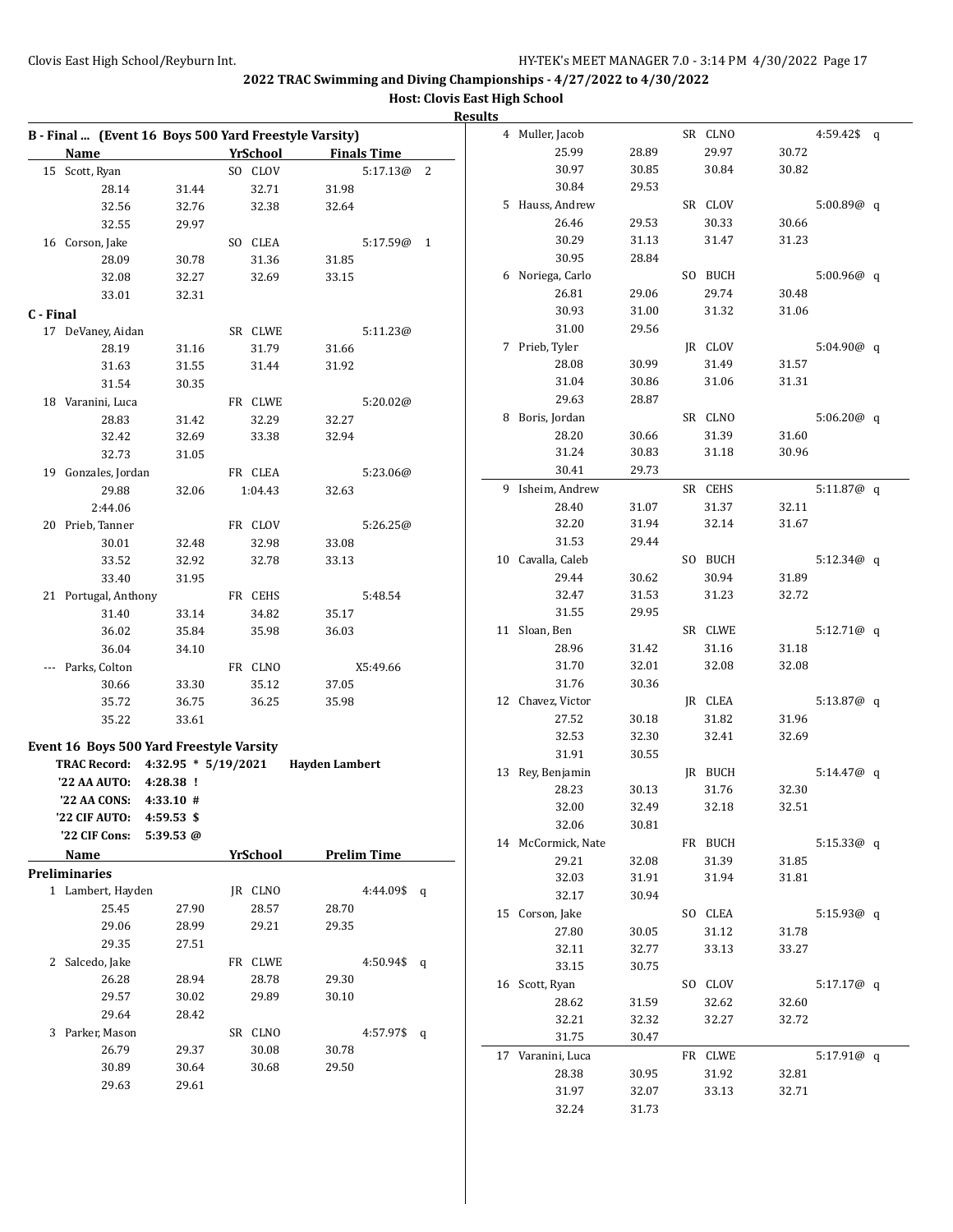**Host: Clovis East High School**

|     | Preliminaries  (Event 16 Boys 500 Yard Freestyle Varsity)<br>Name |                      | YrSchool          |                                | <b>Prelim Time</b> |    |
|-----|-------------------------------------------------------------------|----------------------|-------------------|--------------------------------|--------------------|----|
| 18  | DeVaney, Aidan                                                    |                      | SR CLWE           |                                | 5:20.74@ q         |    |
|     | 29.45                                                             | 31.92                | 32.06             | 32.65                          |                    |    |
|     | 32.61                                                             | 32.68                | 32.40             | 33.00                          |                    |    |
|     | 32.80                                                             | 31.17                |                   |                                |                    |    |
|     | 19 Gonzales, Jordan                                               |                      | FR CLEA           |                                | 5:22.59 $@q$       |    |
|     | 29.39                                                             | 31.17                | 31.99             | 32.75                          |                    |    |
|     | 32.54                                                             |                      |                   | 1:37.59                        |                    |    |
|     | 20 Prieb, Tanner                                                  |                      | FR CLOV           |                                | 5:28.41@ q         |    |
|     | 30.20                                                             | 33.02                | 32.59             | 33.36                          |                    |    |
|     | 33.36                                                             | 33.38                | 33.60             | 33.40                          |                    |    |
|     | 33.20                                                             | 32.30                |                   |                                |                    |    |
|     | 21 Portugal, Anthony                                              |                      | FR CEHS           |                                | 5:53.09            | q  |
|     | 31.36                                                             | 33.47                | 35.27             | 35.58                          |                    |    |
|     | 36.50                                                             | 36.38                | 37.09             | 36.79                          |                    |    |
|     | 36.21                                                             | 34.44                |                   |                                |                    |    |
|     | Parks, Colton                                                     |                      | FR CLNO           |                                | X5:44.76           |    |
|     | 29.13                                                             | 32.90                | 34.10             | 35.55                          |                    |    |
|     | 34.90                                                             | 35.31                | 36.83             | 35.89                          |                    |    |
|     | 35.38                                                             | 34.77                |                   |                                |                    |    |
|     | Event 17 Girls 200 Yard Freestyle Relay Varsity                   |                      |                   |                                |                    |    |
|     | <b>TRAC Record:</b>                                               | $1:35.32 * 5/4/2018$ |                   | <b>CLOVIS WEST HIGH SCHOOL</b> |                    |    |
|     | A Samansky, J Gruce, L Voice, C Snyder                            |                      |                   |                                |                    |    |
|     | '22 AA AUTO:                                                      |                      |                   |                                |                    |    |
|     |                                                                   | $1:35.36$ !          |                   |                                |                    |    |
|     | '22 AA CONS:                                                      | 1:36.94#             |                   |                                |                    |    |
|     | '22 CIF AUTO:                                                     | $1:45.54$ \$         |                   |                                |                    |    |
|     | '22 CIF Cons:                                                     | $2:05.54 \omega$     |                   |                                |                    |    |
|     | Team                                                              |                      | Relay             |                                | <b>Finals Time</b> |    |
|     | A - Final                                                         |                      |                   |                                |                    |    |
|     | 1 CLNO                                                            |                      | A                 |                                | 1:39.71\$          | 40 |
|     | 1) DePry, Sierra SR                                               |                      |                   | 2) Fitzgerald, Tea JR          |                    |    |
|     | 3) Dickinson, Katalina FR                                         |                      |                   |                                |                    |    |
|     | 24.97                                                             | 25.65                | 24.83             | 4) DePry, Amber SR<br>24.26    |                    |    |
| 2   | CLEA                                                              |                      | A                 |                                | 1:39.79\$          | 34 |
|     | 1) Miller, Mackenzie SR                                           |                      |                   | 2) Helsel, Reece FR            |                    |    |
|     | 3) Stover, Teresa SR                                              |                      |                   | 4) Zwaschka, Bria SR           |                    |    |
|     | 25.03                                                             | 25.37                | 24.70             | 24.69                          |                    |    |
| 3   | CLWE                                                              |                      | A                 |                                | 1:42.36\$          | 32 |
|     | 1) Kennedy, Madi SR                                               |                      | 2) Ivy, Lauren JR |                                |                    |    |
|     | 3) Strickland, Sidney JR                                          |                      |                   | 4) Mortensen, Kaidyn SR        |                    |    |
|     | 25.67                                                             | 25.68                | 25.29             | 25.72                          |                    |    |
|     | 4 CEHS                                                            |                      | A                 |                                | 2:17.03            | 30 |
|     | 1) O'Neal, Ireland                                                |                      |                   | 2) Brunnengraeber, Olivia      |                    |    |
|     | 3) McCarty, Bianka                                                |                      |                   | 4) Prudhume, Marissa           |                    |    |
|     | 37.62                                                             | 31.08                | 33.08             | 35.25                          |                    |    |
| --- | <b>CLOV</b>                                                       |                      | A                 |                                | DQ                 |    |
|     | 1) Gutierrez, Hope SR                                             |                      |                   | 2) Minton, Claire SO           |                    |    |
|     | 3) Rojas, Alyssa FR                                               |                      |                   | 4) Villanueva, Lili SR         |                    |    |
|     | 27.16                                                             | 26.03                | 25.58             | 25.77                          |                    |    |
| --- | <b>BUCH</b>                                                       |                      | A                 |                                | DQ                 |    |
|     | 1) Sundgren, Olivia SO                                            |                      |                   | 2) Danielson, Shelby SR        |                    |    |
|     | 3) Hickman, Bella JR                                              |                      |                   | 4) Jasper, Gensis JR           |                    |    |

| <b>Finals</b> |                                                       |                       |                          |                            |    |
|---------------|-------------------------------------------------------|-----------------------|--------------------------|----------------------------|----|
|               | 9 CLNO                                                |                       | B                        | 1:41.54\$                  | 18 |
|               | 1) Bowns, Sydney SO                                   |                       | 2) Fitzgerald, Ellie FR  |                            |    |
|               | 3) Hussein, Aliaa SO                                  |                       | 4) Calumpang, Meg SR     |                            |    |
|               | 25.80                                                 | 24.89                 | 25.53                    | 25.32                      |    |
| 10            | <b>BUCH</b>                                           |                       | B                        | 1:46.45@                   | 14 |
|               | 1) Engelbert, Addison FR                              |                       | 2) Porter, Cecilia FR    |                            |    |
|               | 3) Torosian, Taleen SO                                |                       | 4) Shinck, Morgan SO     |                            |    |
|               | 27.15                                                 | 26.29                 | 27.04                    | 25.97                      |    |
| 11            | <b>CLWE</b>                                           |                       | B                        | 1:47.22@                   | 12 |
|               | 1) Scott, Lili SR                                     |                       | 2) McDougal, Allison JR  |                            |    |
|               | 3) Salcedo, Katelynn SR                               |                       | 4) Strickland, Ashley FR |                            |    |
|               | 27.43                                                 | 26.11                 | 26.06                    | 27.62                      |    |
|               | 12 CLEA                                               |                       | B                        | 1:50.81@                   | 10 |
|               | 1) Coyne, Sierra JR                                   |                       | 2) Frank, Hannah JR      |                            |    |
|               | 3) Vertiz, Emma JR                                    |                       | 4) Wilson, Makaela FR    |                            |    |
|               | 26.87                                                 | 27.62                 | 28.67                    | 27.65                      |    |
|               | 13 CLOV                                               |                       | B                        | 1:52.80@                   | 8  |
|               | 1) Filippi, Evi SO                                    |                       | 2) Garcia, Gabby JR      |                            |    |
|               | 3) Lambert, Dakota SO                                 |                       | 4) Williams, Ella FR     |                            |    |
|               | 28.49                                                 | 27.49                 | 27.83                    | 28.99                      |    |
| 14            | <b>CEHS</b>                                           |                       | B                        | 2:31.95                    | 6  |
|               | 1) Longo, Marzia                                      |                       | 2) Burleson, Aubree      |                            |    |
|               | 3) Molina, Ariana SO                                  |                       | 4) Shoaf, Alyssa JR      |                            |    |
|               | 38.40                                                 | 41.83                 | 39.23                    | 32.49                      |    |
| ---           | <b>CLNO</b>                                           |                       | C                        | X1:49.59@                  |    |
|               | 1) Fernandez, Zoey SO                                 |                       | 2) Bennett, Annie FR     |                            |    |
|               | 3) Deel, Sarah JR                                     |                       | 4) Lyday, Jordynn JR     |                            |    |
|               | 25.87                                                 | 28.53                 | 28.25                    | 26.94                      |    |
| $- - -$       | <b>BUCH</b>                                           |                       | C                        | X1:57.39@                  |    |
|               | 1) Coleman, Mia SO                                    |                       |                          | 2) VanBalinghem, Amanda FR |    |
|               | 3) Porter, Lindsey JR                                 |                       | 4) Jordan, Kayla SO      |                            |    |
|               | 28.36                                                 | 30.28                 | 28.51                    | 30.24                      |    |
|               | CLEA                                                  |                       | C                        | X2:01.94@                  |    |
|               | 1) Nelson, Tsunami JR                                 |                       | 2) Hamilton, Kaylee FR   |                            |    |
|               | 3) Johnson, Kylie SO                                  |                       | 4) Hamilton, Brylie SO   |                            |    |
|               |                                                       |                       | 30.68                    | 29.65                      |    |
|               |                                                       |                       |                          |                            |    |
|               | <b>Event 18 Boys 200 Yard Freestyle Relay Varsity</b> |                       |                          |                            |    |
|               | <b>TRAC Record:</b>                                   | $1:23.98 * 4/27/2019$ |                          | <b>CLOVIS NORTH</b>        |    |
|               | E. DePry, P. Bell, B. Bowden, B. Forbes               |                       |                          |                            |    |
|               | '22 AA AUTO:                                          | 1:24.80 !             |                          |                            |    |
|               | '22 AA CONS:                                          | 1:25.86 #             |                          |                            |    |
|               | '22 CIF AUTO:                                         | $1:33.40$ \$          |                          |                            |    |
|               | '22 CIF Cons:                                         | $1:53.40 \; \omega$   |                          |                            |    |
|               | Team                                                  |                       | Relay                    | <b>Finals Time</b>         |    |
| A - Final     |                                                       |                       |                          |                            |    |
| $\mathbf{1}$  | <b>BUCH</b>                                           |                       | A                        | 1:25.93\$                  | 40 |
|               | 1) Hatton, Colby SR                                   |                       | 2) Bibler, Aiden SR      |                            |    |
|               | 3) Meyer, Wessel JR                                   |                       | 4) Mansheim, Timmy SR    |                            |    |
|               | 20.43                                                 | 22.03                 | 21.43                    | 22.04                      |    |
|               | 2 CLWE                                                |                       | А                        | 1:26.99\$                  | 34 |
|               | 1) Cole, Ethan SR                                     |                       | 2) Plumlee, Carson SR    |                            |    |
|               | 3) McCoy, Grady SO                                    |                       | 4) Grady, Tanner SR      |                            |    |
|               | 21.60                                                 | 21.88                 | 22.07                    | 21.44                      |    |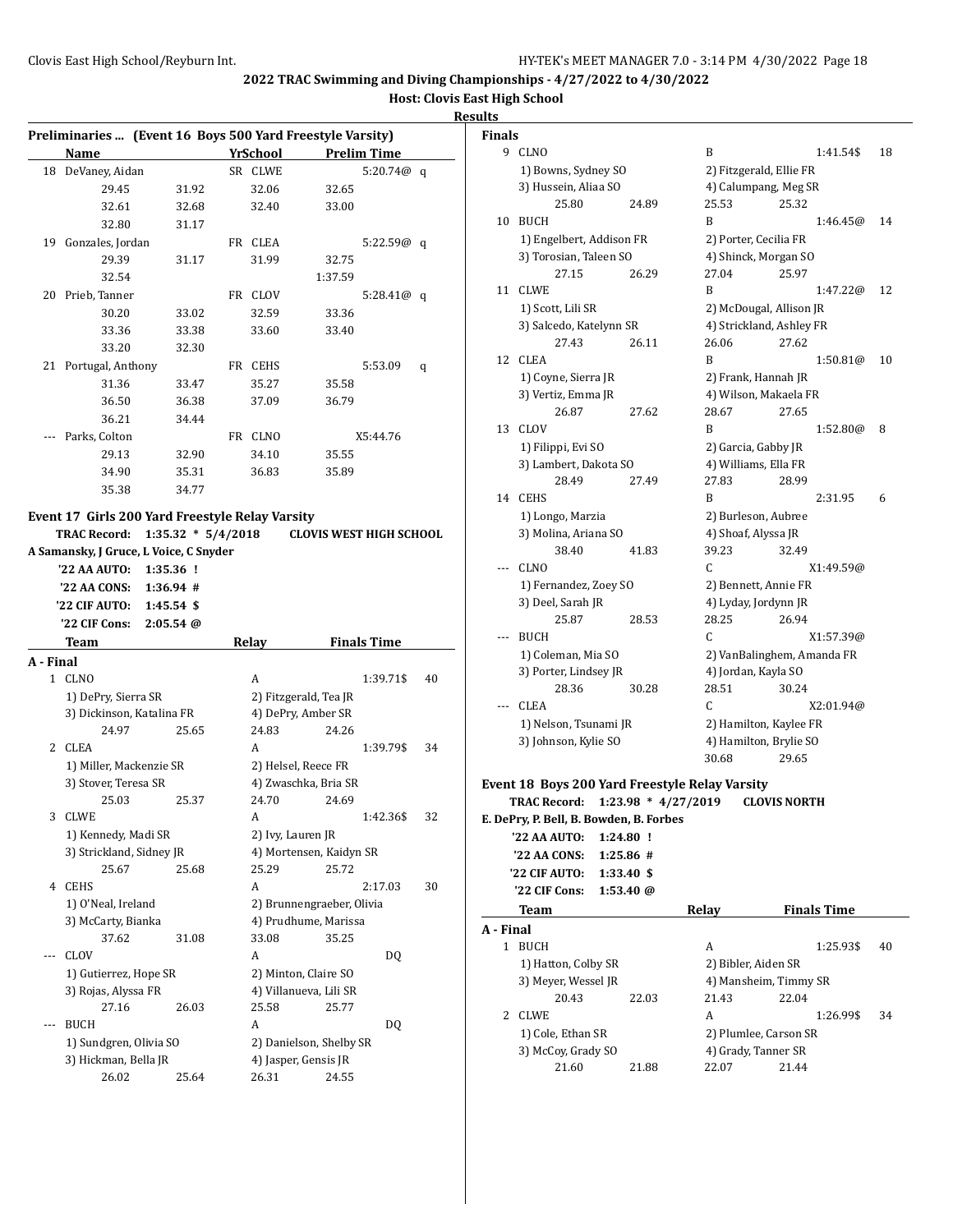## **Host: Clovis East High School**

|                  | Team                                         |       | Relay             | <b>Finals Time</b>                           |    |              |
|------------------|----------------------------------------------|-------|-------------------|----------------------------------------------|----|--------------|
|                  | 3 CLNO                                       |       | A                 | 1:27.49\$                                    | 32 |              |
|                  | 1) Parker, Mason SR                          |       |                   | 2) Martorana, Jonah JR                       |    |              |
|                  | 3) Chen, Matt FR                             |       |                   | 4) Busta, Grant SR                           |    |              |
|                  | 22.08                                        | 21.93 | 22.25             | 21.23                                        |    | Event        |
|                  | 4 CLEA                                       |       | A                 |                                              | 30 |              |
|                  |                                              |       |                   | 1:33.46@                                     |    |              |
|                  | 1) Waer, Jackson JR                          |       |                   | 2) Carpio, Sean JR                           |    |              |
|                  | 3) Chavez, Victor JR                         |       |                   | 4) Zwaschka, Jag FR                          |    |              |
|                  | 23.87                                        | 23.77 | 23.42             | 22.40                                        |    |              |
|                  | 5 CEHS                                       |       | A                 | 1:43.86@                                     | 28 |              |
|                  | 1) Davis, Tobias FR                          |       |                   | 2) Isheim, Charlie SO                        |    | A - Fir      |
|                  | 3) Lancaster, Brian JR                       |       |                   | 4) Leeworthy, Matthew JR                     |    | $\mathbf{1}$ |
|                  | 26.75                                        | 24.96 | 27.51             | 24.64                                        |    |              |
|                  | CLOV                                         |       | A                 | DQ                                           |    |              |
|                  | 1) Lancaster, Logan JR                       |       |                   | 2) Hodges, Mason SR                          |    | 2            |
|                  | 3) Villard, Colby JR                         |       |                   | 4) Hibbard, Ryle JR                          |    |              |
|                  | 23.30                                        | 21.53 | 21.92             | 22.11                                        |    | 3            |
| <b>B</b> - Final |                                              |       |                   |                                              |    |              |
| 9.               | <b>CLNO</b>                                  |       | B                 | 1:32.42\$                                    | 18 | 4            |
|                  | 1) Muller, Jacob SR                          |       |                   | 2) Liang, Winston FR                         |    |              |
|                  | 3) Lambert, Hayden JR                        |       |                   | 4) Cookingham, Joshua SR                     |    | 5            |
|                  | 23.72                                        | 23.47 | 22.25             | 22.98                                        |    |              |
| 10               | <b>BUCH</b>                                  |       | B                 | 1:32.60\$                                    | 14 | 6            |
|                  | 1) Rey, Nate FR                              |       |                   | 2) Barlocker, Peter FR                       |    |              |
|                  | 3) Baxter, Bennett FR                        |       |                   | 4) Rey, Benjamin JR                          |    | 7            |
|                  | 22.25                                        | 23.04 | 23.73             | 23.58                                        |    |              |
|                  | 11 CLWE                                      |       | B                 | 1:33.77@                                     | 12 | 8            |
|                  | 1) Maurin, Sylas FR                          |       |                   | 2) Willbanks, Troy FR                        |    |              |
|                  | 3) Cavitt, Luke JR                           |       |                   | 4) Boynton, Colton FR                        |    | B - Fir      |
|                  | 23.16                                        | 24.16 | 23.15             | 23.30                                        |    | 9            |
|                  | 12 CLOV                                      |       | B                 | 1:34.81@                                     | 10 |              |
|                  | 1) Chamberlain, Lucas SO                     |       |                   | 2) Hauss, Andrew SR                          |    | 10           |
|                  | 3) Scott, Ryan SO                            |       | 4) McVay, Luke JR |                                              |    |              |
|                  | 23.83                                        | 23.07 | 24.37             | 23.54                                        |    | 11           |
|                  | 13 CLEA                                      |       | B                 | 1:43.41@                                     | 8  |              |
|                  |                                              |       |                   |                                              |    | 12           |
|                  | 1) Valtierra, Dino FR                        |       |                   | 2) Gonzales, Jordan FR                       |    |              |
|                  | 3) Escatel, Marco FR                         |       |                   | 4) Repass, Aiden JR                          |    |              |
|                  | 25.07                                        | 26.86 | 27.13             | 24.35                                        |    | 13           |
| <b>Finals</b>    |                                              |       |                   |                                              |    |              |
| ---              | <b>BUCH</b>                                  |       | C                 | X1:42.24@                                    |    | 14           |
|                  | 1) Mrkaich, Kyle FR                          |       |                   | 2) Kneeland, Luke SO                         |    |              |
|                  | 3) Aston, Charles FR                         |       |                   | 4) Bowie, Logan FR                           |    | 15           |
|                  | 27.10                                        | 24.29 | 24.75             | 26.10                                        |    |              |
| ---              | <b>CLNO</b>                                  |       | C                 | X1:42.60@                                    |    | 16           |
|                  | 1) Gill, Taran SO                            |       |                   | 2) Donich, Hunter FR                         |    |              |
|                  | 3) Hankla, Masan SO                          |       |                   | 4) Parks, Colton FR                          |    | C - Fir      |
|                  | 24.79                                        | 25.59 | 26.23             | 25.99                                        |    | 17           |
|                  | <b>CLWE</b>                                  |       | C                 | X1:44.19@                                    |    |              |
|                  | 1) Merson, Alejandro                         |       |                   | 2) Beene, Caleb FR                           |    |              |
|                  | 3) Farley, Cason FR                          |       |                   | 4) Morehead, Isaac FR                        |    |              |
|                  | 26.77                                        | 25.85 | 25.98             | 25.59                                        |    |              |
|                  | CLOV                                         |       | C                 | X1:45.56@                                    |    |              |
| ---              |                                              |       |                   |                                              |    |              |
|                  |                                              |       |                   |                                              |    |              |
|                  | 1) Garza, Andrew SO<br>3) Alvarado, Julio SR |       |                   | 2) Alvarado, Pablo JR<br>4) Prieb, Tanner FR |    |              |

| แร |           |                                             |                    |     |             |                      |              |
|----|-----------|---------------------------------------------|--------------------|-----|-------------|----------------------|--------------|
|    |           | CLEA                                        |                    |     | C           | <b>XDQ</b>           |              |
|    |           | 1) Enriquez, Aaron SO                       |                    |     |             | 2) Wong, Bryan SO    |              |
|    |           | 3) Rosa, Jake SO                            |                    |     |             | 4) Chum, Jacob SO    |              |
|    |           | 27.29                                       | 27.64              |     | 27.50       | 30.77                |              |
|    |           |                                             |                    |     |             |                      |              |
|    |           | Event 19  Girls 100 Yard Backstroke Varsity |                    |     |             |                      |              |
|    |           | <b>TRAC Record:</b>                         | $56.29 * 5/4/2018$ |     |             | <b>Abby Samansky</b> |              |
|    |           | '22 AA AUTO:                                | 54.80 !            |     |             |                      |              |
|    |           | '22 AA CONS:                                | 55.92 #            |     |             |                      |              |
|    |           | '22 CIF AUTO:                               | $1:04.96$ \$       |     |             |                      |              |
|    |           | '22 CIF Cons:                               | $1:19.61$ @        |     |             |                      |              |
|    |           | Name                                        |                    |     | YrSchool    | <b>Finals Time</b>   |              |
|    | A - Final |                                             |                    |     |             |                      |              |
|    |           | 1 Helsel, Reece                             |                    |     | FR CLEA     | 1:00.16\$            | 20           |
|    |           | 29.11                                       | 31.05              |     |             |                      |              |
|    | 2         | Bowns, Sydney                               |                    |     | SO CLNO     | 1:00.19\$            | 17           |
|    |           | 28.94                                       | 31.25              |     |             |                      |              |
|    | 3         | Guffey, Ella                                |                    |     | SR CLNO     | 1:01.15\$            | 16           |
|    |           | 28.74                                       | 32.41              |     |             |                      |              |
|    | 4         | Phillips, Charlize                          |                    |     | SR CLNO     | 1:01.55\$            | 15           |
|    |           | 29.56                                       |                    |     |             |                      |              |
|    |           |                                             | 31.99              |     |             |                      |              |
|    | 5         | Kuhtz, Abby                                 |                    |     | JR CLEA     | 1:01.56\$            | 14           |
|    |           | 29.69                                       | 31.87              |     |             |                      |              |
|    | 6         | Hussein, Aliaa                              |                    | SO. | CLNO        | 1:01.59\$            | 13           |
|    |           | 29.86                                       | 31.73              |     |             |                      |              |
|    | 7         | Strickland, Sidney                          |                    |     | JR CLWE     | 1:03.35\$            | 12           |
|    |           | 30.47                                       | 32.88              |     |             |                      |              |
|    | 8         | Kennedy, Madi                               |                    |     | SR CLWE     | 1:03.85\$            | 11           |
|    |           | 30.34                                       | 33.51              |     |             |                      |              |
|    | B - Final |                                             |                    |     |             |                      |              |
|    |           | 9 Vertiz, Emma                              |                    |     | JR CLEA     | 1:06.46@             | 9            |
|    |           | 32.71                                       | 33.75              |     |             |                      |              |
|    | 10        | Scott, Lili                                 |                    |     | SR CLWE     | 1:06.58@             | 7            |
|    |           | 32.45                                       | 34.13              |     |             |                      |              |
|    | 11        | Danielson, Shelby                           |                    |     | SR BUCH     | 1:06.73@             | 6            |
|    |           | 32.14                                       | 34.59              |     |             |                      |              |
|    | 12        | Pokorney, Parker                            |                    |     | SR BUCH     | 1:07.47@             | 5            |
|    |           | 33.25                                       | 34.22              |     |             |                      |              |
|    | 13        | Hastings, Maribeth                          |                    |     | SR BUCH     | 1:08.75@             | 4            |
|    |           | 33.74                                       | 35.01              |     |             |                      |              |
|    |           | 14 Sloan, Abigail                           |                    |     | SO CLWE     | 1:10.86@             | 3            |
|    |           | 34.18                                       | 36.68              |     |             |                      |              |
|    | 15        | Nelson, Tsunami                             |                    |     | JR CLEA     | 1:12.12@             | 2            |
|    |           | 34.73                                       | 37.39              |     |             |                      |              |
|    | 16        | Milana, Ivana                               |                    |     | SR BUCH     | 1:12.55@             | $\mathbf{1}$ |
|    |           | 35.39                                       | 37.16              |     |             |                      |              |
|    | C - Final |                                             |                    |     |             |                      |              |
|    |           |                                             |                    |     |             |                      |              |
|    | 17        | McCarty, Bianka                             |                    |     | CEHS        | 1:35.52              |              |
|    |           | 43.93                                       | 51.59              |     |             |                      |              |
|    | ---       | Hagans, Alyssa                              |                    | SO  | <b>CLNO</b> | X1:03.80\$           |              |
|    |           | 30.19                                       | 33.61              |     |             |                      |              |
|    |           | Taylor, Allison                             |                    | FR  | CLWE        | X1:09.81@            |              |
|    |           | 32.49                                       | 37.32              |     |             |                      |              |
|    |           | Wilson, Makaela                             |                    |     | FR CLEA     | X1:11.62@            |              |
|    |           | Thomas, Abigail                             |                    |     | JR CLWE     | X1:14.96@            |              |
|    |           | 36.16                                       | 38.80              |     |             |                      |              |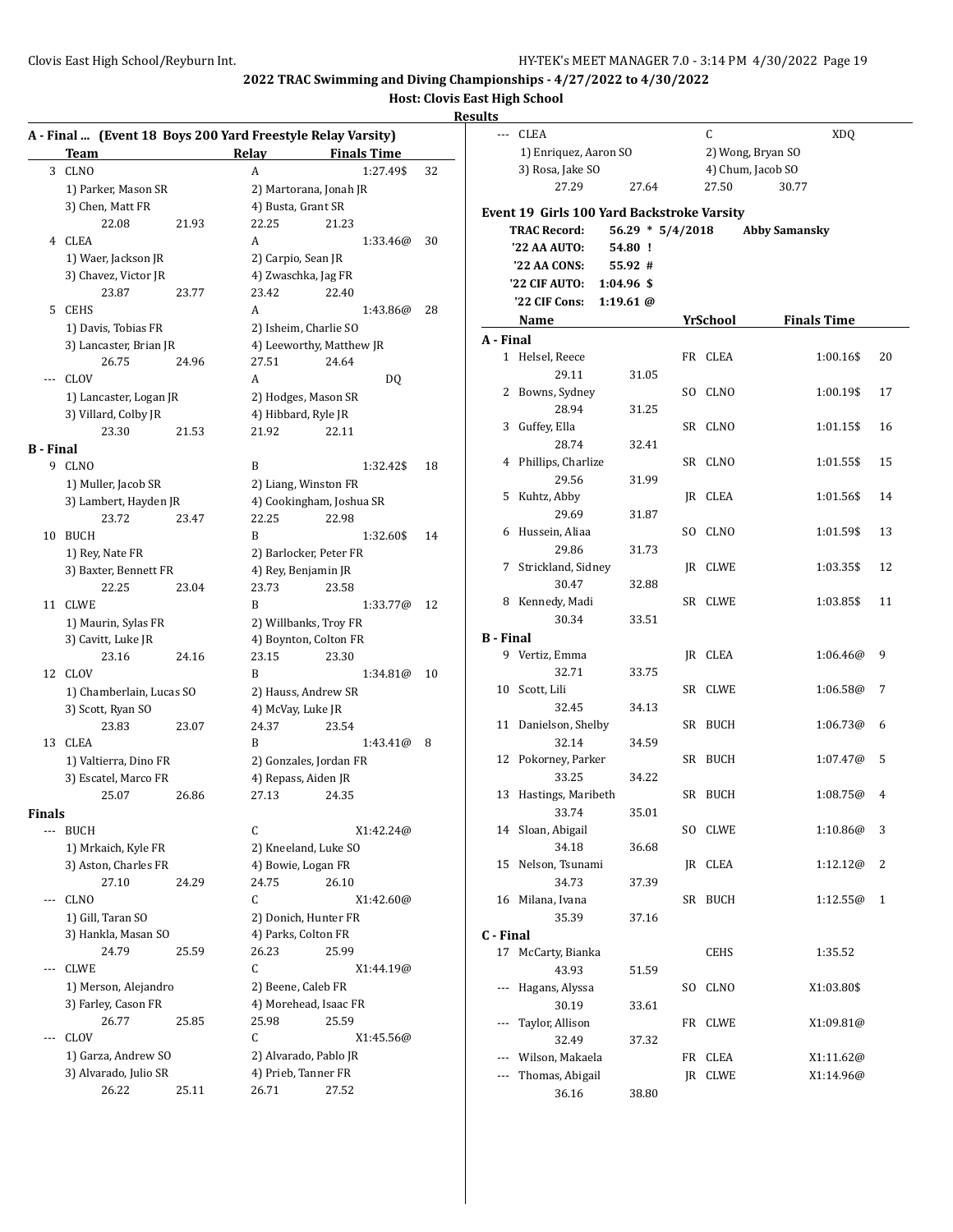**Host: Clovis East High School**

|          | C - Final  (Event 19 Girls 100 Yard Backstroke Varsity) |                             |     |             |                      |   |
|----------|---------------------------------------------------------|-----------------------------|-----|-------------|----------------------|---|
|          | Name                                                    |                             |     | YrSchool    | <b>Finals Time</b>   |   |
|          | --- D'Acquisto, Halley                                  |                             |     | IR BUCH     | X1:15.42@            |   |
|          | 36.81                                                   | 38.61                       |     |             |                      |   |
| $\cdots$ | Frank, Hannah                                           |                             |     | IR CLEA     | X1:16.62@            |   |
|          | 36.75                                                   | 39.87                       |     |             |                      |   |
| ---      | Johnson, Kylie                                          |                             |     | SO CLEA     | X1:21.11             |   |
|          | 39.25                                                   | 41.86                       |     |             |                      |   |
|          | Event 19 Girls 100 Yard Backstroke Varsity              |                             |     |             |                      |   |
|          | <b>TRAC Record:</b>                                     | $56.29 * 5/4/2018$          |     |             | <b>Abby Samansky</b> |   |
|          | '22 AA AUTO:                                            | 54.80!                      |     |             |                      |   |
|          | '22 AA CONS:                                            | 55.92 #                     |     |             |                      |   |
|          |                                                         |                             |     |             |                      |   |
|          | '22 CIF AUTO:<br>'22 CIF Cons:                          | $1:04.96$ \$<br>1:19.61 $@$ |     |             |                      |   |
|          |                                                         |                             |     |             |                      |   |
|          | Name                                                    |                             |     | YrSchool    | <b>Prelim Time</b>   |   |
|          | <b>Preliminaries</b>                                    |                             |     |             |                      |   |
|          | 1 Bowns, Sydney                                         |                             |     | SO CLNO     | 1:01.80\$            | q |
|          | 30.06                                                   | 31.74                       |     |             |                      |   |
|          | 2<br>Helsel, Reece                                      |                             |     | FR CLEA     | 1:01.87\$            | q |
|          | 30.73                                                   | 31.14                       |     |             |                      |   |
|          | Phillips, Charlize<br>3                                 |                             |     | SR CLNO     | 1:02.53\$            | q |
|          | 30.22                                                   | 32.31                       |     |             |                      |   |
|          | Kuhtz, Abby<br>4                                        |                             |     | JR CLEA     | 1:03.26\$            | q |
|          | 30.41                                                   | 32.85                       |     |             |                      |   |
|          | Guffey, Ella<br>5                                       |                             |     | SR CLNO     | 1:03.34\$            | q |
|          | 30.23                                                   | 33.11                       |     |             |                      |   |
|          | Hussein, Aliaa<br>6                                     |                             |     | SO CLNO     | 1:03.79\$            | q |
|          | 30.92                                                   | 32.87                       |     |             |                      |   |
|          | Kennedy, Madi<br>7                                      |                             |     | SR CLWE     | 1:04.87\$            | q |
|          | 31.28                                                   | 33.59                       |     |             |                      |   |
|          | Strickland, Sidney<br>8                                 |                             |     | JR CLWE     | 1:05.26@q            |   |
|          | 31.66                                                   | 33.60                       |     |             |                      |   |
|          | Danielson, Shelby<br>9                                  |                             |     | SR BUCH     | 1:05.98@q            |   |
|          | 31.35                                                   | 34.63                       |     |             |                      |   |
|          | 10 Pokorney, Parker                                     |                             |     | SR BUCH     | 1:08.77@q            |   |
|          | 33.31                                                   | 35.46                       |     |             |                      |   |
|          | 11 Vertiz, Emma                                         |                             |     | JR CLEA     | $1:08.83@$ q         |   |
|          | 33.14                                                   | 35.69                       |     |             |                      |   |
|          | 12 Scott, Lili                                          |                             |     | SR CLWE     | 1:08.90@ q           |   |
| 13       | Hastings, Maribeth                                      |                             |     | SR BUCH     | 1:09.58@ q           |   |
|          | 34.05                                                   |                             |     |             |                      |   |
| 14       | Sloan, Abigail                                          | 35.53                       | SO  | <b>CLWE</b> | 1:12.14 $@$ q        |   |
|          | 34.27                                                   |                             |     |             |                      |   |
|          |                                                         | 37.87                       |     |             |                      |   |
| 15       | Nelson, Tsunami                                         |                             |     | JR CLEA     | $1:13.11@$ q         |   |
|          | 35.45                                                   | 37.66                       |     |             |                      |   |
| 16       | Milana, Ivana                                           |                             |     | SR BUCH     | 1:13.28@ q           |   |
|          | 35.48                                                   | 37.80                       |     |             |                      |   |
| 17       | McCarty, Bianka                                         |                             |     | CEHS        | 1:35.72              | q |
|          | 45.49                                                   | 50.23                       |     |             |                      |   |
| 18       | Molina, Ariana                                          |                             | SO  | <b>CEHS</b> | 1:49.02              | q |
|          | 48.75                                                   | 1:00.27                     |     |             |                      |   |
| ---      | Parker, Ainsley                                         |                             |     | JR CLNO     | X1:06.73@            |   |
|          | 32.36                                                   | 34.37                       |     |             |                      |   |
|          | Hagans, Alyssa                                          |                             | SO. | CLNO        | X1:06.99@            |   |
|          | 31.96                                                   | 35.03                       |     |             |                      |   |

| ---              | Taylor, Allison                           |                     |     | FR CLWE         | X1:12.34@                     |    |
|------------------|-------------------------------------------|---------------------|-----|-----------------|-------------------------------|----|
|                  | 34.98                                     | 37.36               |     |                 |                               |    |
|                  | --- Deel, Sarah                           |                     |     | JR CLNO         | X1:12.61@                     |    |
|                  | 35.67                                     | 36.94               |     |                 |                               |    |
|                  | --- Wilson, Makaela                       |                     |     | FR CLEA         | X1:13.06@                     |    |
|                  | 35.42                                     | 37.64               |     |                 |                               |    |
|                  | --- D'Acquisto, Halley                    |                     |     | JR BUCH         | X1:15.46@                     |    |
|                  | 36.42                                     | 39.04               |     |                 |                               |    |
|                  | --- Thomas, Abigail                       |                     |     | JR CLWE         | X1:15.68@                     |    |
|                  | 36.40                                     | 39.28               |     |                 |                               |    |
|                  | --- Frank, Hannah                         |                     |     | IR CLEA         | X1:19.52@                     |    |
|                  | 38.65                                     | 40.87               |     |                 |                               |    |
|                  | --- Johnson, Kylie                        |                     |     | SO CLEA         | X1:20.38                      |    |
|                  | 38.51                                     | 41.87               |     |                 |                               |    |
|                  | --- Cipolla, Emma                         |                     |     | SR CLWE         | X1:39.24                      |    |
|                  | 51.86                                     | 47.38               |     |                 |                               |    |
|                  | --- Nunez, Brenda                         |                     |     | JR BUCH         | X1:40.76                      |    |
|                  | 49.73                                     | 51.03               |     |                 |                               |    |
|                  | --- Garcia, Gabby                         |                     |     | IR CLOV         | DQ                            |    |
|                  | 34.10                                     | 36.33               |     |                 |                               |    |
|                  | --- Longo, Marzia                         |                     |     | CEHS            | DQ                            |    |
|                  | 46.49                                     | 49.86               |     |                 |                               |    |
|                  | --- Samuelian, Madison                    |                     |     | SO BUCH         | XDQ                           |    |
|                  | 36.01                                     | 40.17               |     |                 |                               |    |
|                  | Event 20 Boys 100 Yard Backstroke Varsity |                     |     |                 |                               |    |
|                  | <b>TRAC Record:</b>                       |                     |     |                 | 50.84 * 4/27/2019 Austin Lane |    |
|                  |                                           |                     |     |                 |                               |    |
|                  | '22 AA AUTO:                              | 49.38!              |     |                 |                               |    |
|                  | '22 AA CONS:                              | 50.37#              |     |                 |                               |    |
|                  | '22 CIF AUTO:                             | 57.18 \$            |     |                 |                               |    |
|                  | '22 CIF Cons:                             | $1:12.18 \; \omega$ |     |                 |                               |    |
|                  | Name                                      |                     |     | <b>YrSchool</b> | <b>Finals Time</b>            |    |
| A - Final        |                                           |                     |     |                 |                               |    |
|                  | 1 Plumlee, Carson                         |                     |     | SR CLWE         | 53.41\$                       | 20 |
|                  | 25.15                                     | 28.26               |     |                 |                               |    |
|                  | 2 Saito, Nicola                           |                     |     | FR CLNO         | 55.36\$                       | 17 |
|                  | 26.92                                     | 28.44               |     |                 |                               |    |
|                  | 3 Cookingham, Joshua                      |                     |     | SR CLNO         | 58.22@                        | 16 |
|                  | 28.48                                     | 29.74               |     |                 |                               |    |
| 4                | Friaz, Raidon                             |                     |     | JR CLNO         | 58.48@                        | 15 |
|                  | 27.94                                     | 30.54               |     |                 |                               |    |
| 5.               | Ross, Ben                                 |                     |     | SO BUCH         | 58.74@                        | 14 |
|                  | 28.38                                     | 30.36               |     |                 |                               |    |
| 6                | Lane, Sean                                |                     |     | <b>IR CLWE</b>  | 59.17@                        | 13 |
|                  | 27.96                                     | 31.21               |     |                 |                               |    |
| 7                | Parks, Jackson                            |                     |     | JR CLNO         | 59.38@                        | 12 |
|                  | 29.09                                     | 30.29               |     |                 |                               |    |
| 8                | Huynh, Nicholas                           |                     |     | JR BUCH         | 1:01.62@                      | 11 |
|                  | 29.07                                     | 32.55               |     |                 |                               |    |
| <b>B</b> - Final |                                           |                     |     |                 |                               |    |
| 9                | Paley, Luke                               |                     | SO. | <b>BUCH</b>     | 1:01.63@                      | 9  |
|                  | 30.61                                     | 31.02               |     |                 |                               |    |
| 10               | Nguyen, Andy                              |                     |     | SR CLWE         | 1:02.52@                      | 7  |
|                  | 30.63                                     | 31.89               |     |                 |                               |    |
| 11               | Hardcastle, Nate<br>30.92                 | 32.47               |     | FR CLWE         | 1:03.39@                      | 6  |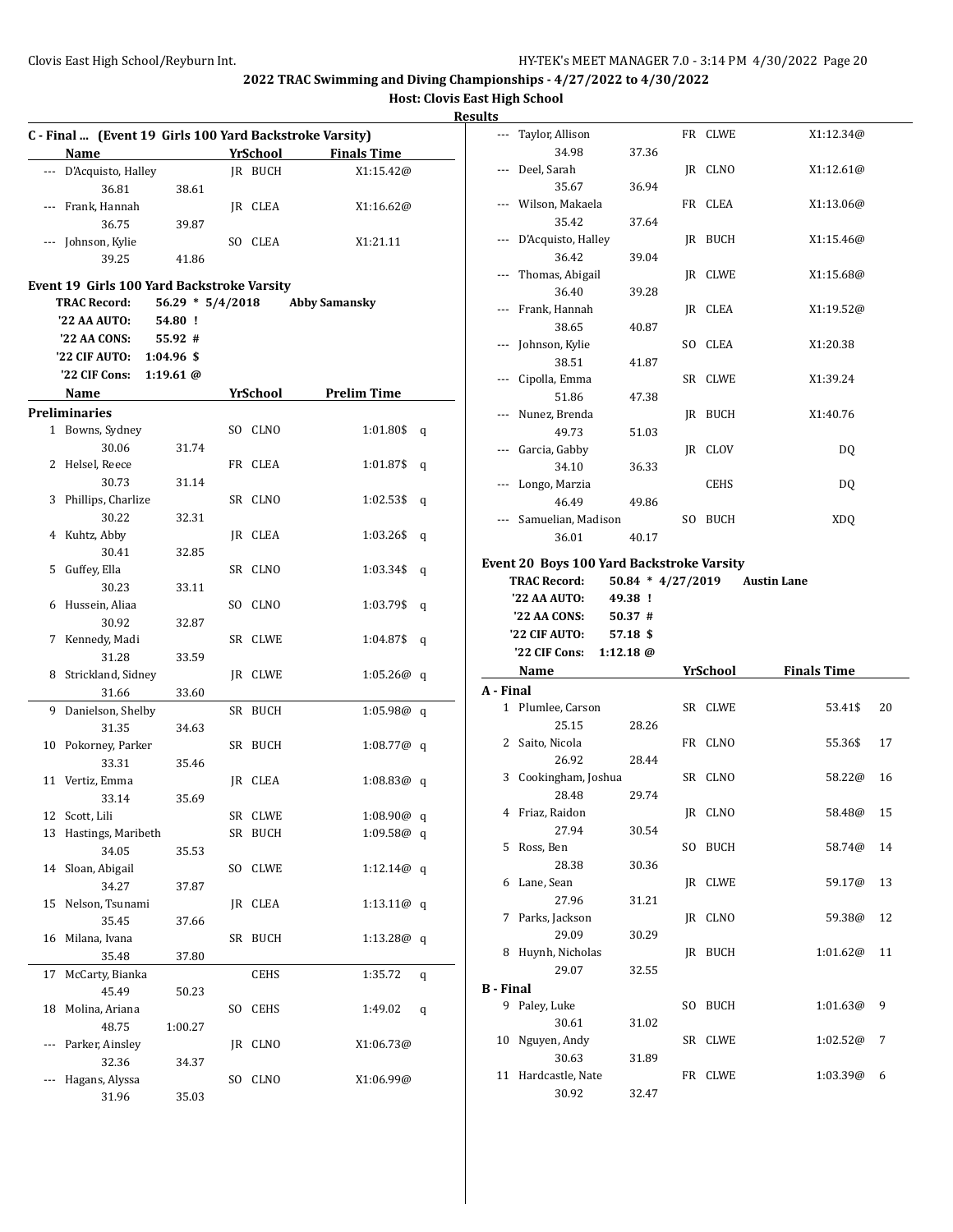| <b>Results</b> |
|----------------|
|----------------|

|           |    | B - Final  (Event 20 Boys 100 Yard Backstroke Varsity)<br>Name |                     |    | YrSchool    | <b>Finals Time</b>          |   |
|-----------|----|----------------------------------------------------------------|---------------------|----|-------------|-----------------------------|---|
|           |    |                                                                |                     |    |             |                             |   |
|           |    | 12 Baxter, Bennett                                             |                     |    | FR BUCH     | 1:03.89@                    | 5 |
|           |    | 31.58                                                          | 32.31               |    |             |                             |   |
|           |    | 13 Ruz, Nicolas                                                |                     |    | FR CLEA     | 1:08.37@                    | 4 |
|           |    | 32.72                                                          | 35.65               |    |             |                             |   |
|           |    | 14 Rosa, Jake                                                  |                     |    | SO CLEA     | 1:13.39                     | 3 |
|           |    | 34.60                                                          | 38.79               |    |             |                             |   |
| C - Final |    |                                                                |                     |    |             |                             |   |
|           |    | --- O'Keefe, McKae                                             |                     |    | SR BUCH     | X1:02.96@                   |   |
|           |    | 30.15                                                          | 32.81               |    |             |                             |   |
|           |    | --- Parks, Colton                                              |                     |    | FR CLNO     | X1:10.34@                   |   |
|           |    | 33.73                                                          | 36.61               |    |             |                             |   |
|           |    | --- George, Hunter                                             |                     |    | FR BUCH     | X1:10.84@                   |   |
|           |    | 34.88                                                          | 35.96               |    |             |                             |   |
|           |    | --- Rangel, Diego                                              |                     |    | JR BUCH     | X1:15.24                    |   |
|           |    | 36.12                                                          | 39.12               |    |             |                             |   |
|           |    | --- Martinez, Kaleb                                            |                     |    | SR BUCH     | X1:19.95                    |   |
|           |    | 39.08                                                          | 40.87               |    |             |                             |   |
|           |    | --- Logas, Jackson                                             |                     |    | FR BUCH     | X1:22.43                    |   |
|           |    | 38.86                                                          | 43.57               |    |             |                             |   |
|           |    |                                                                |                     |    |             |                             |   |
|           |    | Event 20 Boys 100 Yard Backstroke Varsity                      |                     |    |             |                             |   |
|           |    | <b>TRAC Record:</b>                                            | $50.84 * 4/27/2019$ |    |             | <b>Austin Lane</b>          |   |
|           |    | '22 AA AUTO:                                                   | 49.38 !             |    |             |                             |   |
|           |    | '22 AA CONS:                                                   | 50.37#              |    |             |                             |   |
|           |    | '22 CIF AUTO:                                                  | 57.18 \$            |    |             |                             |   |
|           |    | '22 CIF Cons:                                                  | $1:12.18$ @         |    |             |                             |   |
|           |    | Name                                                           |                     |    |             | <b>YrSchool</b> Prelim Time |   |
|           |    | <b>Preliminaries</b>                                           |                     |    |             |                             |   |
|           |    | 1 Plumlee, Carson                                              |                     |    | SR CLWE     | 55.82\$                     | q |
|           |    | 26.48                                                          | 29.34               |    |             |                             |   |
|           |    | 2 Saito, Nicola                                                |                     |    | FR CLNO     | 56.92\$                     | q |
|           |    | 27.77                                                          | 29.15               |    |             |                             |   |
|           |    | 3 Ross, Ben                                                    |                     |    | SO BUCH     | 58.54@ q                    |   |
|           |    | 28.81                                                          | 29.73               |    |             |                             |   |
|           |    | 4 Parks, Jackson                                               |                     |    | JR CLNO     | 59.27@ q                    |   |
|           |    | 28.86                                                          | 30.41               |    |             |                             |   |
|           |    | 5 Lane, Sean                                                   |                     |    | JR CLWE     | 1:00.31@ q                  |   |
|           |    | 29.22                                                          | 31.09               |    |             |                             |   |
|           |    | 6 Friaz, Raidon                                                |                     |    | JR CLNO     | 1:00.59@ q                  |   |
|           | 7  | Cookingham, Joshua                                             |                     |    | SR CLNO     | 1:01.13 $@$ q               |   |
|           |    | 29.81                                                          | 31.32               |    |             |                             |   |
|           | 8  | Huynh, Nicholas                                                |                     |    | JR BUCH     | $1:01.91@$ q                |   |
|           |    | 29.19                                                          | 32.72               |    |             |                             |   |
|           | 9  | Hardcastle, Nate                                               |                     |    | FR CLWE     | $1:02.05@$ q                |   |
|           |    | 29.69                                                          | 32.36               |    |             |                             |   |
|           | 10 | Paley, Luke                                                    |                     | SO | BUCH        | $1:02.45@$ q                |   |
|           |    | 30.78                                                          | 31.67               |    |             |                             |   |
|           | 11 | Nguyen, Andy                                                   |                     | SR | <b>CLWE</b> | 1:02.83@q                   |   |
|           |    | 30.68                                                          | 32.15               |    |             |                             |   |
|           | 12 | Baxter, Bennett                                                |                     |    | FR BUCH     | $1:04.48@$ q                |   |
|           |    | 31.40                                                          | 33.08               |    |             |                             |   |
|           |    | Ruz, Nicolas                                                   |                     |    | FR CLEA     |                             |   |
|           | 13 |                                                                |                     |    |             | 1:09.74@q                   |   |
|           |    | 33.77                                                          | 35.97               |    |             |                             |   |

|                  | 14 Rosa, Jake                                |                       | SO CLEA  | 1:16.76                 | q  |
|------------------|----------------------------------------------|-----------------------|----------|-------------------------|----|
|                  | 35.59                                        | 41.17                 |          |                         |    |
|                  | --- O'Keefe, McKae                           |                       | SR BUCH  | X1:06.22@               |    |
|                  | 32.24                                        | 33.98                 |          |                         |    |
|                  | --- Mrkaich, Kyle                            |                       | FR BUCH  | X1:08.38@               |    |
|                  | 32.84                                        | 35.54                 |          |                         |    |
| ---              | George, Hunter                               |                       | FR BUCH  | X1:11.68@               |    |
|                  | 35.81                                        | 35.87                 |          |                         |    |
|                  | --- Parks, Colton                            |                       | FR CLNO  | X1:14.58                |    |
|                  | 35.78                                        | 38.80                 |          |                         |    |
| ---              | Rangel, Diego                                |                       | JR BUCH  | X1:16.11                |    |
|                  | 36.98                                        |                       |          |                         |    |
|                  |                                              | 39.13                 |          |                         |    |
| ---              | Martinez, Kaleb                              |                       | SR BUCH  | X1:23.65                |    |
|                  | 40.95                                        | 42.70                 |          |                         |    |
|                  | --- Logas, Jackson                           |                       | FR BUCH  | X1:24.19                |    |
|                  | 40.96                                        | 43.23                 |          |                         |    |
|                  | Event 21 Girls 100 Yard Breaststroke Varsity |                       |          |                         |    |
|                  | <b>TRAC Record:</b>                          | $1:01.65 * 5/19/2021$ |          | <b>Mackenzie Miller</b> |    |
|                  | '22 AA AUTO:                                 | $1:02.58$ !           |          |                         |    |
|                  | '22 AA CONS:                                 | 1:03.80#              |          |                         |    |
|                  | '22 CIF AUTO:                                | $1:11.41$ \$          |          |                         |    |
|                  | '22 CIF Cons: 1:26.74 @                      |                       |          |                         |    |
|                  |                                              |                       |          |                         |    |
|                  | Name                                         |                       | YrSchool | <b>Finals Time</b>      |    |
| A - Final        |                                              |                       |          |                         |    |
|                  | 1 Marinovich, Hannah                         |                       | SO CLWE  | 1:03.00#                | 20 |
|                  | 29.85                                        | 33.15                 |          |                         |    |
|                  | 2 Miller, Mackenzie                          |                       | SR CLEA  | 1:03.03#                | 17 |
|                  | 29.72                                        | 33.31                 |          |                         |    |
|                  | 3 Fitzgerald, Ellie                          |                       | FR CLNO  | 1:04.08\$               | 16 |
|                  | 30.77                                        | 33.31                 |          |                         |    |
|                  | 4 Gasser, Adalynn                            |                       | SO BUCH  | 1:08.75\$               | 15 |
|                  | 32.97                                        | 35.78                 |          |                         |    |
|                  | 5 Chang, Emily                               |                       | JR CLNO  | 1:09.27\$               | 14 |
|                  | 32.81                                        | 36.46                 |          |                         |    |
|                  | 6 Ivy, Lauren                                |                       | JR CLWE  | 1:09.71\$               | 13 |
|                  | 32.67                                        | 37.04                 |          |                         |    |
|                  | 7 Frank, Claire                              |                       | FR CLEA  | 1:10.89\$               | 12 |
|                  | 32.82                                        | 38.07                 |          |                         |    |
|                  | 8 Campangne, Kate                            |                       | JR BUCH  | 1:12.59@                | 11 |
|                  | 33.36                                        | 39.23                 |          |                         |    |
| <b>B</b> - Final |                                              |                       |          |                         |    |
| 9                | Rick, Marley                                 |                       | SR CLNO  | 1:10.70\$               | 9  |
|                  | 34.26                                        | 36.44                 |          |                         |    |
| 10               | Porter, Cecilia                              |                       | FR BUCH  | 1:13.11@                | 7  |
|                  | 34.96                                        | 38.15                 |          |                         |    |
| 11               | Leedy, Brooke                                |                       | SR CLEA  | 1:14.45@                | 6  |
|                  | 34.95                                        | 39.50                 |          |                         |    |
| 12               | Cegielski, Madi                              |                       | JR CLNO  | 1:14.69@                | 5  |
|                  | 34.82                                        | 39.87                 |          |                         |    |
| 13               | Szajina, Madga                               |                       | CEHS     | 1:15.39@                | 4  |
|                  | 35.88                                        | 39.51                 |          |                         |    |
| 14               | Hamilton, Brylie                             |                       | SO CLEA  | 1:19.69@                | 3  |
|                  | 38.22                                        |                       |          |                         |    |
|                  |                                              | 41.47                 |          |                         |    |
| 15               | Jamieson, Petula                             |                       | JR CLWE  | 1:20.02@                | 2  |
|                  | 37.63                                        | 42.39                 |          |                         |    |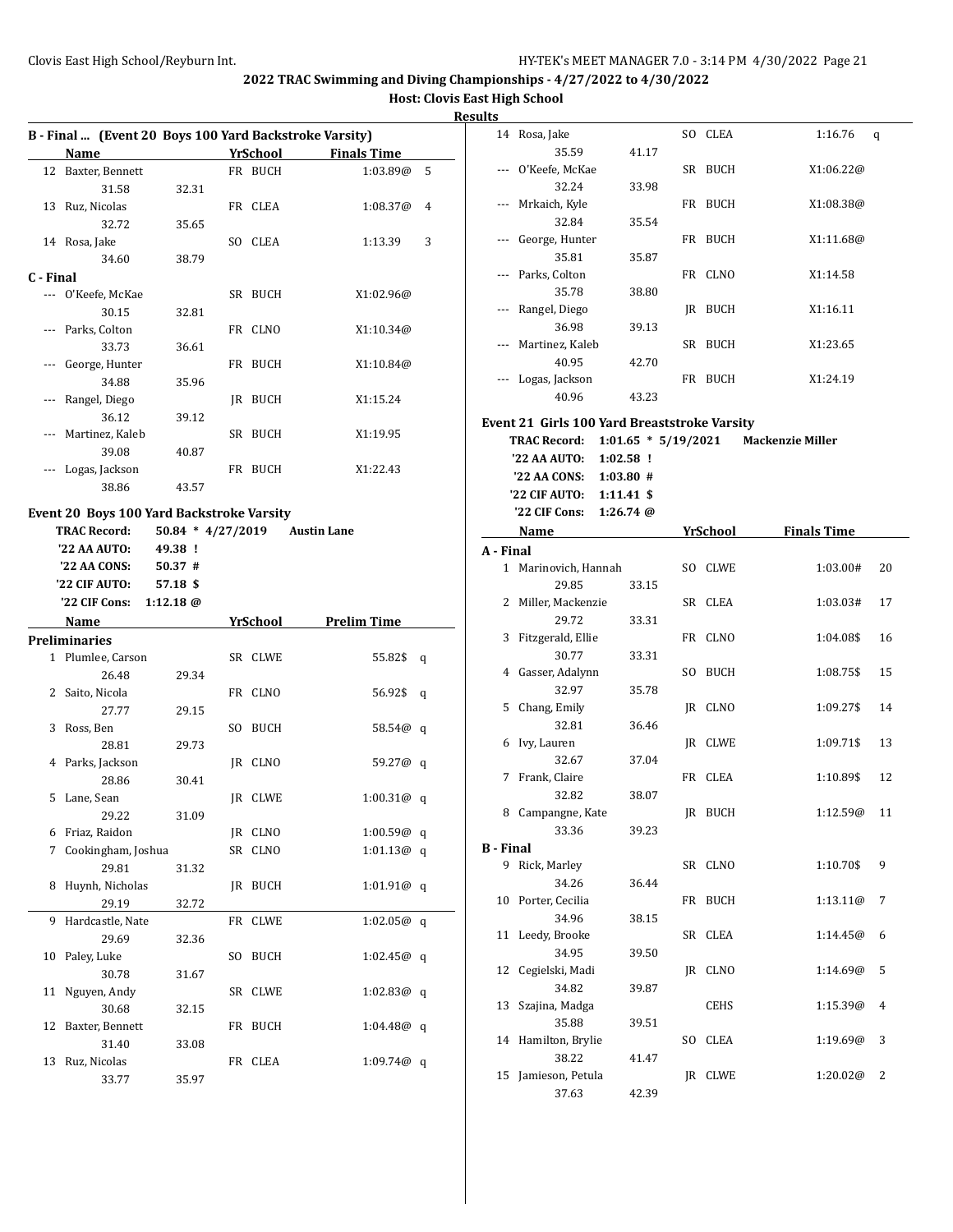|           | B - Final  (Event 21 Girls 100 Yard Breaststroke Varsity)                                         |       |          |                                            |              |
|-----------|---------------------------------------------------------------------------------------------------|-------|----------|--------------------------------------------|--------------|
|           | Name                                                                                              |       |          | <b>Example 21 Strip School Finals Time</b> |              |
|           | 16 Lambert, Dakota                                                                                |       | SO CLOV  | 1:21.89@                                   | $\mathbf{1}$ |
|           | 39.32                                                                                             | 42.57 |          |                                            |              |
| C - Final |                                                                                                   |       |          |                                            |              |
|           | 17 Filippi, Evi                                                                                   |       | SO CLOV  | 1:25.25@                                   |              |
|           | 39.89                                                                                             | 45.36 |          |                                            |              |
|           | 18 Martinez, Samantha                                                                             |       | SO CLWE  | 1:25.40@                                   |              |
|           | 40.29                                                                                             | 45.11 |          |                                            |              |
|           | 19 Margulllis, Delaney                                                                            |       | FR CLOV  | 1:27.28                                    |              |
|           | 41.32                                                                                             | 45.96 |          |                                            |              |
|           | 20 Davis, Sadie                                                                                   |       | SO BUCH  | 1:29.13                                    |              |
|           | 41.35                                                                                             | 47.78 |          |                                            |              |
|           | 21 Phouthavong, Cameron                                                                           |       | SR BUCH  | x1:29.28                                   |              |
|           | 42.09                                                                                             | 47.19 |          |                                            |              |
| ---       | Supra, Nikki                                                                                      |       | SO CLNO  | X1:18.23@                                  |              |
|           | 37.39                                                                                             | 40.84 |          |                                            |              |
| ---       | Torres, Melanie                                                                                   |       | JR CLNO  | X1:20.74@                                  |              |
|           | 38.19                                                                                             | 42.55 |          |                                            |              |
|           | --- Hamilton, Kaylee                                                                              |       | FR CLEA  | X1:25.99@                                  |              |
|           | 41.56                                                                                             | 44.43 |          |                                            |              |
|           |                                                                                                   |       |          |                                            |              |
|           | Event 21 Girls 100 Yard Breaststroke Varsity<br>TRAC Record: 1:01.65 * 5/19/2021 Mackenzie Miller |       |          |                                            |              |
|           | '22 AA AUTO: 1:02.58 !                                                                            |       |          |                                            |              |
|           | $'22$ AA CONS: 1:03.80 #                                                                          |       |          |                                            |              |
|           | '22 CIF AUTO: 1:11.41 \$                                                                          |       |          |                                            |              |
|           | '22 CIF Cons: 1:26.74 @                                                                           |       |          |                                            |              |
|           |                                                                                                   |       |          |                                            |              |
|           | Name                                                                                              |       | YrSchool | <b>Prelim Time</b>                         |              |
|           | <b>Preliminaries</b>                                                                              |       |          |                                            |              |
|           | 1 Marinovich, Hannah                                                                              |       | SO CLWE  | $1:04.03$ \$q                              |              |
|           | 30.38                                                                                             | 33.65 | FR CLNO  |                                            |              |
|           | 2 Fitzgerald, Ellie                                                                               |       |          | 1:05.67\$                                  | q            |
|           | 31.57<br>3 Miller, Mackenzie                                                                      | 34.10 |          |                                            |              |
|           | 31.71                                                                                             |       | SR CLEA  | 1:06.50\$                                  | q            |
|           | 4 Ivy, Lauren                                                                                     | 34.79 |          | 1:10.96\$                                  |              |
|           | 33.35                                                                                             | 37.61 | JR CLWE  |                                            | q            |
|           | 5 Chang, Emily                                                                                    |       | JR CLNO  | 1:11.22\$                                  |              |
|           | 33.51                                                                                             | 37.71 |          |                                            | q            |
|           | 6 Gasser, Adalynn                                                                                 |       | SO BUCH  | 1:12.57 $@$ q                              |              |
|           | 34.60                                                                                             | 37.97 |          |                                            |              |
| 7         | Campangne, Kate                                                                                   |       | JR BUCH  | 1:12.91@ q                                 |              |
|           | 33.90                                                                                             | 39.01 |          |                                            |              |
|           | 8 Frank, Claire                                                                                   |       | FR CLEA  | $1:13.04@$ q                               |              |
|           | 34.49                                                                                             | 38.55 |          |                                            |              |
| 9         | Rick, Marley                                                                                      |       | SR CLNO  | 1:13.06 $@q$                               |              |
|           | 34.98                                                                                             | 38.08 |          |                                            |              |
|           | 10 Porter, Cecilia                                                                                |       | FR BUCH  | 1:14.92@ q                                 |              |
|           | 35.67                                                                                             | 39.25 |          |                                            |              |
|           |                                                                                                   |       | CEHS     |                                            |              |
|           |                                                                                                   |       |          | 1:15.21@ q                                 |              |
| 11        | Szajina, Madga                                                                                    |       |          |                                            |              |
|           | 35.91                                                                                             | 39.30 |          |                                            |              |
| 12        | Leedy, Brooke                                                                                     |       | SR CLEA  | 1:15.35 $@q$                               |              |
|           | 35.65                                                                                             | 39.70 |          |                                            |              |
| 13        | Cegielski, Madi<br>36.30                                                                          | 40.31 | JR CLNO  | 1:16.61@ q                                 |              |

| uits      |                                             |                   |    |          |                    |    |
|-----------|---------------------------------------------|-------------------|----|----------|--------------------|----|
|           | 14 Lambert, Dakota                          |                   |    | SO CLOV  | 1:20.77@q          |    |
|           | 37.93                                       | 42.84             |    |          |                    |    |
|           | 15 Jamieson, Petula                         |                   |    | JR CLWE  | 1:22.36 $@q$       |    |
|           | 39.19                                       | 43.17             |    |          |                    |    |
|           | 16 Hamilton, Brylie                         |                   |    | SO CLEA  | 1:23.46 $@q$       |    |
|           | 39.64                                       | 43.82             |    |          |                    |    |
| 17        | Filippi, Evi                                |                   | SO | CLOV     | 1:23.86 $@q$       |    |
|           | 38.60                                       | 45.26             |    |          |                    |    |
| 18        | Martinez, Samantha                          |                   | SO | CLWE     | 1:25.11@ q         |    |
|           | 40.01                                       | 45.10             |    |          |                    |    |
| 19        | Margulllis, Delaney                         |                   |    | FR CLOV  | 1:27.57            | q  |
|           | 42.98                                       | 44.59             |    |          |                    |    |
| 20        | Phouthavong, Cameron                        |                   |    | SR BUCH  | 1:28.80            | q  |
|           | 42.17                                       | 46.63             |    |          |                    |    |
|           | 21 Prudhume, Marissa                        |                   |    | CEHS     | 1:35.84            | q  |
|           | 47.50                                       | 48.34             |    |          |                    |    |
| ---       | Supra, Nikki                                |                   | SO | CLNO     | X1:16.64@          |    |
|           | 36.64                                       | 40.00             |    |          |                    |    |
|           | Loggins, Mayezie                            |                   |    | SO CLWE  | X1:19.57@          |    |
|           | 36.93                                       | 42.64             |    |          |                    |    |
|           | Torres, Melanie                             |                   |    | IR CLNO  | X1:22.15@          |    |
|           | 38.68                                       | 43.47             |    |          |                    |    |
|           | Helgeson, Abigail                           |                   | SO | BUCH     | X1:25.90@          |    |
|           | 41.44                                       | 44.46             |    |          |                    |    |
|           | Hamilton, Kaylee                            |                   |    | FR CLEA  | X1:27.31           |    |
|           | 41.99                                       | 45.32             |    |          |                    |    |
|           | Hosier, Emma                                |                   |    | SO CLWE  | X1:27.39           |    |
|           | 40.91                                       | 46.48             |    |          |                    |    |
| ---       | Davis, Sadie                                |                   | SO | BUCH     | X1:27.75           |    |
|           | 41.14                                       | 46.61             |    |          |                    |    |
| ---       | Bisher, Brynn                               |                   |    | FR BUCH  | X1:29.22           |    |
|           | 41.31                                       | 47.91             |    |          |                    |    |
|           | Williams, Brooke<br>44.15                   |                   | SO | CLWE     | X1:31.78           |    |
|           | Bagley, Riley                               | 47.63             |    | FR BUCH  | X1:31.89           |    |
|           | 43.42                                       | 48.47             |    |          |                    |    |
|           | --- Ziese, Lucy                             |                   |    | FR CLEA  | X1:32.71           |    |
|           | 44.72                                       | 47.99             |    |          |                    |    |
|           | Casarez, Trinity                            |                   |    | FR BUCH  | X1:33.11           |    |
|           | 44.23                                       | 48.88             |    |          |                    |    |
|           | --- Givan, Adalynn                          |                   |    | FR BUCH  | X1:34.76           |    |
|           | 46.36                                       | 48.40             |    |          |                    |    |
|           | --- Silva, Madison                          |                   |    | SO CLWE  | X1:35.24           |    |
|           | 45.12                                       | 50.12             |    |          |                    |    |
|           |                                             |                   |    |          |                    |    |
|           | Event 22 Boys 100 Yard Breaststroke Varsity |                   |    |          |                    |    |
|           | <b>TRAC Record:</b>                         | 56.77 * 4/30/2022 |    |          | <b>Ethan Cole</b>  |    |
|           | '22 AA AUTO:                                | 55.84 !           |    |          |                    |    |
|           | '22 AA CONS:                                | 56.98 #           |    |          |                    |    |
|           | '22 CIF AUTO: 1:02.93 \$                    |                   |    |          |                    |    |
|           | '22 CIF Cons:                               | $1:17.93$ @       |    |          |                    |    |
|           | Name                                        |                   |    | YrSchool | <b>Finals Time</b> |    |
| A - Final |                                             |                   |    |          |                    |    |
|           | 1 Cole, Ethan                               |                   |    | SR CLWE  | 56.77*             | 20 |
|           | 26.64                                       | 30.13             |    |          |                    |    |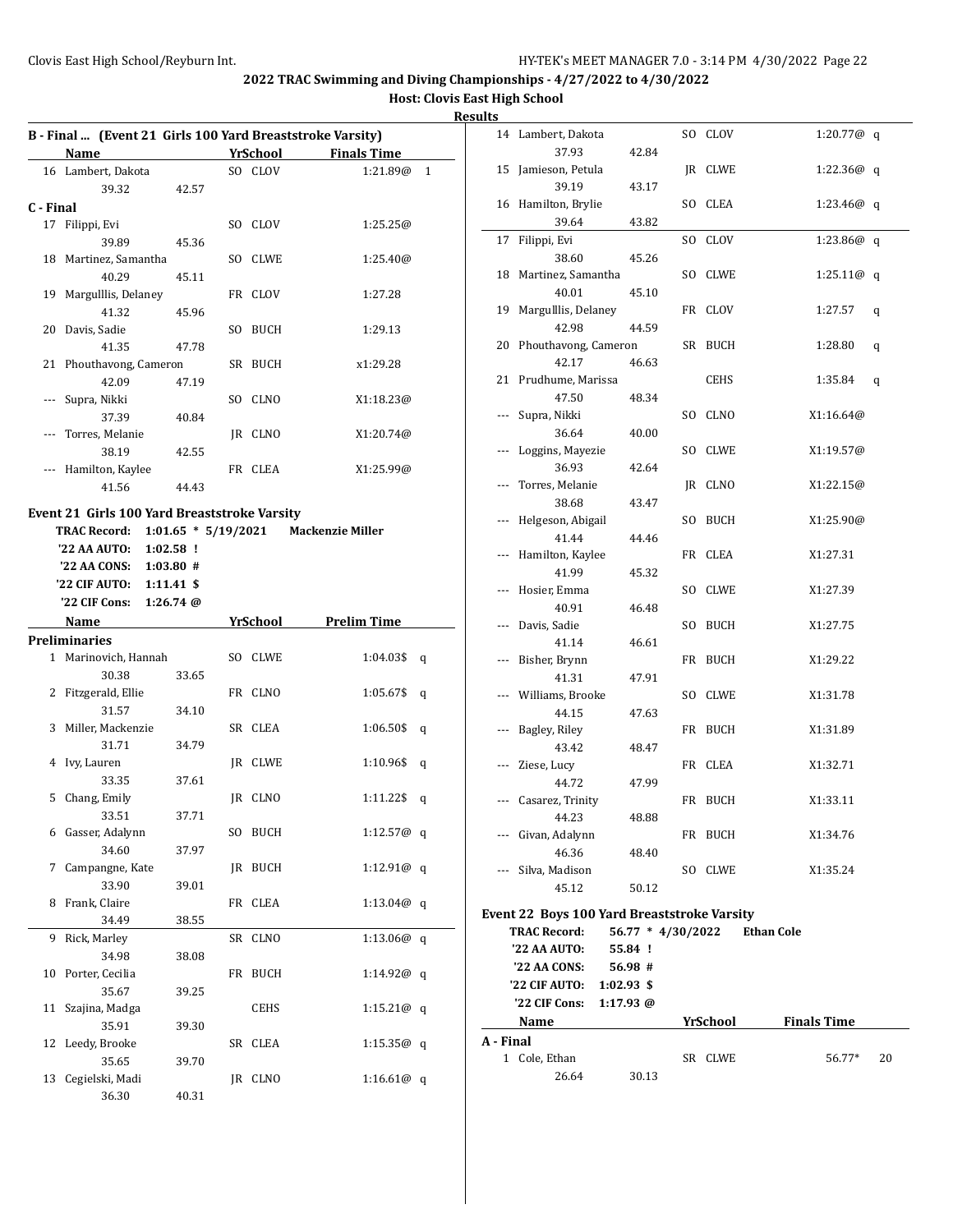| Results |  |
|---------|--|
|         |  |

|           | A - Final  (Event 22 Boys 100 Yard Breaststroke Varsity) |       |     |                 |                    |    |
|-----------|----------------------------------------------------------|-------|-----|-----------------|--------------------|----|
|           | Name                                                     |       |     | <b>YrSchool</b> | <b>Finals Time</b> |    |
|           | 2 Liang, Winston                                         |       |     | FR CLNO         | 59.73\$            | 17 |
|           | 28.26                                                    | 31.47 |     |                 |                    |    |
| 3         | Chen, Matt                                               |       |     | FR CLNO         | 1:00.99\$          | 16 |
|           | 28.85                                                    | 32.14 |     |                 |                    |    |
| 4         | Leeworthy, Matthew                                       |       |     | IR CEHS         | 1:02.51\$          | 15 |
|           | 30.03                                                    | 32.48 |     |                 |                    |    |
| 5         | Wallace, Nathaniel                                       |       | SR  | BUCH            | 1:03.83@           | 14 |
|           | 29.25                                                    | 34.58 |     |                 |                    |    |
| 6         | Chamberlain, Lucas                                       |       | SO. | CLOV            | 1:04.43@           | 13 |
|           | 29.91                                                    | 34.52 |     |                 |                    |    |
| 7         | Rey, Nate                                                |       | FR  | <b>BUCH</b>     | 1:04.94@           | 12 |
|           | 30.50                                                    | 34.44 |     |                 |                    |    |
| 8         | Muller, Jacob                                            |       |     | SR CLNO         | 1:05.26@           | 11 |
|           | 30.38                                                    | 34.88 |     |                 |                    |    |
| B - Final |                                                          |       |     |                 |                    |    |
| 9         | Boynton, Colton                                          |       |     | FR CLWE         | 1:08.82@           | 9  |
|           | 31.73                                                    | 37.09 |     |                 |                    |    |
| 10        | Kneeland, Luke                                           |       | SO. | <b>BUCH</b>     | 1:08.87@           | 7  |
|           | 32.43                                                    | 36.44 |     |                 |                    |    |
| 11        | Ford, Taylor                                             |       | SO. | <b>BUCH</b>     | 1:09.42@           | 6  |
|           | 31.49                                                    | 37.93 |     |                 |                    |    |
| 12        | Morehead, Isaac                                          |       | FR  | CLWE            | 1:10.76@           | 5  |
|           | 33.68                                                    | 37.08 |     |                 |                    |    |
| 13        |                                                          |       |     | SR CLWE         |                    | 4  |
|           | Grady, Reece                                             |       |     |                 | 1:11.33@           |    |
|           | 33.05                                                    | 38.28 |     |                 |                    |    |
| 14        | Repass, Aiden                                            |       |     | JR CLEA         | 1:13.00@           | 3  |
|           | 33.71                                                    | 39.29 |     |                 |                    |    |
| 15        | Carpio, Sean                                             |       |     | JR CLEA         | 1:14.62@           | 2  |
|           | 33.41                                                    | 41.21 |     |                 |                    |    |
| C - Final |                                                          |       |     |                 |                    |    |
| 17        | Lancaster, Brian                                         |       |     | JR CEHS         | 1:21.03            |    |
|           | 37.88                                                    | 43.15 |     |                 |                    |    |
|           | --- Overton, Riggins                                     |       |     | IR CLNO         | X1:11.45@          |    |
|           | 33.91                                                    | 37.54 |     |                 |                    |    |
| ---       | Hicks, Nolan                                             |       |     | FR CLNO         | X1:15.84@          |    |
|           | 33.71                                                    | 42.13 |     |                 |                    |    |
| ---       | Farley, Cason                                            |       |     | FR CLWE         | X1:16.40@          |    |
|           | 35.22                                                    | 41.18 |     |                 |                    |    |
| ---       | Bowie, Logan                                             |       | FR  | <b>BUCH</b>     | X1:18.35           |    |
|           | 36.06                                                    | 42.29 |     |                 |                    |    |
|           | Olivares, Abraham                                        |       | JR  | <b>BUCH</b>     | X1:18.66           |    |
|           | 36.21                                                    | 42.45 |     |                 |                    |    |
| ---       | Anderson, Diego                                          |       | FR  | BUCH            | X1:20.80           |    |
|           | 38.83                                                    | 41.97 |     |                 |                    |    |
|           | Parker, McKay                                            |       | JR  | CLNO            | <b>XDQ</b>         |    |
|           | 35.70                                                    | 44.49 |     |                 |                    |    |

| <b>Event 22 Boys 100 Yard Breaststroke Varsity</b> |                      |                     |  |          |                    |   |
|----------------------------------------------------|----------------------|---------------------|--|----------|--------------------|---|
|                                                    | <b>TRAC Record:</b>  | $56.77 * 4/30/2022$ |  |          | <b>Ethan Cole</b>  |   |
|                                                    | '22 AA AUTO:         | 55.84 !             |  |          |                    |   |
|                                                    | '22 AA CONS:         | 56.98#              |  |          |                    |   |
|                                                    | '22 CIF AUTO:        | $1:02.93$ \$        |  |          |                    |   |
|                                                    | '22 CIF Cons:        | $1:17.93$ @         |  |          |                    |   |
|                                                    | Name                 |                     |  | YrSchool | <b>Prelim Time</b> |   |
|                                                    | <b>Preliminaries</b> |                     |  |          |                    |   |
|                                                    | 1 Cole, Ethan        |                     |  | SR CLWE  | 58.47\$            | q |
|                                                    | 27.14                | 31.33               |  |          |                    |   |
|                                                    | 2 Liang, Winston     |                     |  | FR CLNO  | 1:00.87\$          | q |
|                                                    | 28.65                | 32.22               |  |          |                    |   |
|                                                    | 3 Chen, Matt         |                     |  | FR CLNO  | 1:01.90\$          | q |
|                                                    | 29.54                | 32.36               |  |          |                    |   |
|                                                    | 4 Leeworthy, Matthew |                     |  | JR CEHS  | 1:01.93\$          | q |
|                                                    | 30.40                | 31.53               |  |          |                    |   |
| 5                                                  | Chamberlain, Lucas   |                     |  | SO CLOV  | 1:03.20@q          |   |
|                                                    | 29.85                | 33.35               |  |          |                    |   |
| 6                                                  | Rey, Nate            |                     |  | FR BUCH  | 1:03.87@ q         |   |
|                                                    | 30.13                | 33.74               |  |          |                    |   |
| 7                                                  | Muller, Jacob        |                     |  | SR CLNO  | 1:05.28@q          |   |
|                                                    | 30.63                | 34.65               |  |          |                    |   |
|                                                    | 8 Wallace, Nathaniel |                     |  | SR BUCH  | $1:05.64@$ q       |   |
|                                                    | 30.46                | 35.18               |  |          |                    |   |
| 9                                                  | Boynton, Colton      |                     |  | FR CLWE  | 1:08.85@q          |   |
|                                                    | 31.82                | 37.03               |  |          |                    |   |
| 10                                                 | Carpio, Sean         |                     |  | JR CLEA  | 1:10.56@q          |   |
|                                                    | 31.00                | 39.56               |  |          |                    |   |
|                                                    | 11 Ford, Taylor      |                     |  | SO BUCH  | 1:10.85 $@q$       |   |
|                                                    | 32.63                | 38.22               |  |          |                    |   |
|                                                    | 12 Morehead, Isaac   |                     |  | FR CLWE  | 1:10.91@ q         |   |
|                                                    | 34.91                | 36.00               |  |          |                    |   |
|                                                    | 13 Kneeland, Luke    |                     |  | SO BUCH  | 1:11.34 $@$ q      |   |
|                                                    | 33.09                | 38.25               |  |          |                    |   |
|                                                    | 14 Grady, Reece      |                     |  | SR CLWE  | $1:11.71@$ q       |   |
|                                                    | 33.23                | 38.48               |  |          |                    |   |
|                                                    | 15 Prudhume, Aiden   |                     |  | JR CEHS  | 1:11.96 $@q$       |   |
|                                                    | 33.77                | 38.19               |  |          |                    |   |
|                                                    | 16 Repass, Aiden     |                     |  | JR CLEA  | 1:15.46 $@q$       |   |
|                                                    | 35.77                | 39.69               |  |          |                    |   |
| 17                                                 | Lancaster, Brian     |                     |  | JR CEHS  | 1:20.05            | q |
|                                                    | 37.18                | 42.87               |  |          |                    |   |
| 18                                                 | Harris, Victor       |                     |  | SO CLEA  | 1:26.04            | q |
|                                                    | 42.11                | 43.93               |  |          |                    |   |
| ---                                                | Overton, Riggins     |                     |  | JR CLNO  | X1:13.62@          |   |
|                                                    | 34.87                | 38.75               |  |          |                    |   |
| ---                                                | Hicks, Nolan         |                     |  | FR CLNO  | X1:16.94@          |   |
|                                                    | 35.56                | 41.38               |  |          |                    |   |
|                                                    | Farley, Cason        |                     |  | FR CLWE  | X1:17.45@          |   |
|                                                    | 35.79                | 41.66               |  |          |                    |   |
|                                                    | Olivares, Abraham    |                     |  | JR BUCH  | X1:21.09           |   |
|                                                    | 37.08                | 44.01               |  |          |                    |   |
|                                                    | Bowie, Logan         |                     |  | FR BUCH  | X1:22.41           |   |
|                                                    | 38.81                | 43.60               |  |          |                    |   |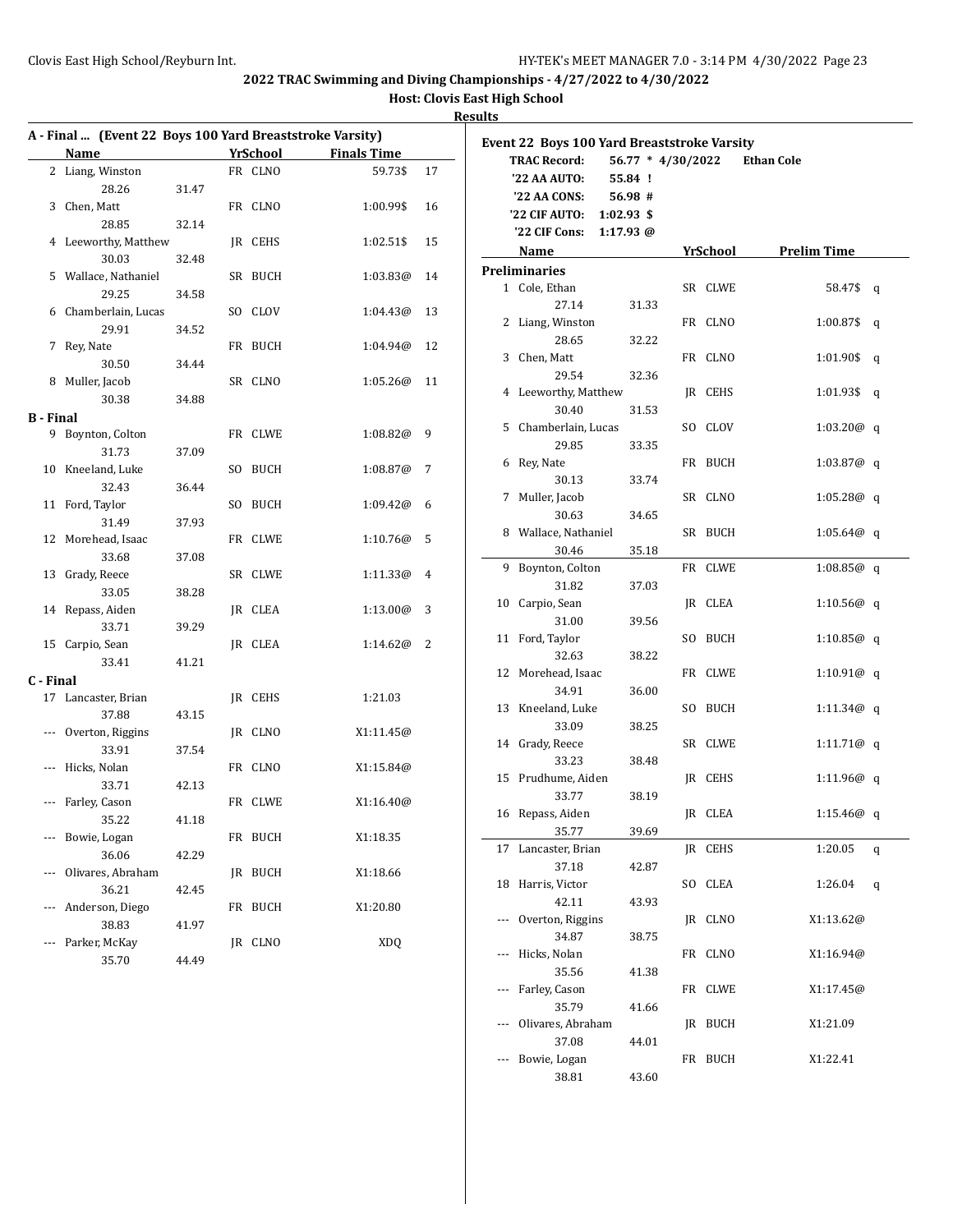**Host: Clovis East High School**

| Preliminaries  (Event 22 Boys 100 Yard Breaststroke Varsity) |                                                 |                      |                       |                                          |                         |                    |    |
|--------------------------------------------------------------|-------------------------------------------------|----------------------|-----------------------|------------------------------------------|-------------------------|--------------------|----|
|                                                              | <b>Name</b>                                     |                      |                       | <b>YrSchool</b>                          |                         | <b>Prelim Time</b> |    |
|                                                              | --- Parker, McKay                               |                      |                       | JR CLNO                                  |                         | X1:22.58           |    |
|                                                              | 37.87                                           | 44.71                |                       |                                          |                         |                    |    |
| ---                                                          | Anderson, Diego                                 |                      |                       | FR BUCH                                  |                         | X1:24.54           |    |
|                                                              | 41.07                                           |                      | 43.47                 |                                          |                         |                    |    |
|                                                              |                                                 |                      |                       |                                          |                         |                    |    |
|                                                              | Event 23 Girls 400 Yard Freestyle Relay Varsity |                      |                       |                                          |                         |                    |    |
|                                                              | <b>TRAC Record:</b>                             |                      | $3:31.06 * 4/27/2019$ |                                          | <b>CLOVIS WEST</b>      |                    |    |
|                                                              | L. Voice, J. Guce, J. Schab, A. Samansky        |                      |                       |                                          |                         |                    |    |
|                                                              | '22 AA AUTO:                                    | $3:27.65$ !          |                       |                                          |                         |                    |    |
|                                                              | '22 AA CONS:                                    | 3:31.02#             |                       |                                          |                         |                    |    |
|                                                              | '22 CIF AUTO:                                   | $3:59.92$ \$         |                       |                                          |                         |                    |    |
|                                                              | '22 CIF Cons:                                   | $4:29.92 \omega$     |                       |                                          |                         |                    |    |
|                                                              | Team                                            |                      |                       | Relay                                    |                         | <b>Finals Time</b> |    |
| A - Final                                                    |                                                 |                      |                       |                                          |                         |                    |    |
|                                                              | 1 CLNO                                          |                      |                       | А                                        |                         | 3:34.04\$          | 40 |
|                                                              | 1) Phillips, Charlize SR                        |                      |                       |                                          | 2) Fitzgerald, Tea JR   |                    |    |
|                                                              | 3) DePry, Amber SR                              |                      |                       |                                          | 4) Fernandez, Bianca JR |                    |    |
|                                                              | 26.16                                           |                      | 53.72                 | 26.44                                    | 55.02                   |                    |    |
|                                                              | 25.11                                           |                      | 53.19                 | 24.71                                    | 52.11                   |                    |    |
| 2                                                            | CLWE                                            |                      |                       | А                                        |                         | 3:37.77\$          | 34 |
|                                                              | 1) Hill, Abby JR                                |                      |                       |                                          | 2) Kennedy, Madi SR     |                    |    |
|                                                              | 3) Easterling, Avery SO                         |                      |                       |                                          | 4) Snyder, Julianne JR  |                    |    |
|                                                              | 26.55                                           |                      | 55.01                 | 26.14                                    | 55.39                   |                    |    |
|                                                              | 26.28                                           |                      | 54.50                 | 25.15                                    | 52.87                   |                    |    |
| 3                                                            | <b>BUCH</b>                                     |                      |                       | A                                        |                         | 3:43.96\$          | 32 |
| 1) Jasper, Gensis JR                                         |                                                 | 2) Hickman, Bella JR |                       |                                          |                         |                    |    |
|                                                              | 3) Metzler, Paige SO                            |                      |                       |                                          | 4) Sundgren, Olivia SO  |                    |    |
|                                                              | 27.32                                           |                      | 56.12                 | 27.09                                    | 56.88                   |                    |    |
|                                                              | 27.00                                           |                      | 57.09                 | 25.67                                    | 53.87                   |                    |    |
|                                                              | 4 CLOV                                          |                      |                       | A                                        |                         | 3:51.12\$          | 30 |
|                                                              | 1) Gutierrez, Hope SR                           |                      |                       | 2) Minton, Claire SO                     |                         |                    |    |
|                                                              | 3) Rojas, Alyssa FR                             |                      |                       |                                          | 4) Villanueva, Lili SR  |                    |    |
|                                                              | 28.23                                           | 57.61                |                       | 28.27                                    | 58.96                   |                    |    |
|                                                              | 26.45                                           |                      | 56.10                 | 27.36                                    | 58.45                   | 3:54.48\$          | 28 |
| 5                                                            | CLEA                                            |                      |                       | A                                        |                         |                    |    |
|                                                              | 1) Stover, Teresa SR<br>3) Coyne, Sierra JR     |                      |                       | 2) Kuhtz, Abby JR<br>4) Frank, Claire FR |                         |                    |    |
|                                                              | 26.25                                           |                      | 54.95                 |                                          | 27.73<br>58.31          |                    |    |
|                                                              | 28.38                                           |                      | 59.94                 | 28.36                                    | 1:01.28                 |                    |    |
| 6                                                            | <b>CEHS</b>                                     |                      |                       | А                                        |                         | 4:12.10@           | 26 |
|                                                              |                                                 |                      |                       |                                          | 2) Arellano, Miliani    |                    |    |
| 1) Schroeder, Faith<br>3) Tomlinson-Buffington, Cassidy      |                                                 | 4) Szajina, Madga    |                       |                                          |                         |                    |    |
|                                                              | 29.39                                           | 1:01.83              |                       | 32.63                                    | 1:08.59                 |                    |    |
|                                                              | 28.32                                           | 1:00.79              |                       | 28.35                                    | 1:00.89                 |                    |    |
| <b>Finals</b>                                                |                                                 |                      |                       |                                          |                         |                    |    |
| 9                                                            | <b>CLNO</b>                                     |                      |                       | B                                        |                         | 3:45.89\$          | 18 |
|                                                              | 1) Dickinson, Sophia JR                         |                      |                       |                                          | 2) Hussein, Aliaa SO    |                    |    |
| 3) Guffey, Ella SR                                           |                                                 | 4) Chang, Emily JR   |                       |                                          |                         |                    |    |
|                                                              | 26.57                                           |                      | 55.34                 | 27.32                                    | 56.92                   |                    |    |
|                                                              | 26.84                                           |                      | 56.30                 | 26.76                                    | 57.33                   |                    |    |
| 10                                                           | <b>CLWE</b>                                     |                      |                       | B                                        |                         | 3:50.19\$          | 14 |
|                                                              | 1) Strickland, Sidney JR                        |                      |                       |                                          | 2) McDougal, Allison JR |                    |    |
|                                                              | 3) Strickland, Ashley FR                        |                      |                       |                                          | 4) Salcedo, Katelynn SR |                    |    |
|                                                              | 27.46                                           |                      | 56.32                 | 27.71                                    | 58.70                   |                    |    |
|                                                              | 28.41                                           |                      | 58.62                 | 27.20                                    | 56.55                   |                    |    |
|                                                              |                                                 |                      |                       |                                          |                         |                    |    |

| <b>BUCH</b><br>B<br>3:52.93\$<br>12<br>1) Engelbert, Addison FR<br>2) Campangne, Kate JR<br>3) Lee, Genie SR<br>4) Sarantos, Payton SR<br>28.29<br>27.49<br>57.52<br>59.11<br>27.25<br>57.15<br>27.47<br>59.15<br>12 CLEA<br>B<br>4:19.13@<br>10<br>1) Frank, Hannah JR<br>2) Leedy, Brooke SR<br>3) McGregor-Moore, Ellie SR<br>4) Campbell, Sierra SR<br>30.74<br>30.16<br>1:02.87<br>1:04.95<br>31.64<br>30.46<br>1:04.10<br>1:07.21<br>B<br>13 CLOV<br>4:37.86<br>8<br>2) Margulllis, Delaney FR<br>1) Filippi, Evi SO<br>3) Sandoval, Marina SO<br>4) Maresh, Leah SR<br>31.27<br>1:06.92<br>31.22<br>1:04.91<br>29.90<br>1:02.34<br>39.25<br>1:23.69<br>C<br>CLNO<br>X3:52.92\$<br>1) Lyday, Jordynn JR<br>2) Hagans, Alyssa SO<br>4) Fernandez, Zoey SO<br>3) Bone, Allison SO<br>27.54<br>27.68<br>58.82<br>58.34<br>27.62<br>26.66<br>58.98<br>56.78<br>C<br>--- BUCH<br>X4:25.18@<br>1) VanBalinghem, Amanda FR<br>2) Sauceda, Hollie SO<br>3) Bisher, Brynn FR<br>4) Coleman, Mia SO<br>31.82<br>31.16<br>1:07.20<br>1:05.28<br>32.84<br>1:10.01<br>29.77<br>1:02.69<br>C<br><b>CLEA</b><br>X4:43.23<br>1) Johnson, Kylie SO<br>2) Phillips, Zoey FR<br>3) Thomas, Addison FR<br>4) Ziese, Lucy FR<br>32.22<br>36.26<br>1:07.40<br>1:15.20<br>1:15.03<br>31.30<br>35.43<br>1:05.60<br>CEHS<br>B<br>DQ<br>1) Shoaf, Alyssa JR<br>2) Longo, Marzia<br>3) Molina, Ariana SO<br>4) Burleson, Aubree<br>36.51<br>1:19.39<br>32.55<br>1:09.30 |
|----------------------------------------------------------------------------------------------------------------------------------------------------------------------------------------------------------------------------------------------------------------------------------------------------------------------------------------------------------------------------------------------------------------------------------------------------------------------------------------------------------------------------------------------------------------------------------------------------------------------------------------------------------------------------------------------------------------------------------------------------------------------------------------------------------------------------------------------------------------------------------------------------------------------------------------------------------------------------------------------------------------------------------------------------------------------------------------------------------------------------------------------------------------------------------------------------------------------------------------------------------------------------------------------------------------------------------------------------------------------------------------------------------------------------------------------------|
|                                                                                                                                                                                                                                                                                                                                                                                                                                                                                                                                                                                                                                                                                                                                                                                                                                                                                                                                                                                                                                                                                                                                                                                                                                                                                                                                                                                                                                                    |
|                                                                                                                                                                                                                                                                                                                                                                                                                                                                                                                                                                                                                                                                                                                                                                                                                                                                                                                                                                                                                                                                                                                                                                                                                                                                                                                                                                                                                                                    |
|                                                                                                                                                                                                                                                                                                                                                                                                                                                                                                                                                                                                                                                                                                                                                                                                                                                                                                                                                                                                                                                                                                                                                                                                                                                                                                                                                                                                                                                    |
|                                                                                                                                                                                                                                                                                                                                                                                                                                                                                                                                                                                                                                                                                                                                                                                                                                                                                                                                                                                                                                                                                                                                                                                                                                                                                                                                                                                                                                                    |
|                                                                                                                                                                                                                                                                                                                                                                                                                                                                                                                                                                                                                                                                                                                                                                                                                                                                                                                                                                                                                                                                                                                                                                                                                                                                                                                                                                                                                                                    |
|                                                                                                                                                                                                                                                                                                                                                                                                                                                                                                                                                                                                                                                                                                                                                                                                                                                                                                                                                                                                                                                                                                                                                                                                                                                                                                                                                                                                                                                    |
|                                                                                                                                                                                                                                                                                                                                                                                                                                                                                                                                                                                                                                                                                                                                                                                                                                                                                                                                                                                                                                                                                                                                                                                                                                                                                                                                                                                                                                                    |
|                                                                                                                                                                                                                                                                                                                                                                                                                                                                                                                                                                                                                                                                                                                                                                                                                                                                                                                                                                                                                                                                                                                                                                                                                                                                                                                                                                                                                                                    |
|                                                                                                                                                                                                                                                                                                                                                                                                                                                                                                                                                                                                                                                                                                                                                                                                                                                                                                                                                                                                                                                                                                                                                                                                                                                                                                                                                                                                                                                    |
|                                                                                                                                                                                                                                                                                                                                                                                                                                                                                                                                                                                                                                                                                                                                                                                                                                                                                                                                                                                                                                                                                                                                                                                                                                                                                                                                                                                                                                                    |
|                                                                                                                                                                                                                                                                                                                                                                                                                                                                                                                                                                                                                                                                                                                                                                                                                                                                                                                                                                                                                                                                                                                                                                                                                                                                                                                                                                                                                                                    |
|                                                                                                                                                                                                                                                                                                                                                                                                                                                                                                                                                                                                                                                                                                                                                                                                                                                                                                                                                                                                                                                                                                                                                                                                                                                                                                                                                                                                                                                    |
|                                                                                                                                                                                                                                                                                                                                                                                                                                                                                                                                                                                                                                                                                                                                                                                                                                                                                                                                                                                                                                                                                                                                                                                                                                                                                                                                                                                                                                                    |
|                                                                                                                                                                                                                                                                                                                                                                                                                                                                                                                                                                                                                                                                                                                                                                                                                                                                                                                                                                                                                                                                                                                                                                                                                                                                                                                                                                                                                                                    |
|                                                                                                                                                                                                                                                                                                                                                                                                                                                                                                                                                                                                                                                                                                                                                                                                                                                                                                                                                                                                                                                                                                                                                                                                                                                                                                                                                                                                                                                    |
|                                                                                                                                                                                                                                                                                                                                                                                                                                                                                                                                                                                                                                                                                                                                                                                                                                                                                                                                                                                                                                                                                                                                                                                                                                                                                                                                                                                                                                                    |
|                                                                                                                                                                                                                                                                                                                                                                                                                                                                                                                                                                                                                                                                                                                                                                                                                                                                                                                                                                                                                                                                                                                                                                                                                                                                                                                                                                                                                                                    |
|                                                                                                                                                                                                                                                                                                                                                                                                                                                                                                                                                                                                                                                                                                                                                                                                                                                                                                                                                                                                                                                                                                                                                                                                                                                                                                                                                                                                                                                    |
|                                                                                                                                                                                                                                                                                                                                                                                                                                                                                                                                                                                                                                                                                                                                                                                                                                                                                                                                                                                                                                                                                                                                                                                                                                                                                                                                                                                                                                                    |
|                                                                                                                                                                                                                                                                                                                                                                                                                                                                                                                                                                                                                                                                                                                                                                                                                                                                                                                                                                                                                                                                                                                                                                                                                                                                                                                                                                                                                                                    |
|                                                                                                                                                                                                                                                                                                                                                                                                                                                                                                                                                                                                                                                                                                                                                                                                                                                                                                                                                                                                                                                                                                                                                                                                                                                                                                                                                                                                                                                    |
|                                                                                                                                                                                                                                                                                                                                                                                                                                                                                                                                                                                                                                                                                                                                                                                                                                                                                                                                                                                                                                                                                                                                                                                                                                                                                                                                                                                                                                                    |
|                                                                                                                                                                                                                                                                                                                                                                                                                                                                                                                                                                                                                                                                                                                                                                                                                                                                                                                                                                                                                                                                                                                                                                                                                                                                                                                                                                                                                                                    |
|                                                                                                                                                                                                                                                                                                                                                                                                                                                                                                                                                                                                                                                                                                                                                                                                                                                                                                                                                                                                                                                                                                                                                                                                                                                                                                                                                                                                                                                    |
|                                                                                                                                                                                                                                                                                                                                                                                                                                                                                                                                                                                                                                                                                                                                                                                                                                                                                                                                                                                                                                                                                                                                                                                                                                                                                                                                                                                                                                                    |
|                                                                                                                                                                                                                                                                                                                                                                                                                                                                                                                                                                                                                                                                                                                                                                                                                                                                                                                                                                                                                                                                                                                                                                                                                                                                                                                                                                                                                                                    |
|                                                                                                                                                                                                                                                                                                                                                                                                                                                                                                                                                                                                                                                                                                                                                                                                                                                                                                                                                                                                                                                                                                                                                                                                                                                                                                                                                                                                                                                    |
|                                                                                                                                                                                                                                                                                                                                                                                                                                                                                                                                                                                                                                                                                                                                                                                                                                                                                                                                                                                                                                                                                                                                                                                                                                                                                                                                                                                                                                                    |
|                                                                                                                                                                                                                                                                                                                                                                                                                                                                                                                                                                                                                                                                                                                                                                                                                                                                                                                                                                                                                                                                                                                                                                                                                                                                                                                                                                                                                                                    |
|                                                                                                                                                                                                                                                                                                                                                                                                                                                                                                                                                                                                                                                                                                                                                                                                                                                                                                                                                                                                                                                                                                                                                                                                                                                                                                                                                                                                                                                    |
|                                                                                                                                                                                                                                                                                                                                                                                                                                                                                                                                                                                                                                                                                                                                                                                                                                                                                                                                                                                                                                                                                                                                                                                                                                                                                                                                                                                                                                                    |
|                                                                                                                                                                                                                                                                                                                                                                                                                                                                                                                                                                                                                                                                                                                                                                                                                                                                                                                                                                                                                                                                                                                                                                                                                                                                                                                                                                                                                                                    |
|                                                                                                                                                                                                                                                                                                                                                                                                                                                                                                                                                                                                                                                                                                                                                                                                                                                                                                                                                                                                                                                                                                                                                                                                                                                                                                                                                                                                                                                    |
|                                                                                                                                                                                                                                                                                                                                                                                                                                                                                                                                                                                                                                                                                                                                                                                                                                                                                                                                                                                                                                                                                                                                                                                                                                                                                                                                                                                                                                                    |
|                                                                                                                                                                                                                                                                                                                                                                                                                                                                                                                                                                                                                                                                                                                                                                                                                                                                                                                                                                                                                                                                                                                                                                                                                                                                                                                                                                                                                                                    |
|                                                                                                                                                                                                                                                                                                                                                                                                                                                                                                                                                                                                                                                                                                                                                                                                                                                                                                                                                                                                                                                                                                                                                                                                                                                                                                                                                                                                                                                    |
|                                                                                                                                                                                                                                                                                                                                                                                                                                                                                                                                                                                                                                                                                                                                                                                                                                                                                                                                                                                                                                                                                                                                                                                                                                                                                                                                                                                                                                                    |
| Event 24 Boys 400 Yard Freestyle Relay Varsity                                                                                                                                                                                                                                                                                                                                                                                                                                                                                                                                                                                                                                                                                                                                                                                                                                                                                                                                                                                                                                                                                                                                                                                                                                                                                                                                                                                                     |
| $3:07.56 * 4/27/2019$<br><b>TRAC Record:</b><br><b>CLOVIS NORTH</b>                                                                                                                                                                                                                                                                                                                                                                                                                                                                                                                                                                                                                                                                                                                                                                                                                                                                                                                                                                                                                                                                                                                                                                                                                                                                                                                                                                                |
| B. Bowden, S. Taylor, C. Fleming, B. Forbes                                                                                                                                                                                                                                                                                                                                                                                                                                                                                                                                                                                                                                                                                                                                                                                                                                                                                                                                                                                                                                                                                                                                                                                                                                                                                                                                                                                                        |
| '22 AA AUTO:<br>$3:06.28$ !                                                                                                                                                                                                                                                                                                                                                                                                                                                                                                                                                                                                                                                                                                                                                                                                                                                                                                                                                                                                                                                                                                                                                                                                                                                                                                                                                                                                                        |
|                                                                                                                                                                                                                                                                                                                                                                                                                                                                                                                                                                                                                                                                                                                                                                                                                                                                                                                                                                                                                                                                                                                                                                                                                                                                                                                                                                                                                                                    |
| '22 AA CONS:<br>3:09.26#                                                                                                                                                                                                                                                                                                                                                                                                                                                                                                                                                                                                                                                                                                                                                                                                                                                                                                                                                                                                                                                                                                                                                                                                                                                                                                                                                                                                                           |
| '22 CIF AUTO:<br>$3:23.05$ \$                                                                                                                                                                                                                                                                                                                                                                                                                                                                                                                                                                                                                                                                                                                                                                                                                                                                                                                                                                                                                                                                                                                                                                                                                                                                                                                                                                                                                      |
| '22 CIF Cons:<br>$3:53.05 \; \omega$                                                                                                                                                                                                                                                                                                                                                                                                                                                                                                                                                                                                                                                                                                                                                                                                                                                                                                                                                                                                                                                                                                                                                                                                                                                                                                                                                                                                               |
| <b>Relay</b><br><b>Finals Time</b><br>Team                                                                                                                                                                                                                                                                                                                                                                                                                                                                                                                                                                                                                                                                                                                                                                                                                                                                                                                                                                                                                                                                                                                                                                                                                                                                                                                                                                                                         |
| A - Final                                                                                                                                                                                                                                                                                                                                                                                                                                                                                                                                                                                                                                                                                                                                                                                                                                                                                                                                                                                                                                                                                                                                                                                                                                                                                                                                                                                                                                          |
| 1 BUCH<br>40<br>A<br>3:09.57\$                                                                                                                                                                                                                                                                                                                                                                                                                                                                                                                                                                                                                                                                                                                                                                                                                                                                                                                                                                                                                                                                                                                                                                                                                                                                                                                                                                                                                     |
| 1) Meyer, Wessel JR<br>2) Mansheim, Timmy SR                                                                                                                                                                                                                                                                                                                                                                                                                                                                                                                                                                                                                                                                                                                                                                                                                                                                                                                                                                                                                                                                                                                                                                                                                                                                                                                                                                                                       |
| 3) Bibler, Aiden SR<br>4) Hatton, Colby SR                                                                                                                                                                                                                                                                                                                                                                                                                                                                                                                                                                                                                                                                                                                                                                                                                                                                                                                                                                                                                                                                                                                                                                                                                                                                                                                                                                                                         |
| 22.60<br>22.26<br>48.12<br>47.68                                                                                                                                                                                                                                                                                                                                                                                                                                                                                                                                                                                                                                                                                                                                                                                                                                                                                                                                                                                                                                                                                                                                                                                                                                                                                                                                                                                                                   |
| 21.21<br>23.43<br>48.89<br>44.88                                                                                                                                                                                                                                                                                                                                                                                                                                                                                                                                                                                                                                                                                                                                                                                                                                                                                                                                                                                                                                                                                                                                                                                                                                                                                                                                                                                                                   |
| 2 CLNO<br>A<br>3:11.99\$<br>34                                                                                                                                                                                                                                                                                                                                                                                                                                                                                                                                                                                                                                                                                                                                                                                                                                                                                                                                                                                                                                                                                                                                                                                                                                                                                                                                                                                                                     |
| 1) Parker, Mason SR<br>2) Saroyan, Roman JR                                                                                                                                                                                                                                                                                                                                                                                                                                                                                                                                                                                                                                                                                                                                                                                                                                                                                                                                                                                                                                                                                                                                                                                                                                                                                                                                                                                                        |
| 3) Lambert, Hayden JR<br>4) Martorana, Jonah JR                                                                                                                                                                                                                                                                                                                                                                                                                                                                                                                                                                                                                                                                                                                                                                                                                                                                                                                                                                                                                                                                                                                                                                                                                                                                                                                                                                                                    |
| 23.49<br>22.99<br>48.32<br>48.39                                                                                                                                                                                                                                                                                                                                                                                                                                                                                                                                                                                                                                                                                                                                                                                                                                                                                                                                                                                                                                                                                                                                                                                                                                                                                                                                                                                                                   |
| 22.87<br>47.90<br>22.46<br>47.38                                                                                                                                                                                                                                                                                                                                                                                                                                                                                                                                                                                                                                                                                                                                                                                                                                                                                                                                                                                                                                                                                                                                                                                                                                                                                                                                                                                                                   |
|                                                                                                                                                                                                                                                                                                                                                                                                                                                                                                                                                                                                                                                                                                                                                                                                                                                                                                                                                                                                                                                                                                                                                                                                                                                                                                                                                                                                                                                    |
|                                                                                                                                                                                                                                                                                                                                                                                                                                                                                                                                                                                                                                                                                                                                                                                                                                                                                                                                                                                                                                                                                                                                                                                                                                                                                                                                                                                                                                                    |